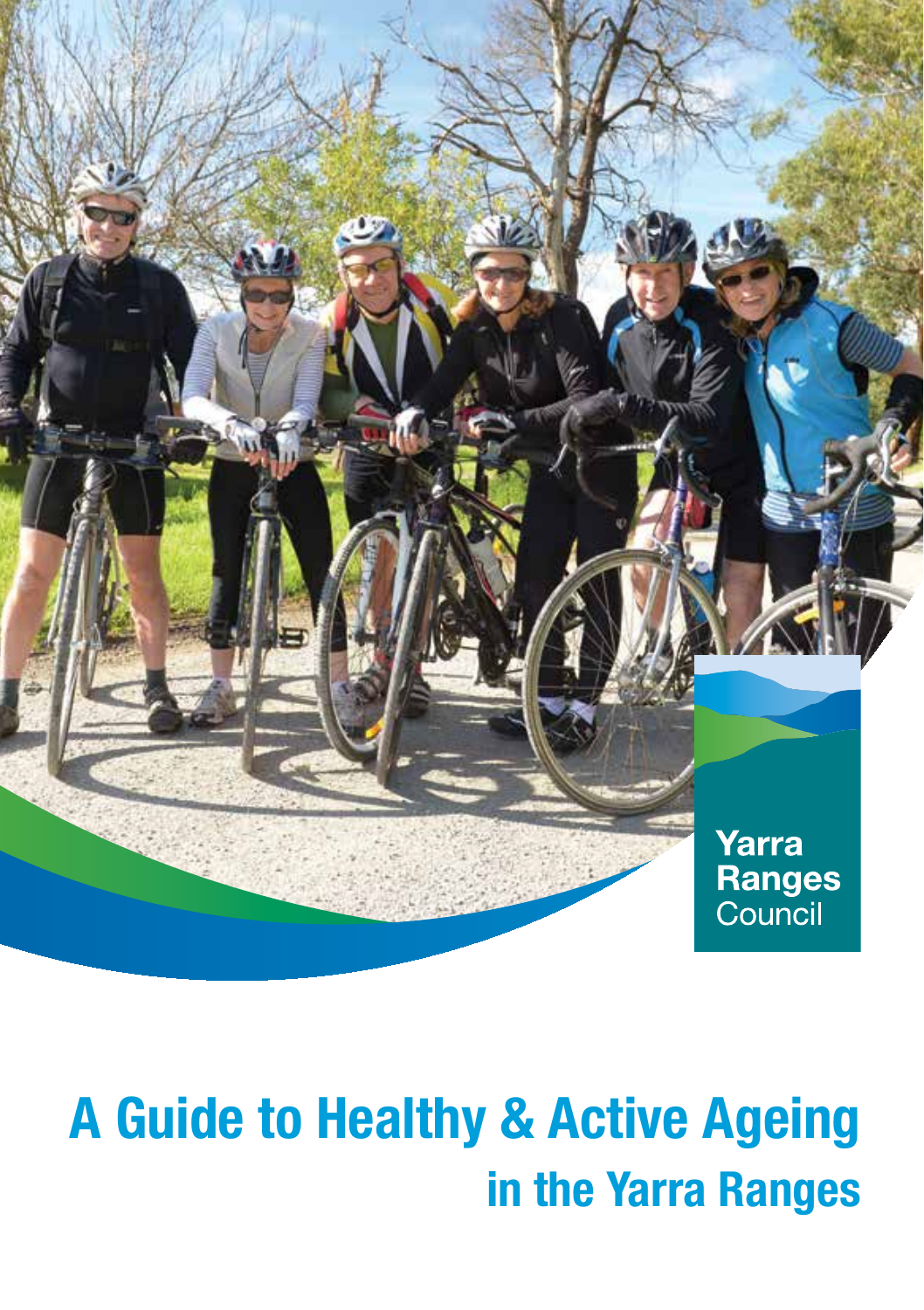# Message from the Mayor



Welcome to Yarra Ranges Council's Healthy and Active Ageing guide. This guide highlights the benefits of ageing well and keeping active, healthy and involved in the broader community. Council is committed to promoting healthy and active ageing and making Yarra Ranges an age-friendly community - one that supports people and provides them with opportunities to contribute and participate, no matter their age or ability level.

The guide provides information on local events, festivals and exhibitions, lifelong learning and volunteering opportunities. For more active residents, there are many recreation and physical activity options.

The Healthy and Active Ageing guide is made to support older residents to remain independent by providing them with the knowledge and skills to make the most out of their local community.

We respectfully acknowledge the Traditional Owners, the Wurundieri People as the Custodians of this land. We also pay respects to all Aboriginal Community Elders, past, present and emerging, who have resided in the area and have been an integral part of the history of this region.

Cr Richard Higgins Mayor of Yarra Ranges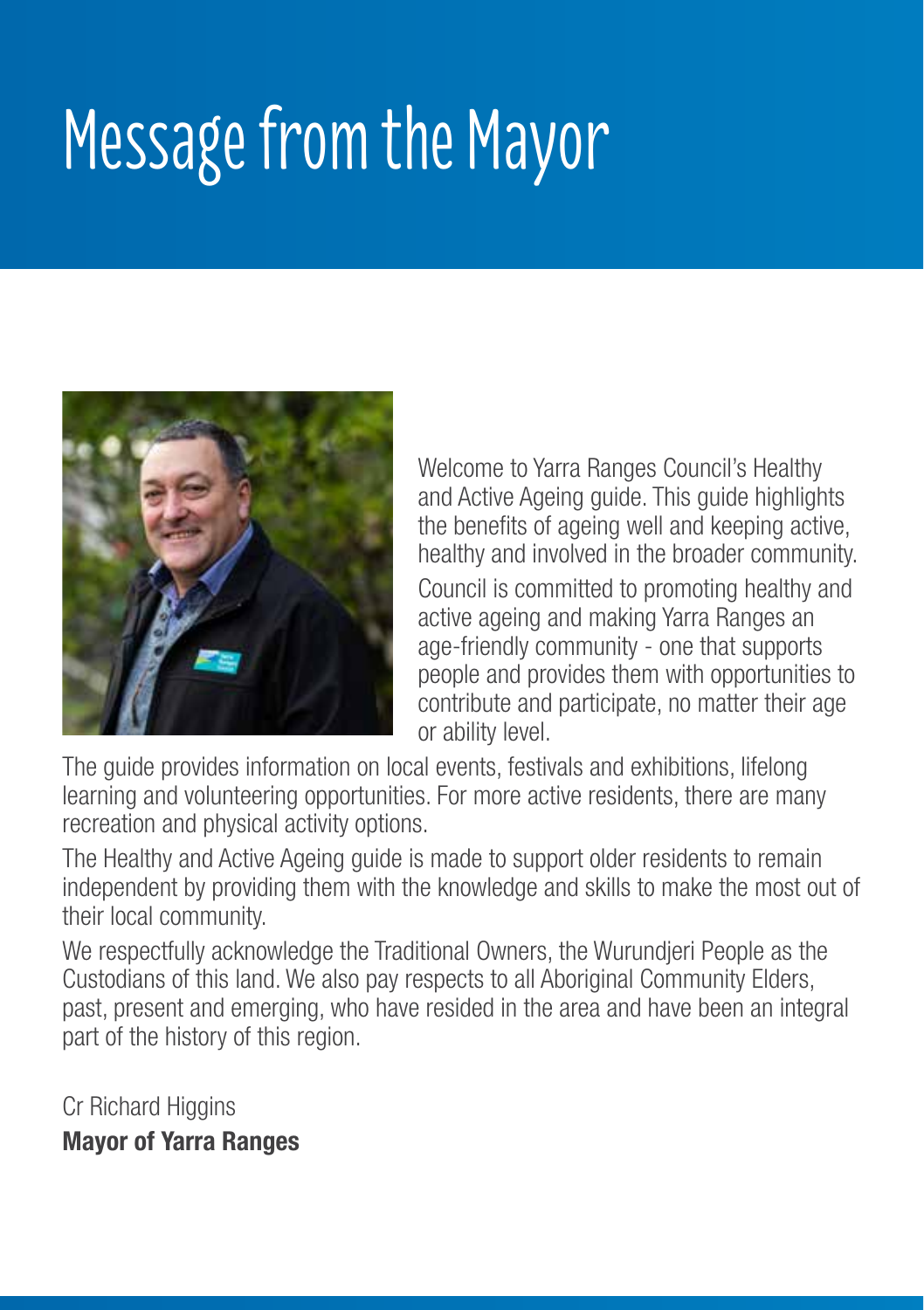# What's Inside

# Message from the Mayor 2

|  | <b>Recreation &amp; Staying Active</b> |  | 4 |
|--|----------------------------------------|--|---|
|--|----------------------------------------|--|---|

| Parks, Reserves & Trails          | 4              |
|-----------------------------------|----------------|
| Aquatics                          | 5              |
| Badminton Clubs                   | 6              |
| <b>Bowling Clubs</b>              | $\overline{7}$ |
| Cricket                           | 8              |
| Golf Clubs                        | 9              |
| <b>Tennis</b>                     | 10             |
| <b>Table Tennis</b>               | 12             |
| <b>Water Sports</b>               | 12             |
| <b>Walking Groups</b>             | 13             |
| <b>Other Sporting Clubs</b>       | 14             |
| <b>Lifelong Learning</b>          | 16             |
| Neighbourhood Houses &            |                |
| <b>Community Centres</b>          | 16             |
| <b>Eastern Regional Libraries</b> | 19             |

| Tennis                      | 10 | ivien′        |  |
|-----------------------------|----|---------------|--|
| <b>Table Tennis</b>         | 12 | Men'          |  |
| <b>Water Sports</b>         | 12 | Other         |  |
| <b>Walking Groups</b>       | 13 | Histo         |  |
| <b>Other Sporting Clubs</b> | 14 | Muse          |  |
| <b>ifelong Learning</b>     | 16 | Musi          |  |
| Neighbourhood Houses &      |    | <b>Living</b> |  |
| <b>Community Centres</b>    | 16 | My A          |  |
| Eastern Regional Libraries  | 19 | Supp          |  |
| Arts & Culture Venues       | 20 | <b>Trans</b>  |  |
| University of the Third Age | 21 | <b>Usefu</b>  |  |
| Volunteering                | 22 |               |  |

| <b>Social Connectedness</b>         | 28 |
|-------------------------------------|----|
| <b>Senior Citizens</b>              | 28 |
| Probus                              | 30 |
| <b>Country Women's Association</b>  | 32 |
| Rotary                              | 33 |
| Returned & Service League           | 34 |
| Gardening Groups                    | 36 |
| Women's Groups                      | 37 |
| Men's Groups                        | 38 |
| Men's Sheds                         | 40 |
| Other                               | 41 |
| <b>Historical Societies,</b>        |    |
| <b>Museums &amp; Historic Sites</b> | 42 |
| Music, Singing & Dancing            | 44 |
| <b>Living at Home</b>               | 46 |
| My Aged Care                        | 46 |
| Supported Groups                    | 47 |
| <b>Transport</b>                    | 48 |
| <b>Useful Contacts</b>              | 50 |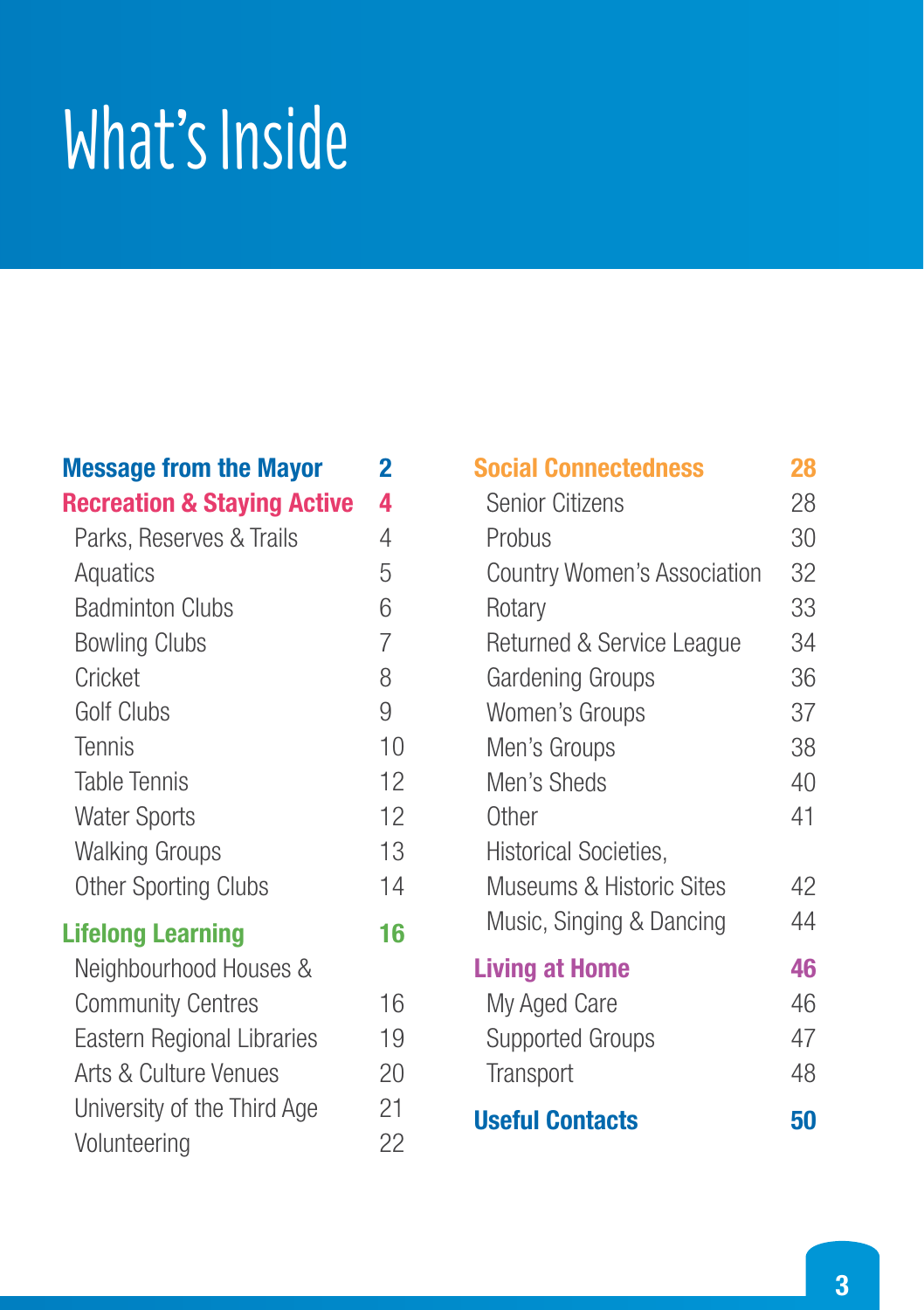# Recreation & Staying Active



Staying physically active is the most important thing older adults can do to stay fit and independent. As little as 30 minutes of physical activity most days can help control weight, lower blood pressure and cholesterol, and reduce the risk of falls, disease and illness. Regular exercise can lead to increased memory ability and brain health, delaying the onset of dementia.

# Parks, Reserves and Trails

There are many walking, cycling and recreation areas in the Yarra Ranges. For information on parks, reserves and trails call 1300 368 333 or visit yrc.vic.gov.au/parks.

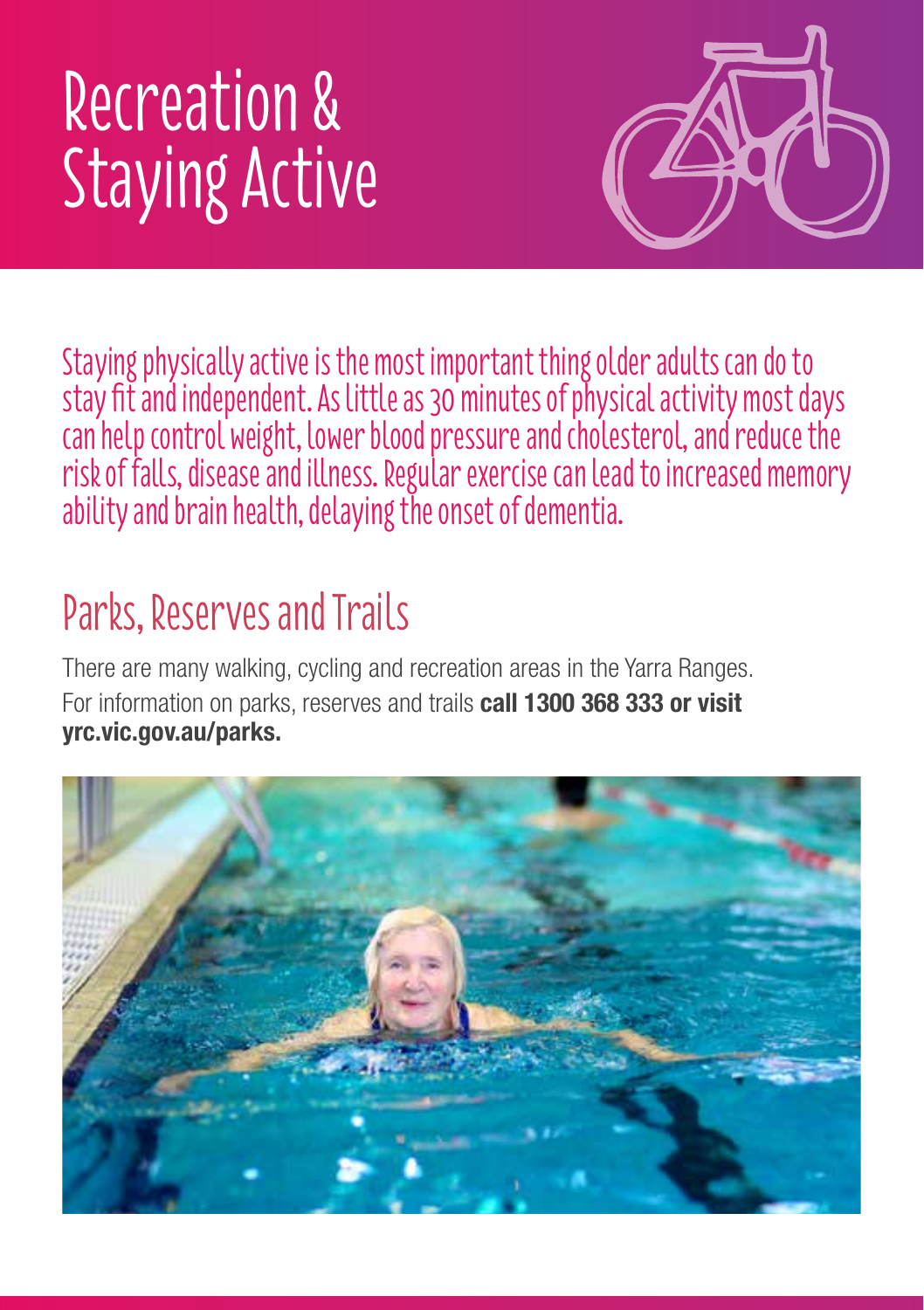# Aquatic & Fitness Programs

# Belgrave Outdoor Pool

69 Best St, Belgrave 9754 2743 yrc.vic.gov.au/pools 33mt heated outdoor pool\*.

#### Healesville Community Outdoor Pool

5/36 Don Rd, Healesville 5962 2710 yrc.vic.gov.au/pools 50mt heated outdoor pool\*.

# Jack Hort Memorial Indoor Pool

Healesville High School, 10 Camerons Rd, Healesville

# 5962 2709

#### jhmcp.com.au

25mt heated indoor pool. Offers gentle exercise classes for rehabilitation

# Kilsyth Centenary Pool

75 Hawthory Rd, Kilsyth

9725 9411

# kilsythcp.com.au

50mt indoor pool, spa and leisure pool, toddler pool. Offers a variety of Aqua aerobics classes.

# Lilydale Outdoor Pool

26 Market St, Lilydale 9735 0144 yrc.vic.gov.au/pools 50mt heated outdoor pool\*.

# Monbulk Aquatic Centre

26 Baynes Park Road, Monbulk 9756 6227 monbulkaquatic.com.au

25mt indoor pool. Offers Chair Yoga and Move to Improve (for over 60's).

# Olinda Outdoor Pool

79-81 Olinda Monbulk Rd, Olinda 9751 2232 yrc.vic.gov.au/pools 25mt heated outdoor pool\*.

# The Yarra Centre

2451 Warburton Highway, Yarra Junction

# 5967 1675

#### yarracentre.com.au

25mt heated indoor pool with aqua exercise for over 50s. Exercise programs including Living Longer Living Stronger program plus Tai Chi, table tennis, and walking groups.

#### \*NOTE: All Outdoor Pools operate from November to March and open on day of 22°c or higher.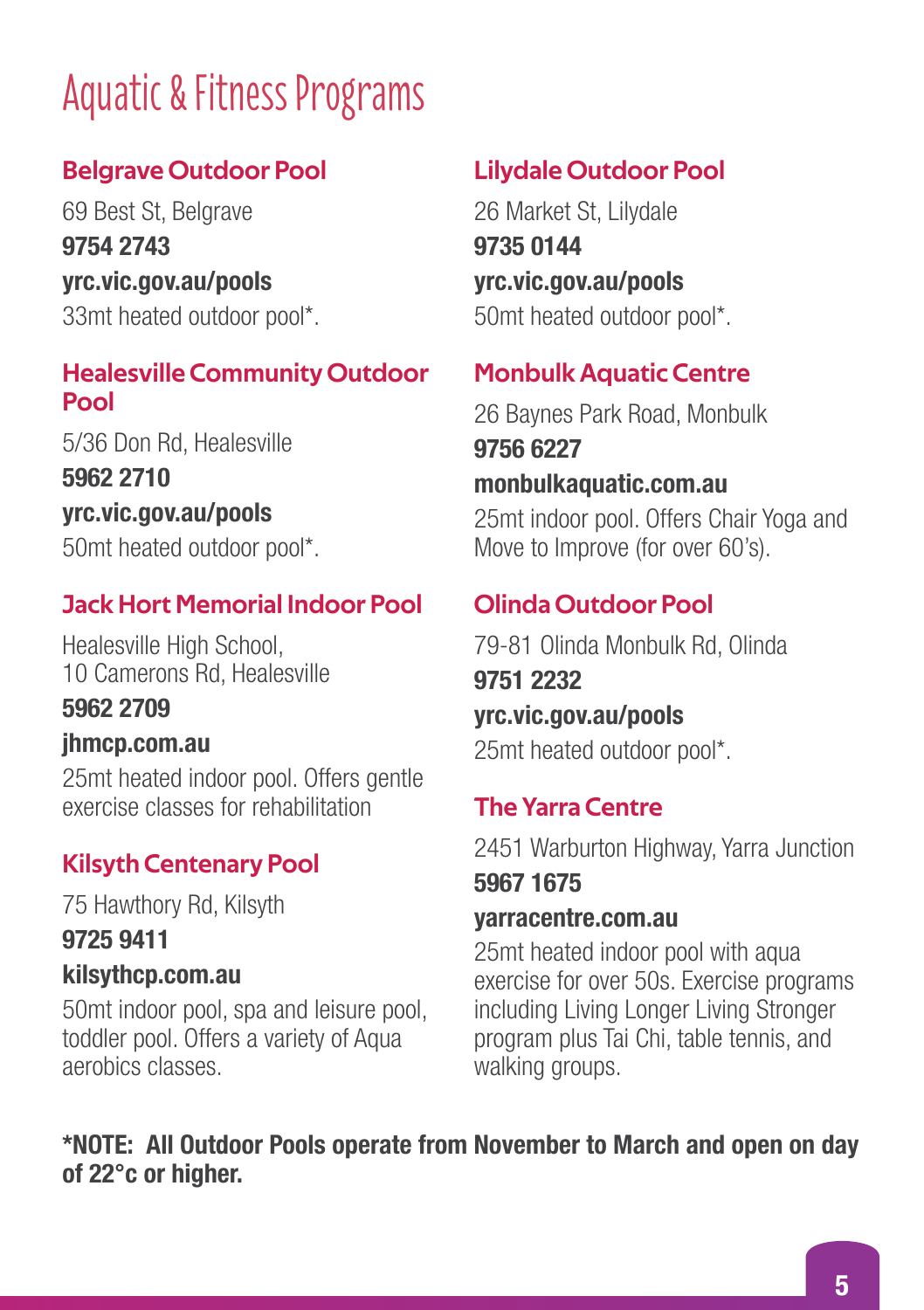



# Badminton Clubs

#### Mountain District Badminton Association

Kilsyth Sports Centre, 115 Liverpool Rd, Kilsyth Glenda 0429 820 000 insports.com.au/mdba

#### Wandin East Badminton Club

Wandin East Reserve, Monbulk/Seville Road, Wandin East 0438 644 572 or 0434 270 629

#### The Yarra Centre

2435 Warburton Hwy, Yarra Junction Casual Badminton Available 5967 1675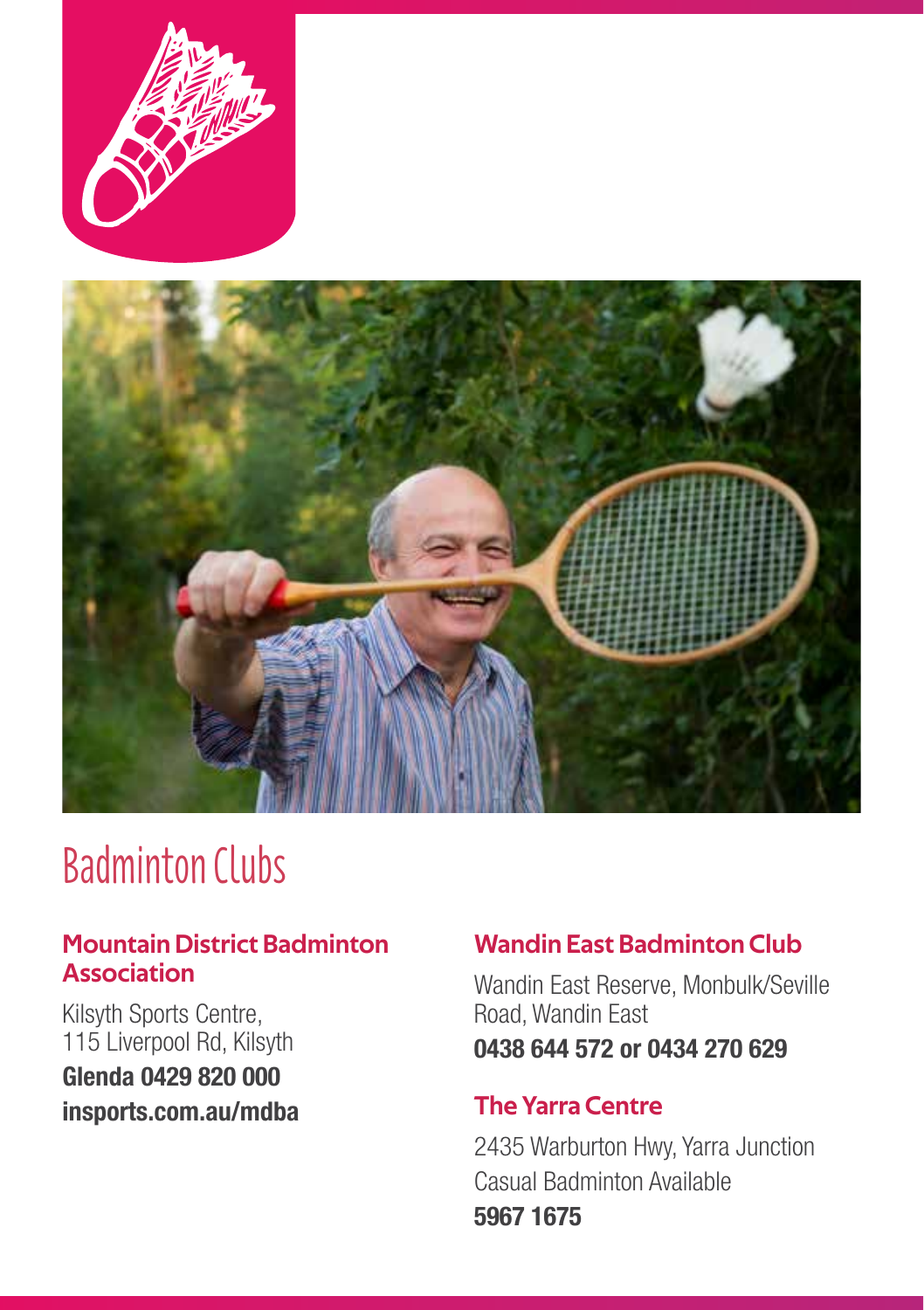# Bowling Clubs

#### Chirnside Park Bowls Club

68 Kingswood Drive, Chirnside Park 9727 2734 chirnsideparkcc.bowls.com.au

#### Healesville Bowling Club Inc

85 River Street, Healesville 5962 4984 healesvillebowlsclub.bowls.com.au

#### Lilydale Bowling Club

5 Hardy St, Lilydale 9735 1317 lilydale.bowls.com.au

#### Monbulk Bowling Club

11 Moores Rd, Monbulk 9756 6183 monbulkbowls.org

#### Mooroolbark Bowls Club

170 Hull Rd, Mooroolbark 9725 3131 mooroolbark.bowls.com.au

#### Upwey-Tecoma Bowls Club Inc

21 - 41 Alexander Ave, Upwey 9754 3144 upweybc.com

#### Warburton Bowls Club

Warburton Recreation Reserve, **Warburton** 5966 2391 warburtonbowls.com.au

#### Yarra Glen Bowls Club

18 Anzac Avenue, Yarra Glen 9730 1718 yarraglen.bowls.com.au

#### Yarra Junction Bowls Club

Recreation Reserve, 2451 Warburton Highway, Yarra Junction 5967 3101 yarrajunctionbowlingclub.org.au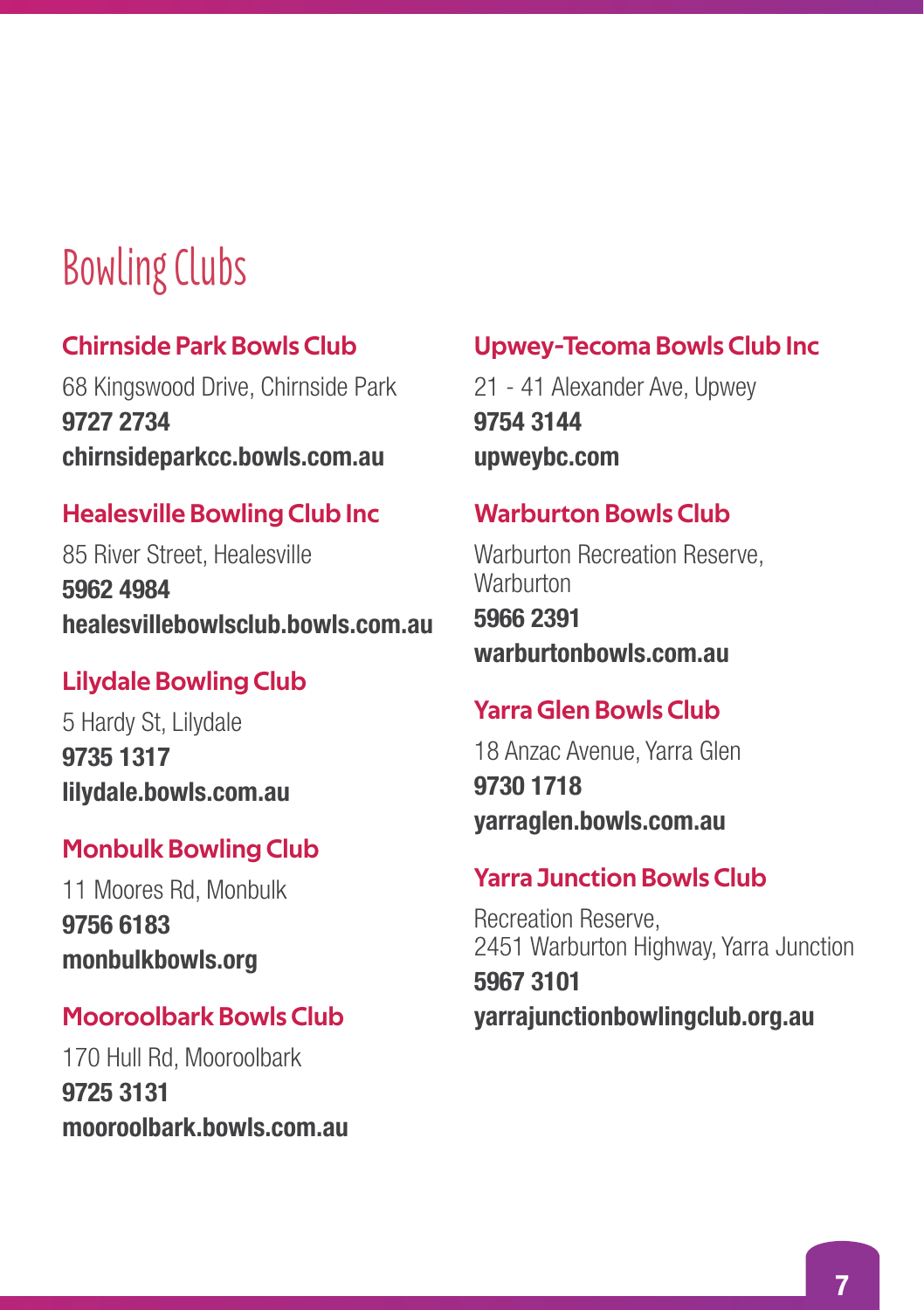

# **Cricket**

### Ringwood District Cricket Association

Covers Chirnside Park, Kilsyth, Montrose, Mooroolbark and Mt Evelyn areas.

0412 350 986

rdca.com

#### Ferntree Gully & District Cricket **Association**

Veteran cricket competition with modified rules.

Covers Belgrave, Monbulk and Upwey areas. Lilydale, Kilsyth, Montrose, Mooroolbark, Mt Evelyn and Chirnside Park areas.

# 0422 996 182

ftgdca.com.au

# Yarra Valley Cricket Association

Covers Yarra Valley area. 0408 353 076 yarravalleycricketassociation.com.au

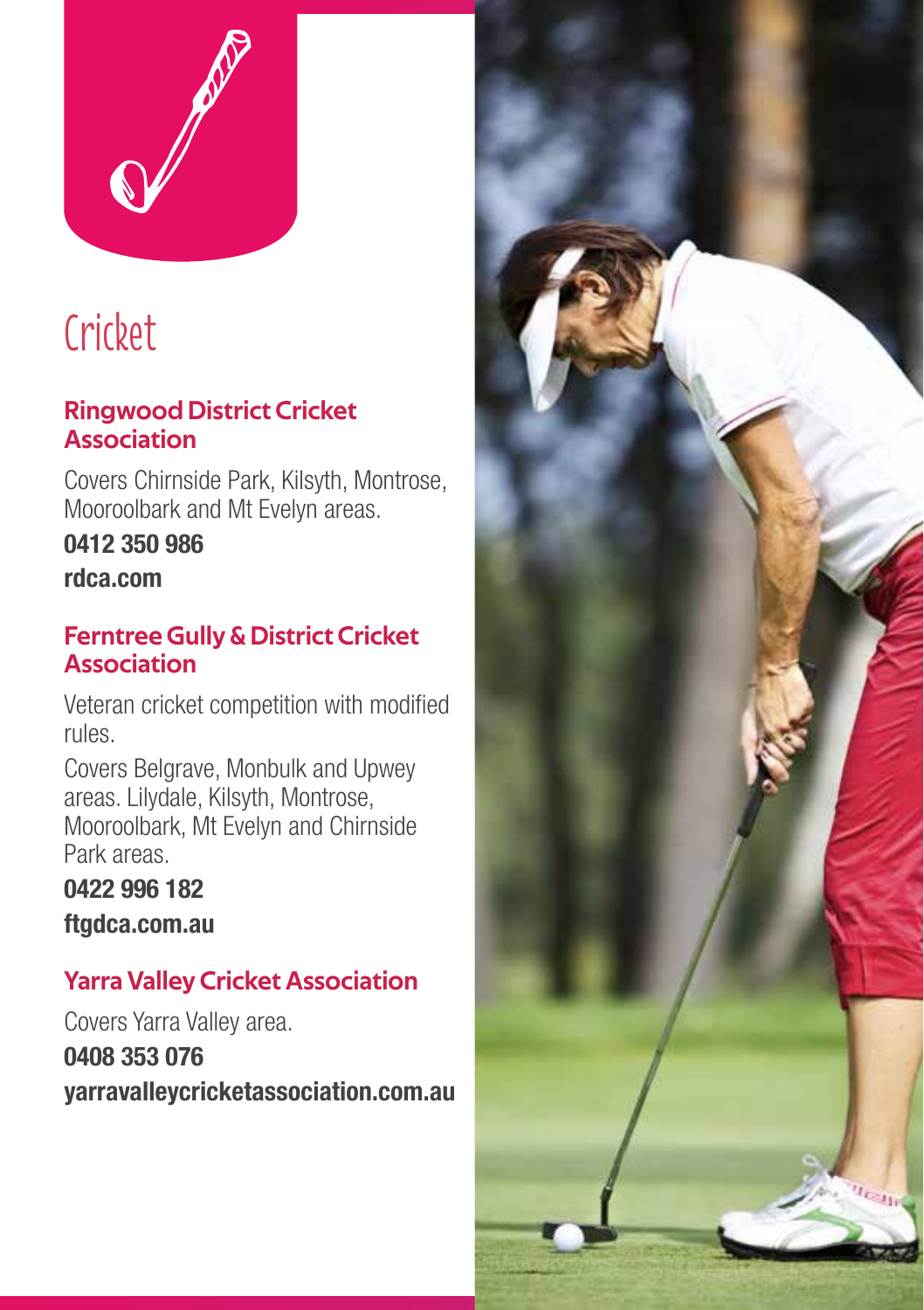# Golf Clubs

#### Gardiners Run Golf Course

130 - 132 Victoria Road, Lilydale 9739 7522 gardinersrun.com.au

#### Yering Meadow

178 - 180 Victoria Road, Yering 9738 9000 yeringmeadows.com.au

# Eastwood Golf Club

Liverpool Road, Kilsyth 9728 1276 eastwoodgolf.com.au

### RACV Healesville Country Club

122 Healesville-Kinglake Road, Healesville 5962 4899 racv.com.au

### Warburton Golf Club

17 Dammans Road, Warburton 5966 2306 warburtongolf.com.au

### The Eastern Golf Club

215 Victoria Road, Yering 9739 0110 easterngolfclub.com.au

### Heritage Golf Club

21 Heritage Ave, Chirnside Park 9760 3200 heritagegolfclub.com.au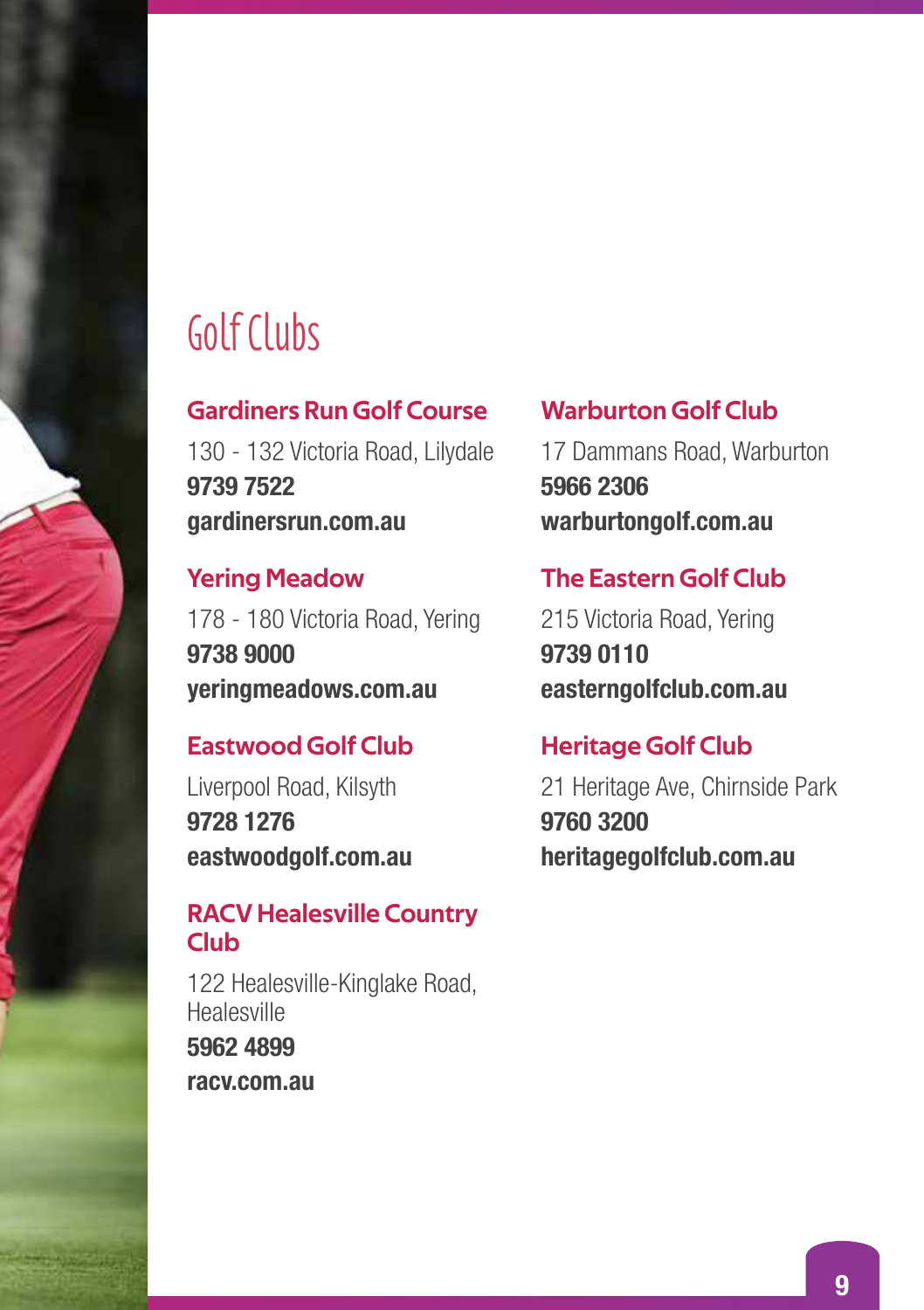

# Tennis

Many clubs offer seniors and veterans tennis social and competition sessions. Contact your local club to find out what they can offer.

# Belgrave Tennis Club

Benson St, Belgrave 9754 3602 tennis.com.au/belgravetc

# Belgrave Heights Tennis Club Inc

Colby Drive, Belgrave Heights 0413 450 866 tennis.com.au/belgraveheightstc

# Healesville Tennis Club Inc

Queens Park Reserve, Don Rd, Healesville 5962 3639 healesvilletc.org.au

# Lilydale Tennis Club

Eyrefield Park, Lilydale 9739 6331 tennis.com.au/lilydaletcinc

# Monbulk Tennis Club

Sporting Precinct, Moores Road, Monbulk 9752 0439 tennis.com.au/monbulktc

# Mooroolbark Tennis Club Inc

Hawthory Rd, Kilsyth 9723 7778

# Seville Tennis Club

Monbulk-Seville Road, Seville, 5964 4555 or 0447 544 287 tennis.com.au/seville

# Upwey South Tennis Club

Recreation Reserve, cnr Eloera & Brookside St, Upwey 9759 6475 or 0430 550 305 ustc.org.au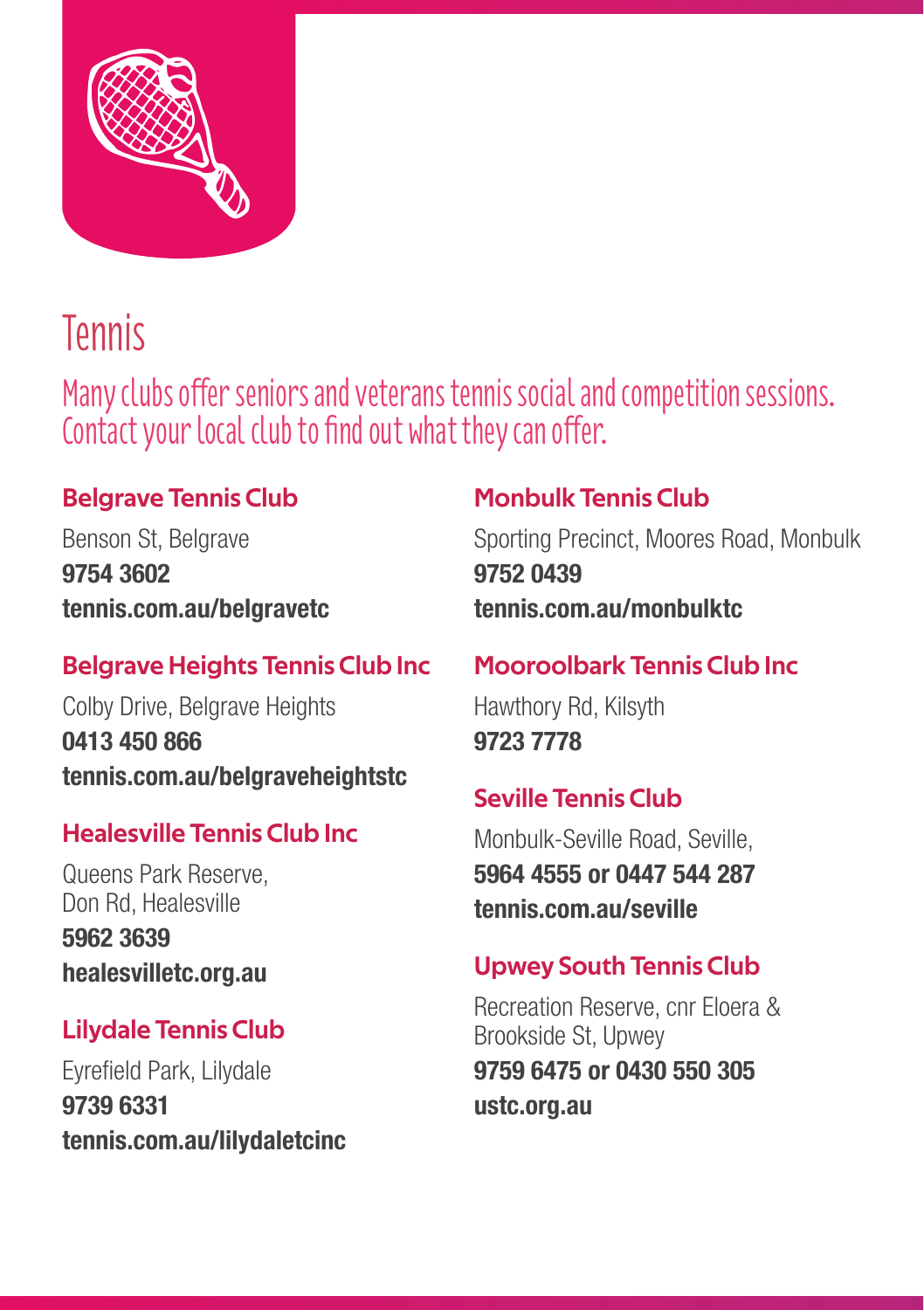#### Upwey-Tecoma Tennis Club

Alexander Ave, Upwey 9754 6046 or 9754 7439 tennis.com.au/upweytecoma

### Warburton Tennis Club

3365 Warburton Hwy, Warburton 0428 398 575 tennis.com.au/warburtontc

#### Yarra Glen Tennis Club

14 Anzac Ave, Yarra Glen 0401 368 998 tennis.com.au/yarraglentc

### Yellingbo Tennis Club

Tudor Court Rd, Yellingbo 5964 8238 ftglwta.org.au

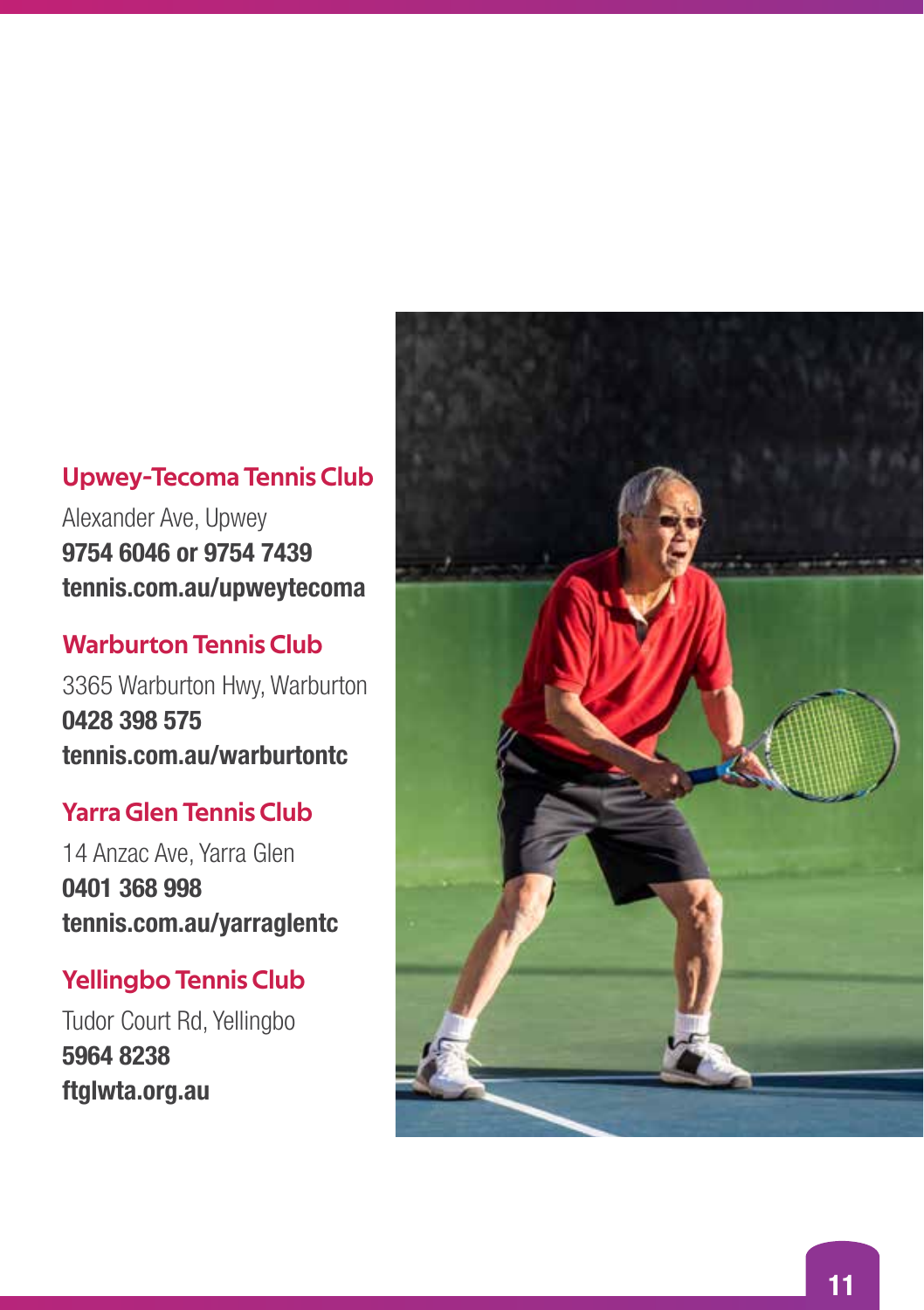

# Table Tennis

#### Croydon & District Table Tennis Association Inc

Kilsyth Sports Centre, 115 Liverpool Rd, Kilsyth Social competition for all ages available. 0450 763 252 insports.com.au/ttp/cdtta

### Monbulk Table Tennis

Monbulk Hub, 21 Main St, Monbulk Jenie 9752 1213 or 0407 318 956

#### Keenagers Table Tennis

The Yarra Centre, 2435 Warburton Hwy, Yarra Junction Egon or Maureen 5966 9772

# Water Sports

# Sailing for Everyone Lilydale

Lillydale Lake, Lilydale This is a fun outdoor experience for people of all abilities.

#### 0456 033 949

#### lilydalecommunitysailingclub. weebly.com

# Paddle Hub - Kayaking

Lillydale Lake, Lilydale 9020 2750

# Sherbrooke Knox Canoe Club

Aura Vale Lake Park, Menzies Creek Join us for kayak racing & water activities.

9763 9252 or 0404 480 413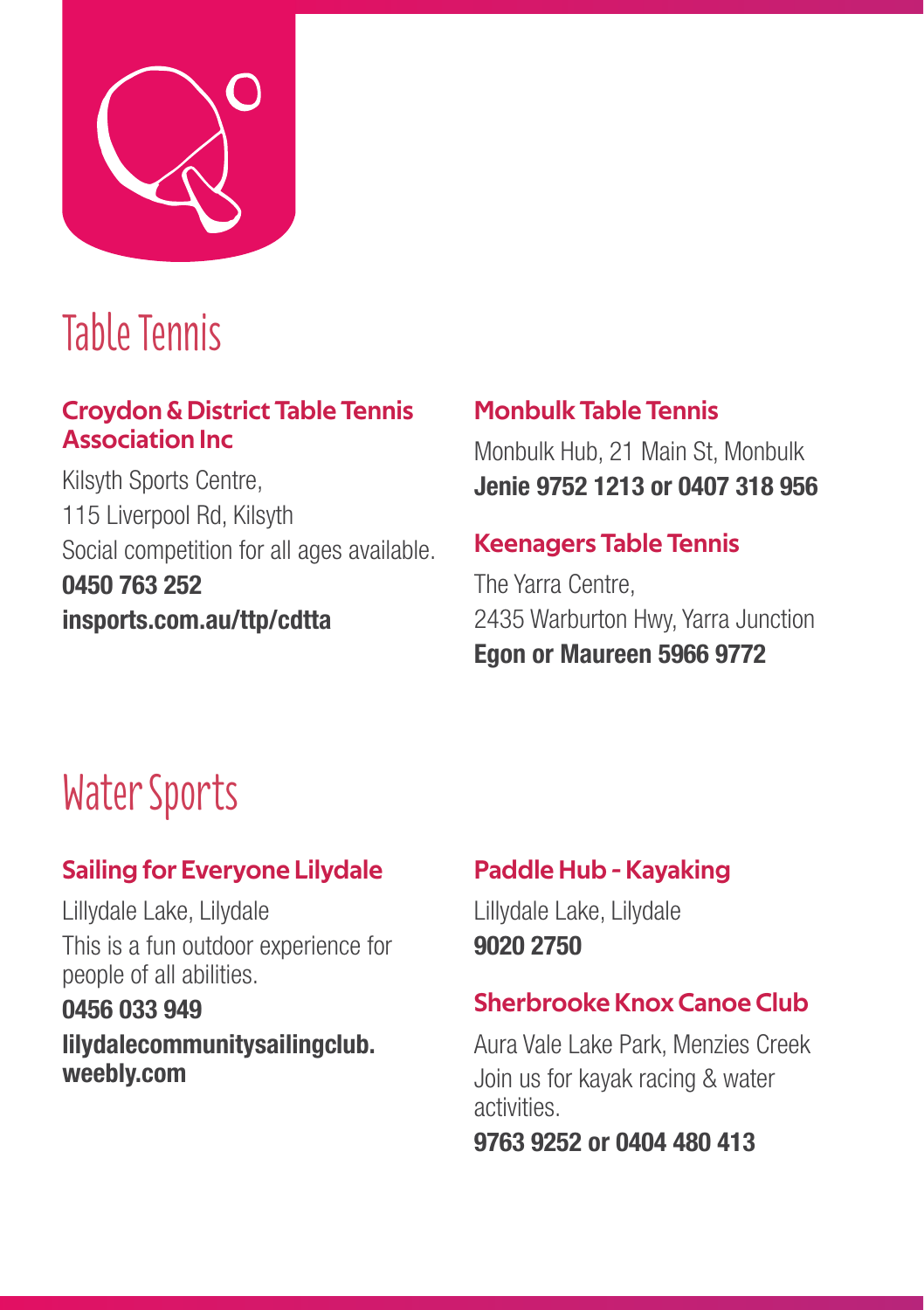# Walking Groups

#### Dandenong Ranges Orienteering Club

Street & Park based orienteering events for all ages & abilities. No equipment needed, instruction available for beginners.

9888 8121 or 0407 998 240 droc.orienteering.com.au

### Melbourne Bushwalkers

Regular walks at locations around Victoria including the Yarra Ranges.

mbw.org.au

### Chirnside Park Walking Group

Wednesdays 7.30am Meet at Boost Juice Chirnside Park Shopping Centre, 239-341 Maroondah Highway, Chirnside Park 9727 9001 chirnsidepark.com.au

#### Pathways for Carers Mt Evelyn & Healesville

Join other carers of people with a disability or mental illness in an opportunity walk together and to learn more about news, services and supports available to carers. Meet representatives from local organisations. Includes free coffee and cake.

Nicky Condello 9736 1177 www.facebook.com/ pathwaysforcarers

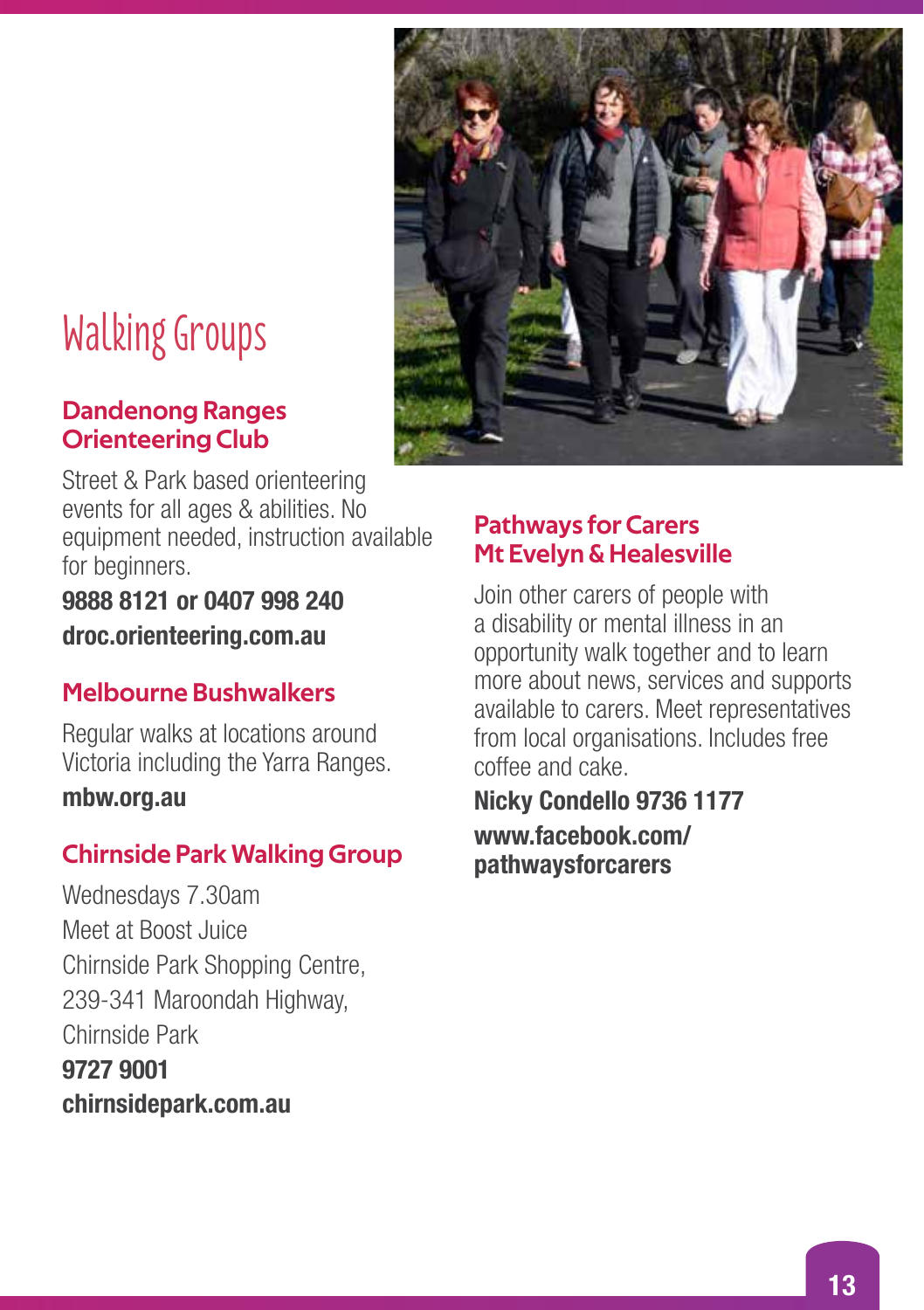

# Other Sporting Clubs

# Australian Rules Football

Veteran competition with modified rules.

Monbulk 9756 7123 monbulkfnc.com.au

Upwey-Tecoma 9754 8127 utfnc.org.au

Kilsyth 0412 737 211 kilsythfootballclub.com.au

Mt Evelyn 0403 211 251 mtevelynfncau.teamapp.com

# Croquet Club Lilydale

Melba Park, Market Street Lilydale 9725 6541

# **Cycling**

There are many safe cycling areas in the Yarra Ranges call 1300 368 333 or visit yrc.vic.gov.au/parks

Knox Bike Club offers rides within Yarra Ranges.

Chris 0403 068 285 - knoxbike.org

# Fernwood Fitness Centres

Chirnside Park & Ferntree Gully Light-paced workouts for women wanting to improve their aerobic fitness and muscle conditioning, as well as Body Balance which incorporates yoga, Pilates and Tai Chi to improve strength, balance and flexibility.

#### 9630 8800 or fernwoodfitness.com.au

# Futsal

19/23 Hereford Road, Mount Evelyn Social indoor soccer.

1300 788 799 futsaloz.com.au

#### Kilsyth & Mountain District Basketball Association

Kilsyth Sports Centre, 115 Liverpool Road Kilsyth Veterans' competition available.

9728 1033 kilsythbasketball.com.au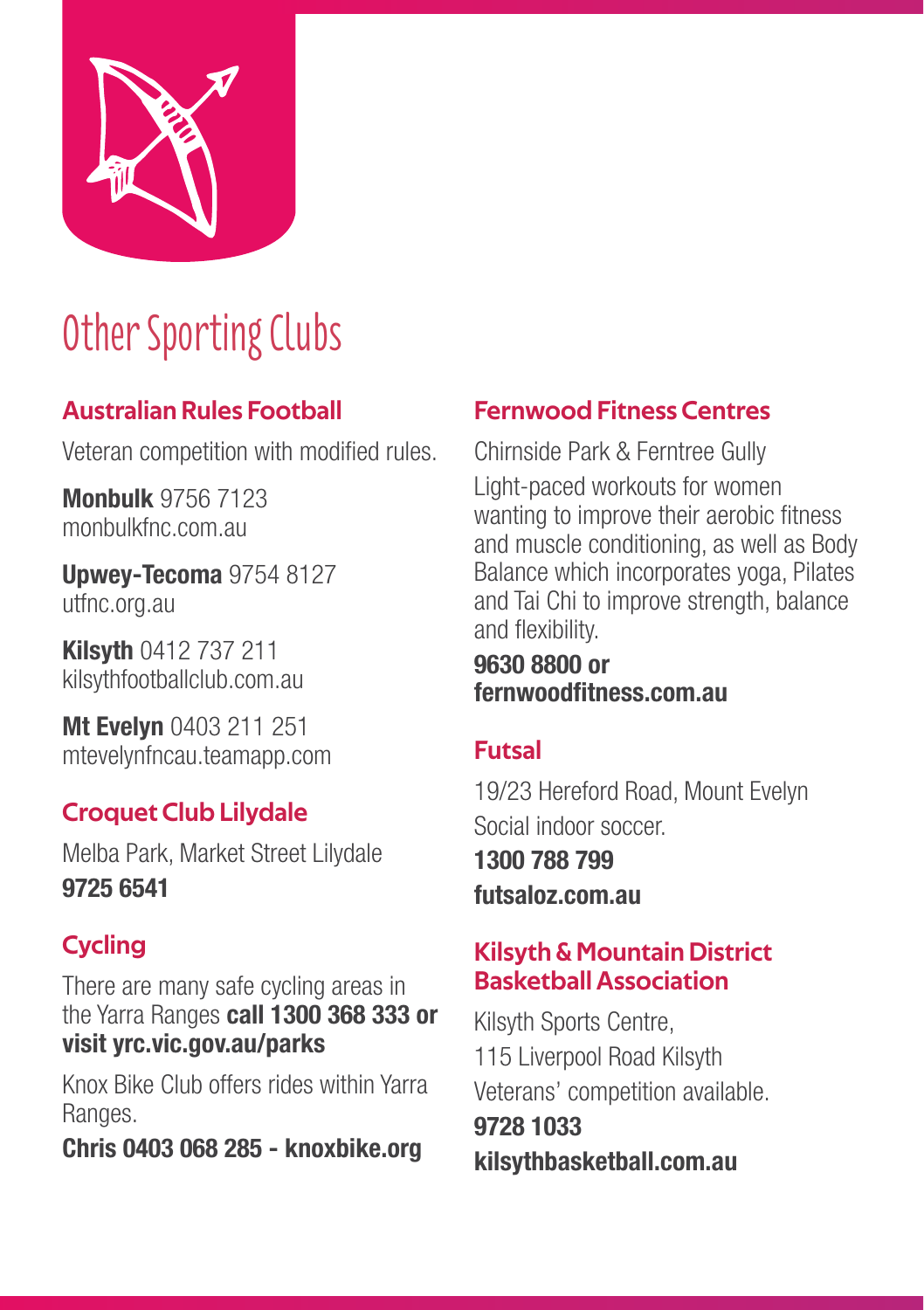

### Lilydale Squash Club

456 Swansea Road, Lilydale 9735 0098 lilydalesquash.com.au

### Lilydale Judo Club

Lilydale Community Youth Club, Market Street Lilydale. Classes available for all ages & abilities 0413 659 947 lilydalejudo.com

# Wado–Kan Karate-Do

Healesville and Yarra Glen Classes for all ages, beginners encouraged. 0415 910 011 wadokankarate.com

# Yering District Archery

Lilydale Airport, 13 MacIntyre Lane Lilydale 0407 324 584 or 0418 514 234 yeringdistrictarchers.org.au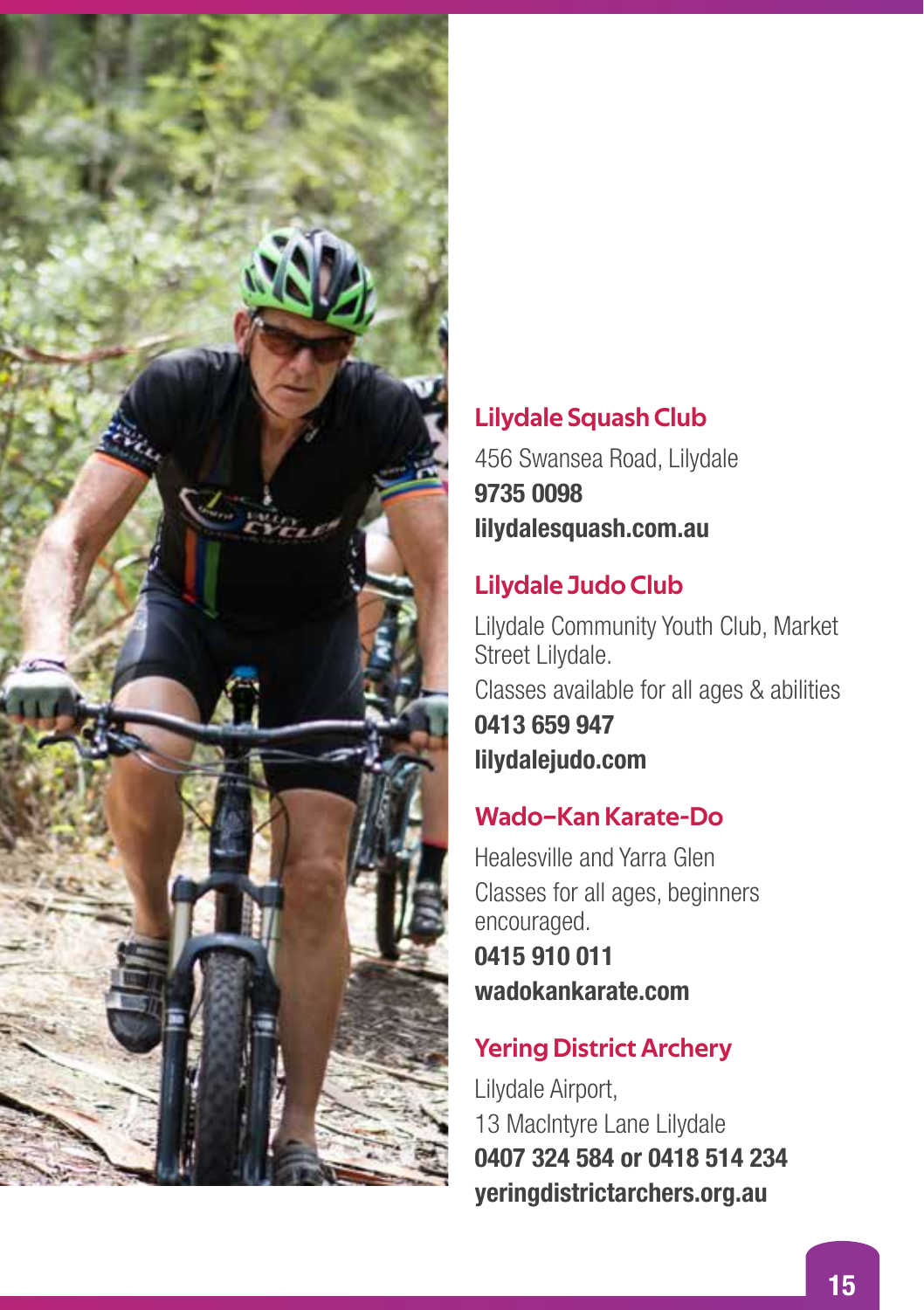# Lifelong Learning



Lifelong learning can be structured training, adult education courses or volunteering with local organisations. They all contribute to improved physical and mental fitness, helping you maintain your independence and remain engaged in your community.

# Neighbourhood Houses & Community Centre

Neighbourhood houses offer community based activities and services including classes, training, health and fitness programs, support groups, internet and computer access, fax and photocopy facilities. Contact your closest centre for their current program.



# Cire

Cire Services provides flexible learning opportunities, education and training and a depth and breadth of community programs and services to help meet the needs of people of all ages, particularly in the Upper Yarra catchment where there is much socio-economic disadvantage.

1300 835 235 or cire.org.au

# Cire Chirnside Park Community Hub

33 Kimberley Drive, Chirnside Park

# Cire Yarra Junction Community Hub

2463 Warburton Highway, Yarra Junction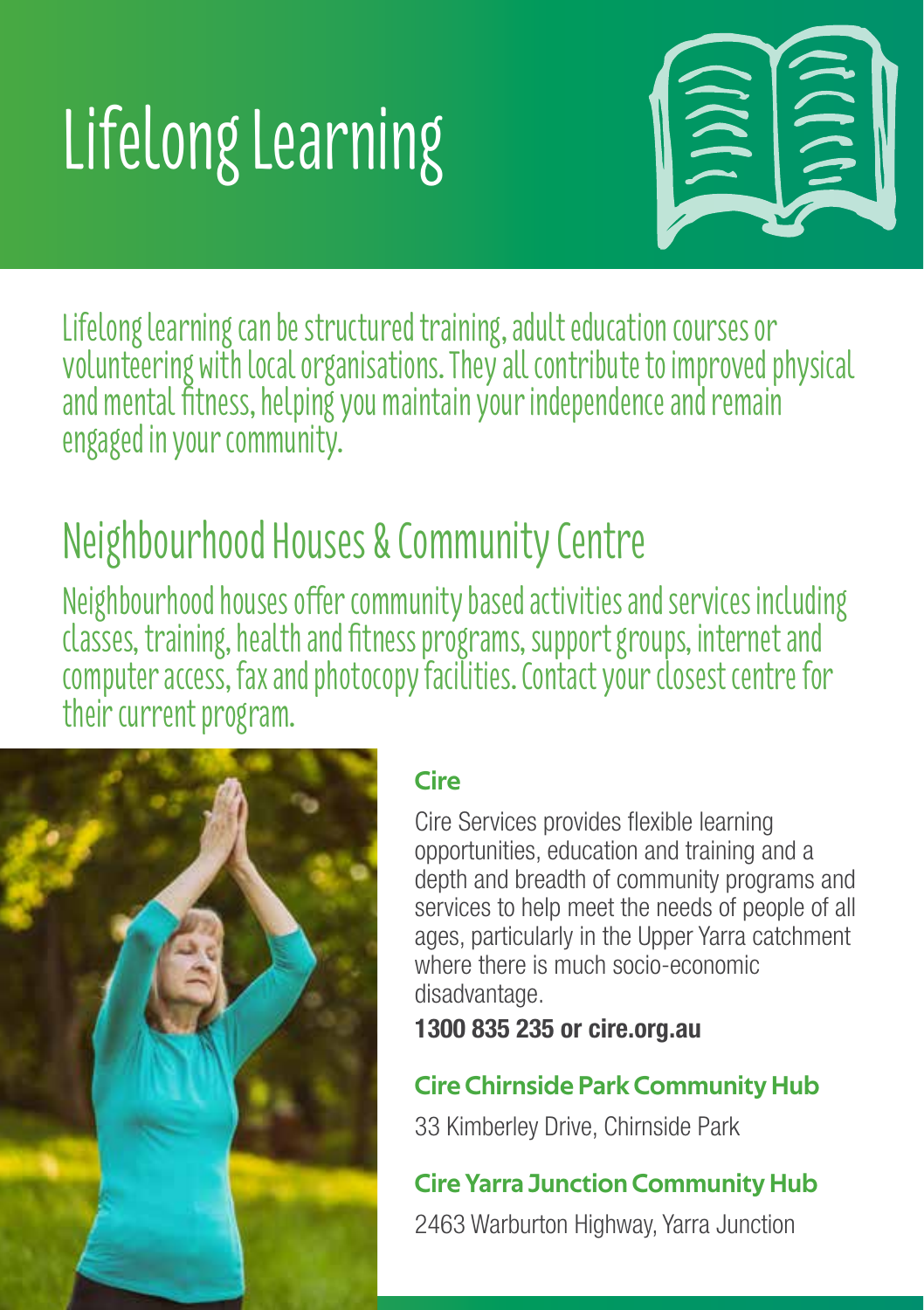#### Healesville Living & Learning **Centre**

1 Badger Creek Road, Healesville 5962 5982

#### hllc.org.au

Computing and Digital Media, Art and Craft, Health, Personal Development, Environmental and Sustainability programs and workshops.

# Japara Living & Learning Centre

54-58 Durham Rd, Kilsyth

# 9728 3587

### japarahouse.com.au

Classes and social groups including: craft, seniors, philosophy, sewing, musical, puzzles and Italian.

# Kallista Community House

2 Church Street, Kallista 9755 2622

### kallistacommunityhouse.org.au

Classes, workshops, playgroups and social groups.

# Mt Evelyn Community House

50 Wray Crescent, Mt Evelyn 9736 1177 mtevelynch.com.au

# Olinda Community House

79-81 Olinda Monbulk Road, Olinda 9751 1264

#### och.net.au

Olinda Community House offers classes, workshops, health and fitness sessions, men's shed.

# Selby Community House

Minak Road, Selby

#### 9754 2039

#### selbyhouse.com.au

Selby house offers formal training, fun classes, events, occasional childcare and playgroups and the Selby Fest.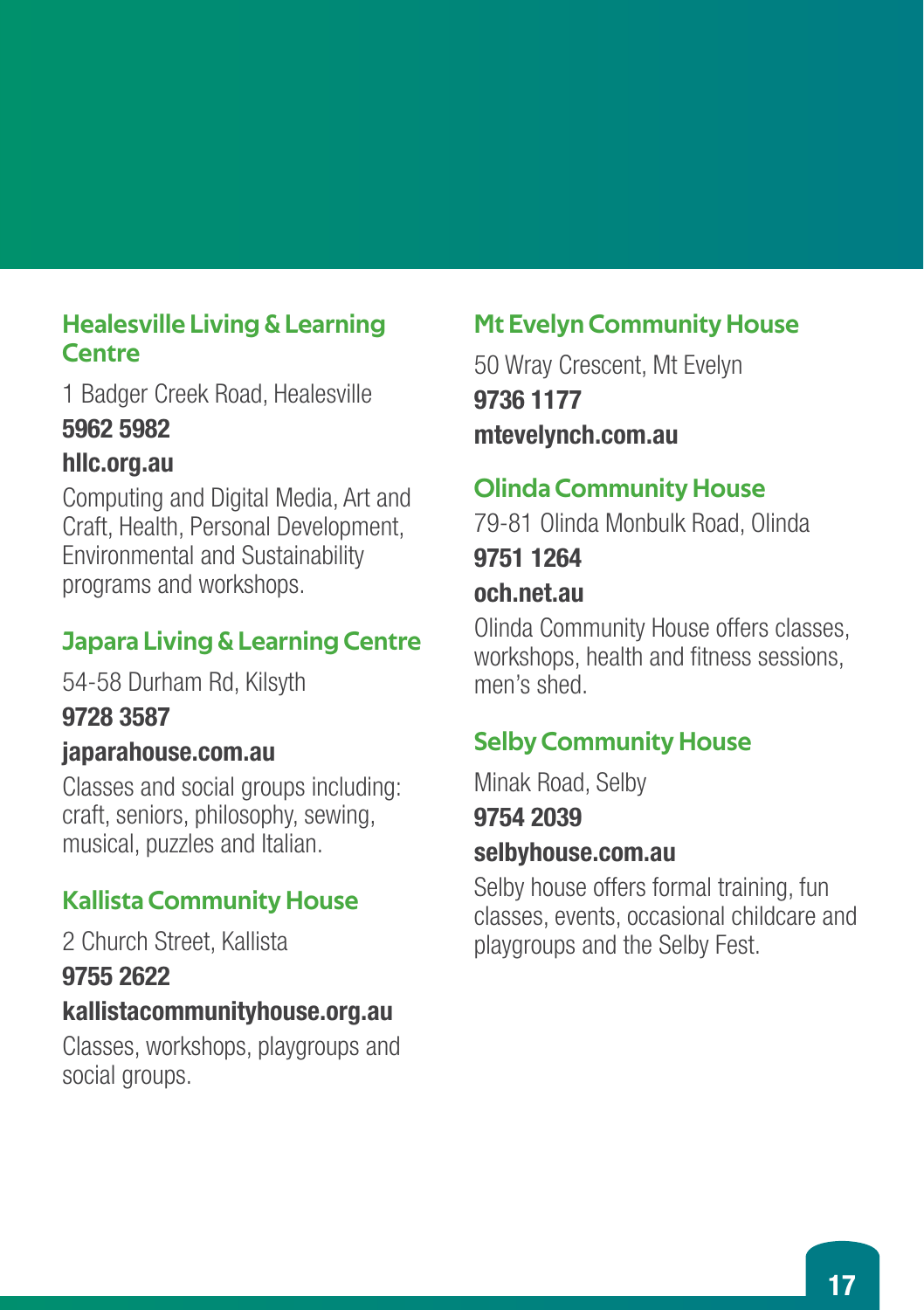

# Seville Community House

8 Railway Road, Seville 5964 3987

### sevillecommhouse.org.au

Classes include Tai Chi, yoga, meditation, walking group, computer classes, art classes, knitting, crocheting, reflexology, adult stretch classes, Pilates.

# Woori Community House

Shop 5- 1385 Healesville Koo Wee Rup Road, Woori Yallock

### 5964 6857

#### wooricommhouse.org.au

Courses and workshops, meeting place for groups, community events, computer and wifi facilities.

### Yarra Glen & District Living & Learning Centre Inc

12- 17 Anzac Avenue, Yarra Glen 9730 2887

# yarraglen.com/livingandlearning

Art workshops, book club, gardening group, health and wellbeing classes, history group and holiday classes for kids.

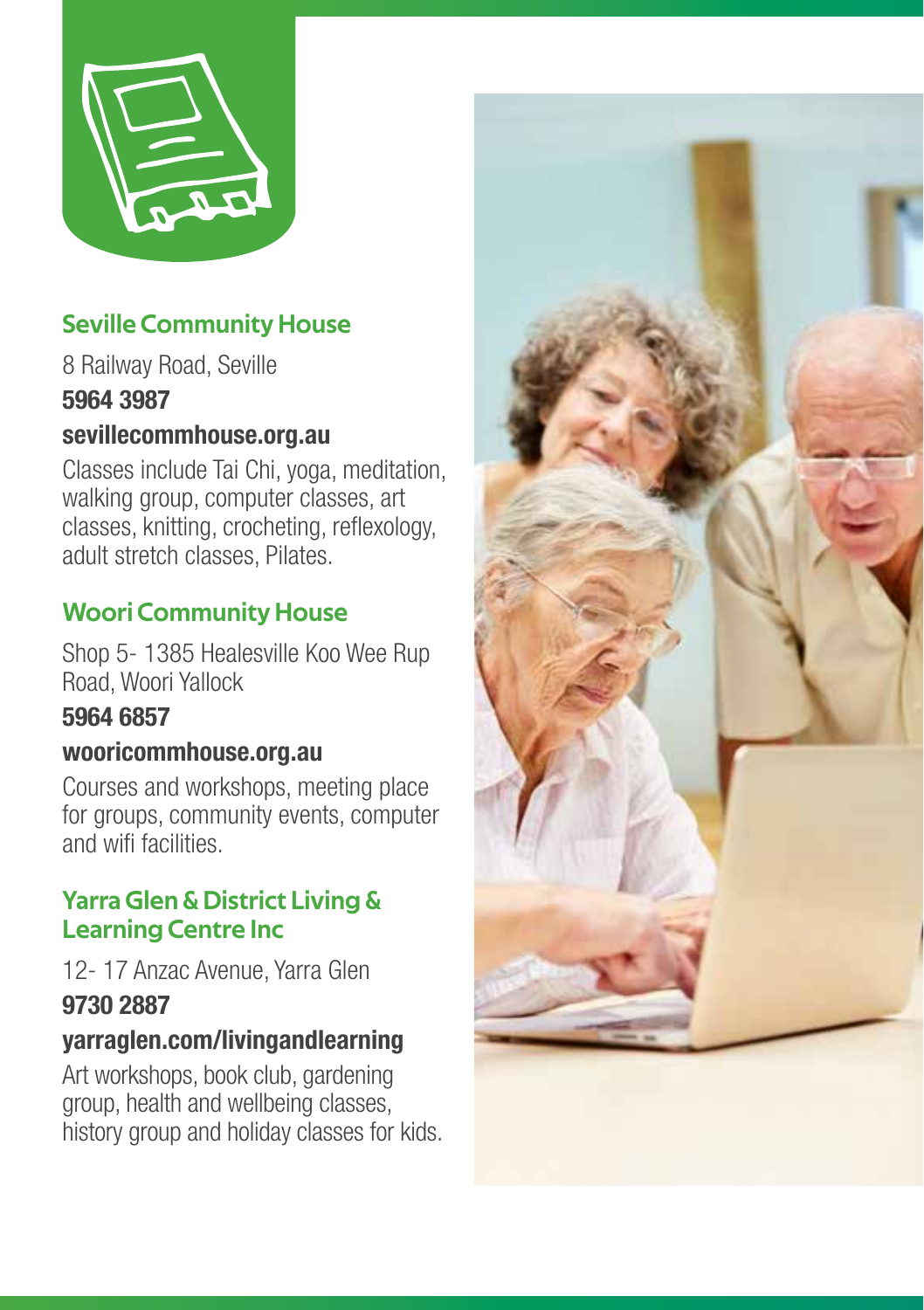# Eastern Regional Libraries

Services provided include mobile services, free internet access, an extensive database collection, homebound services, public computers, beginners IT training, meeting rooms and numerous community-based programs for all ages.

To check open hours and events at your local library visit

yourlibrary.com.au or 1300 737 277

# Belgrave

Reynolds Lane, Belgrave 9800 6489

# Healesville

110 River Street, Healesville 9800 6497

# Lilydale

Building LA, Box Hill Institute Lilydale Lakeside Campus, Jarlo Drive, Lilydale 9800 6457

# Monbulk

Monbulk Living and Learning Centre, 21 Main Road, Monbulk 9294 6961

# **Montrose**

935 Mount Dandenong Tourist Road, Montrose

9800 6490

# Mooroolbark

7 Station Street, Mooroolbark 9800 6480

# Mt Evelyn

50 Wray Crescent, Mt Evelyn 9800 6412

### Yarra Glen Community Reading Room

Memorial Hall, 45 Bell Street (corner Anzac Parade) Yarra Glen

8719 9410

# Yarra Junction

1A Hoddle Street, Yarra Junction 9800 6462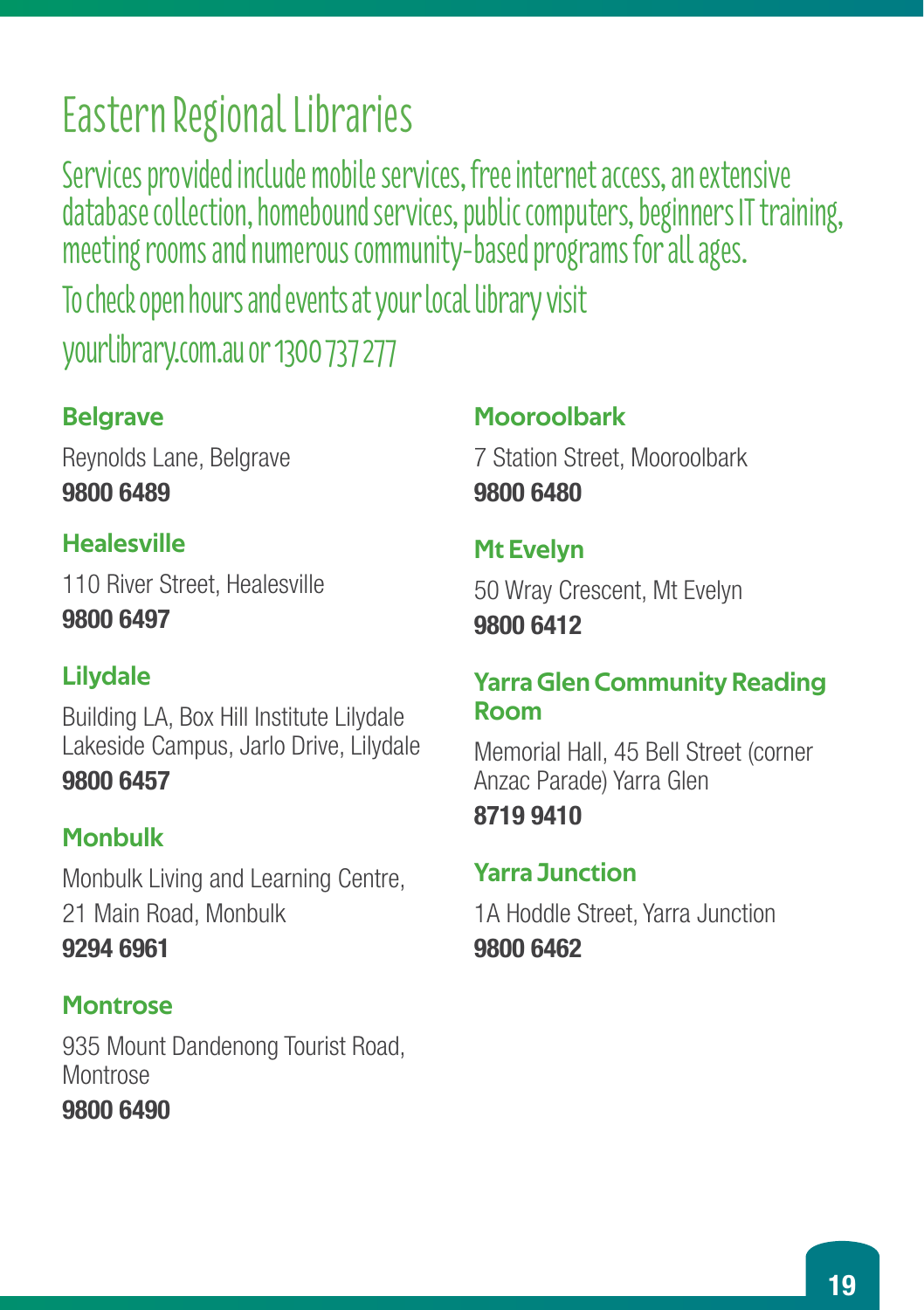



# Arts & Culture in the Yarra Ranges

To see the programs visit yarraranges.vic.gov.au/Experience/The-Arts or call 1300 368 333

Arts Centre Warburton 3409 Warburton Highway, Warburton

Burrinja Cultural Centre, Cnr Glenfern Road and Matson Drive, Upwey

# Mooroolbark Community Centre

125 Brice Avenue, Mooroolbark

### Montrose Town Centre

935 Mount Dandenong Tourist Road, Montrose

The Memo Healesville 235 Maroondah Highway, Healesville

Yarra Ranges Regional Museum Lilydale, 35-37 Castella Street, Lilydale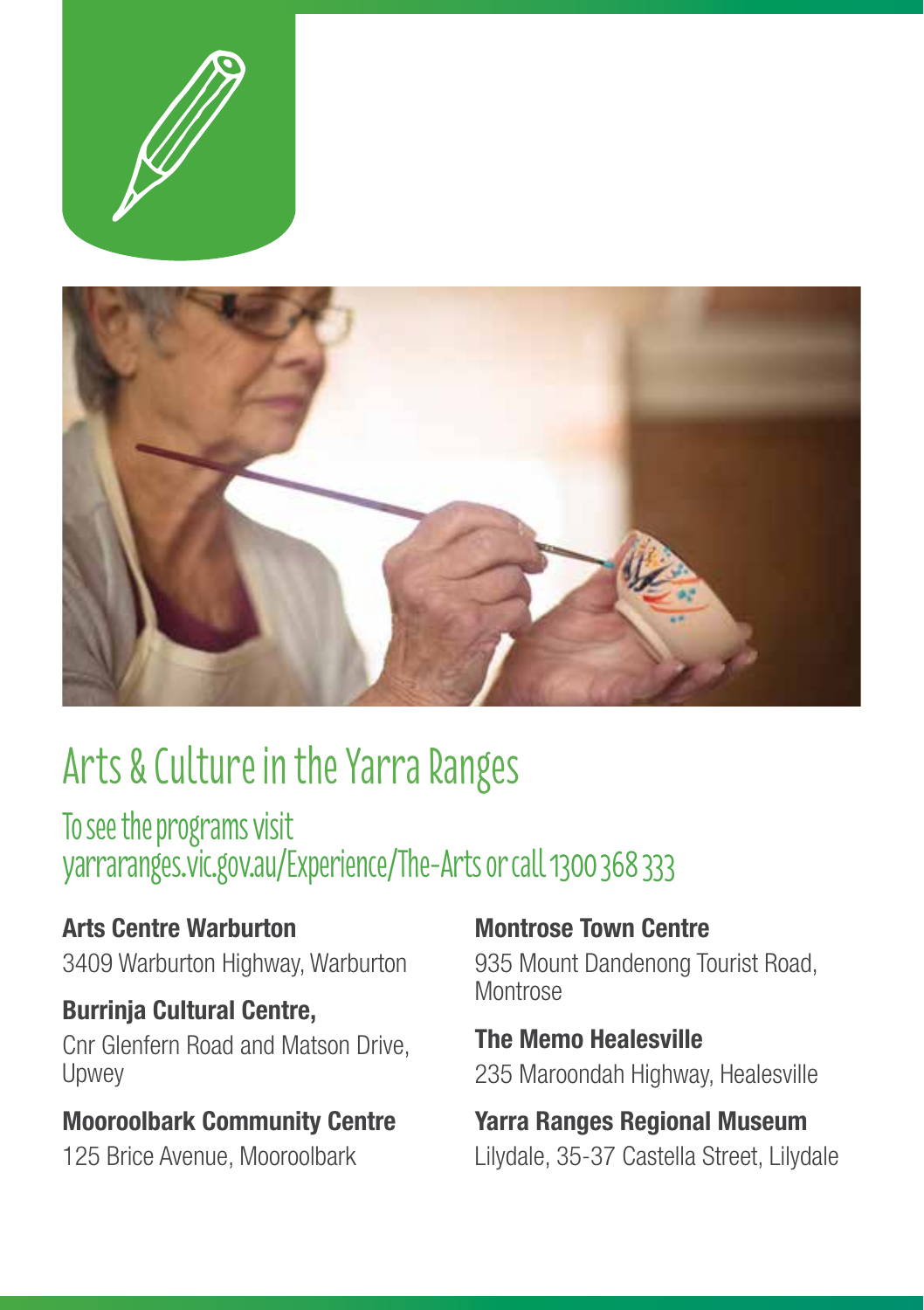# University of the Third Age - U3A

U3A is a world-wide self-help organisation for people no longer in full time employment. It provides educational, creative and leisure opportunities in a friendly environment. The term 'university' is used in a broad sense where members can be both students and conversely teachers or leaders.

U3A's offer a diverse range of interesting and absorbing activities. No prior educational qualifications are required and you are not required to study long-term, as no certificates or degrees are awarded.

Keep your mind and body active; stimulate your senses in addition to meeting likeminded people.

# Sherbrooke U3A

Upwey Senior Citizens Hall, 1 Mahoney St Upwey (rear of Upwey shops)

9754 3339

sherbrookeu3a.org.au

# Yarra Ranges U3A

Japara Living & Learning Centre, 54-58 Durham Rd, Kilsyth 9728 1132 or 9728 1808 u3ayarraranges.com.au

# Walmsley Village U3A

188 Greeves Drive, Kilsyth 9725 3409

# Mt Dandenong U3A

Farndons Hall 42 Falls Road, Kalorama 0491 064 569 u3amountdandenong.org

# Healesville & District U3A

Courthouse, 42 Harker Street, Healesville 0490 917 975. healesvilleu3a.org.au

# U3A Upper Yarra

The Family Centre, 2444 Warburton Hwy, Yarra Junction 5967 1702 upperyarrau3a.org.au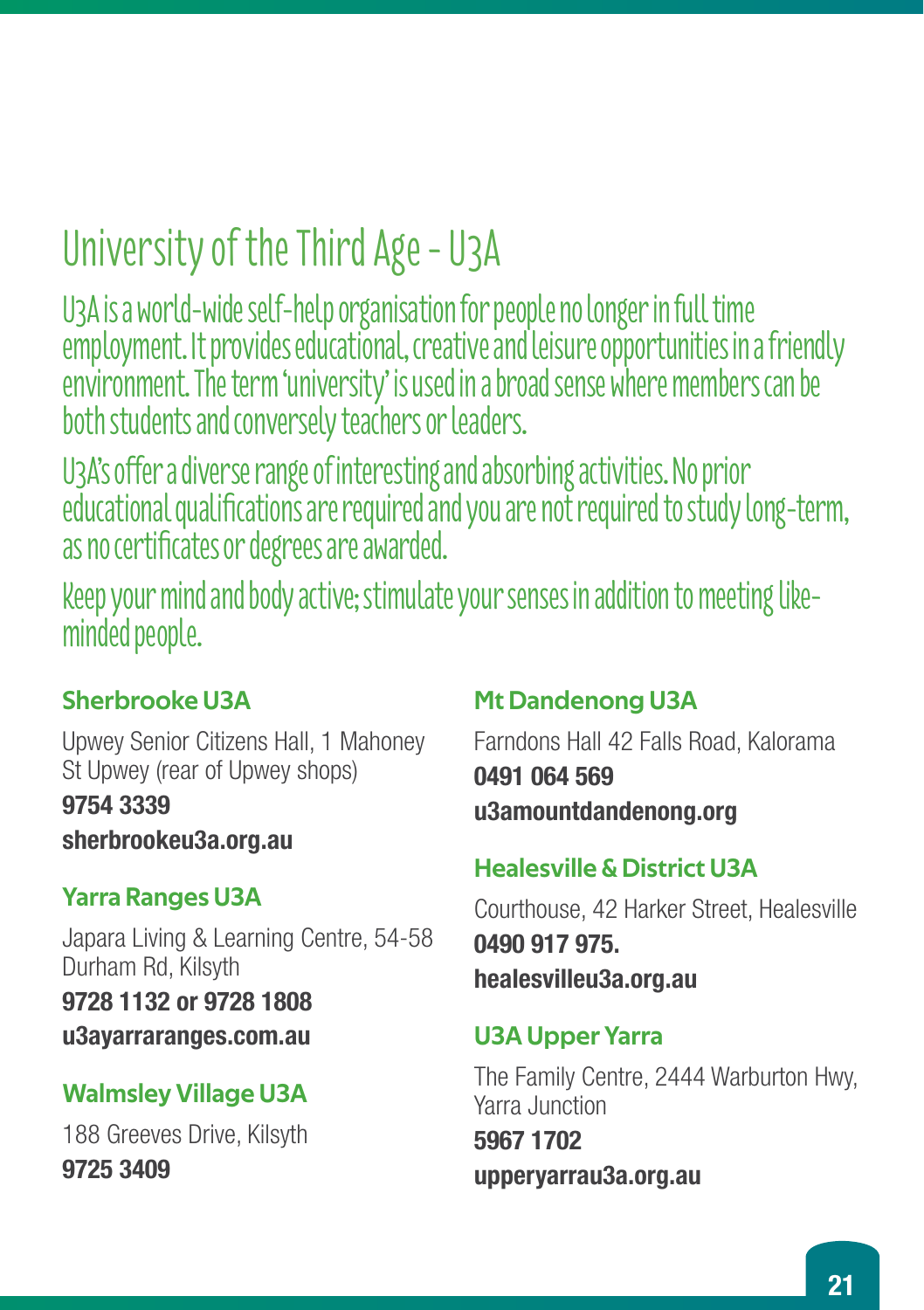



# Volunteering

Volunteering has huge emotional and physical health benefits for the volunteer. Volunteering can prevent social isolation and reduce symptoms of depression. It also keeps you active for longer and may help prevent dementia.

There are many opportunities to volunteer in the Yarra Ranges and donate your time and skills to help others in the community.

yrc.vic.gov.au/volunteer

#### Volunteer as a Community **Storyteller**

Train as a Bookaburra volunteer to run book-reading or story time sessions with small groups of parents and young children in the community.

# yarraranges.vic.gov.au/bookaburra Michelle Lehmann on 1300 368 333

# Eastern Volunteers

Are you looking for a volunteer role? Eastern Volunteers can help you find a volunteer position in the outer eastern suburbs of Melbourne. Please call to discuss the type of volunteering that would best suit you.

9870 7822 easternvolunteers.org.au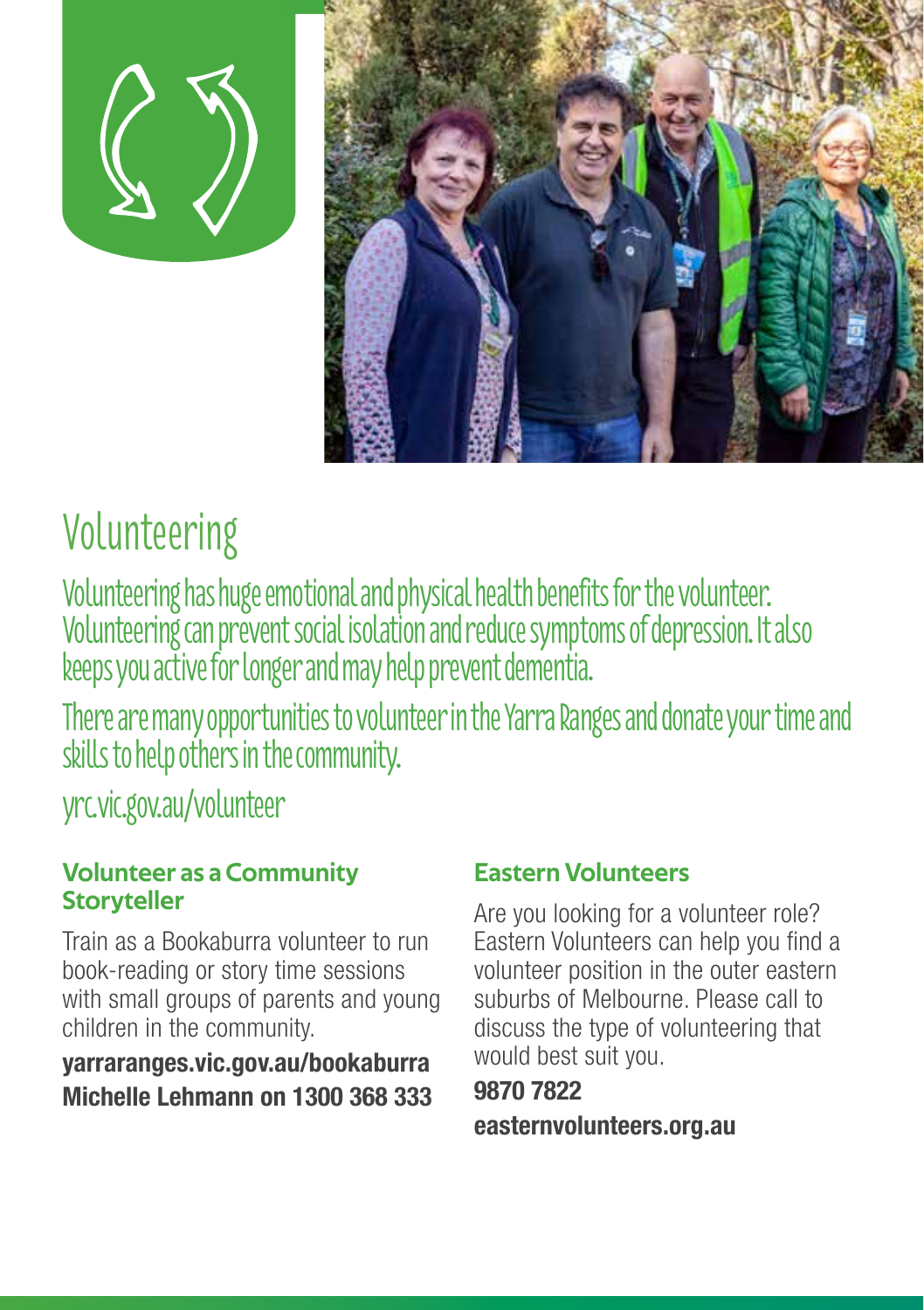#### Volunteer with Bridges Connecting Communities

Bridges supports people in the South West Yarra Ranges covering Belgrave/ Upwey and the Dandenong Ranges. Volunteer roles include: Transport driving (volunteers can drive their own vehicle or one of Bridges fleet), assisted shopping, dog walking, phone a friend, friendly visiting, social support assistants and office administration.

### 9763 9700

bridgescc.com.au

#### Volunteer with Mooroolbark and District Miniature Railway

Join us to help run and maintains the railway at Kiloran Park , Hawthory Road, Kilsyth. For those mechanically minded there are numerous activities including locomotive and track maintenance/construction as well as drivers, station assistants, point controller, and BBQ staff.

Working Bees every Tuesday from 10am to 4pm and nominated Saturdays

Peter 9725 9601 mmr.org.au

### Volunteer with Upwey Township Tool Library

Join this new, grass-roots, environmentally sustainable initiative providing an opportunity to share & borrow hand, power & garden tools, ladders, etc. For use on household & community projects.

Skilled volunteers with an interest in gardening & household maintenance needed for an hour or two per month.

#### facebook.com/groups/ UTGToolLibrary/

# Volunteer with Melba Support

Activities include gardening, coffee and shopping outings, cooking, music programs, swimming and talking on the radio, just to name a few.

# 9212 0117

melbasupport.com.au/volunteerwith-us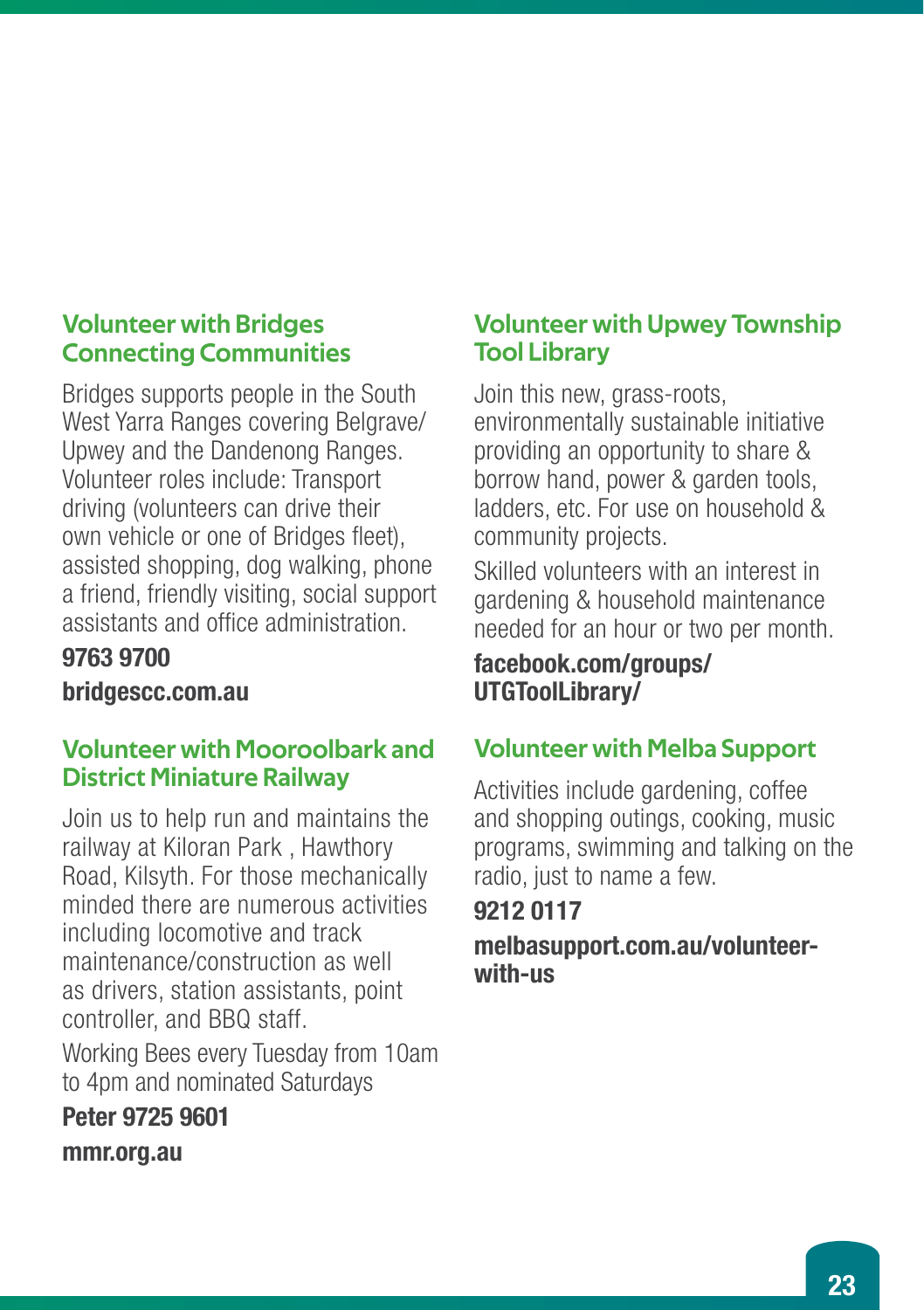

# Volunteering – Environmental Friends & Landcare Groups

Landcare and friend groups help to protect and restore a wide range of native plants, animals and environments.

**Friends groups** are comprised of members who work together to help protect and restore:

- Specific reserves
- Native plant species
- Animal species

There are hundreds of friends groups helping to conserve and restore Victorian parks. Every group is independent and autonomous.

Yarra Ranges Council works closely with local environmental groups to help them achieve their goals.

#### For more information contact the Environmental Volunteer Support Officer on 1300 368 333.

Yarra Ranges Landcare Network is a joint effort between the community. government and business to protect and repair our environment through a focus on sustainable management of our natural resources.

# To join one of twelve Landcare Groups within the Yarra Ranges contact Anne 0488 766 113 or yarrarangeslandcare.org.au.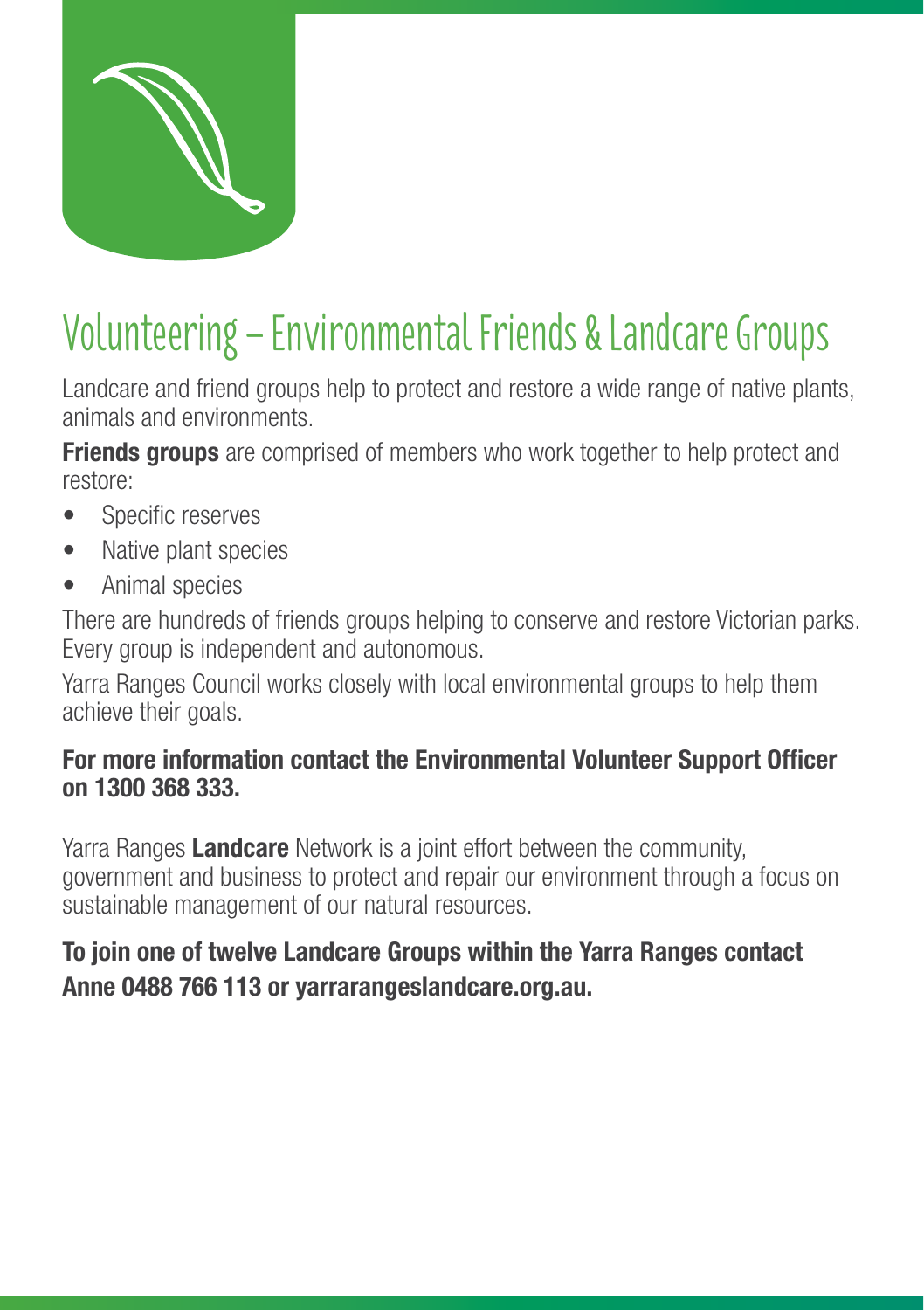### Friends of Belgrave Lake Park

#### 35 Park Dr, Belgrave

Working Bees held at the park each Tuesday (weather permitting) between 10 am and 5 pm approx.

This is a small group comprised mainly of retirees who take responsibility for eradicating weeds and re-establishing indigenous plant species in the bushland area bordering the BLP recreational reserve. An important focus of the group is protection and restoration of Monbulk Creek as a platypus habitat.

The group's structure is informal, with members spending only as much time and effort at working bees as they can spare but all say they enjoy the gentle outdoor exercise that helps to preserve our precious natural environment.

### Wendy Cross hiwood@bigpond.net.au 9754 8003

#### Montrose Environmental Group

We strive to care for the natural environment.

Regular working bee at Bungalook Conservation Reserves, Terredan Drive, Kilsyth on the morning of the second Saturday of the month.

Other working bees at Montrose Brickworks Flora Reserve, Cambridge Rd Montrose and elsewhere.

We hold meetings with interesting speakers at various times. You do not need to be physically active to be a member; we have membership support from people who belong because they are interested in the natural environment. You do not need to live in Montrose to be a member.

meg.org.au 9723 4700 info@meg.org.au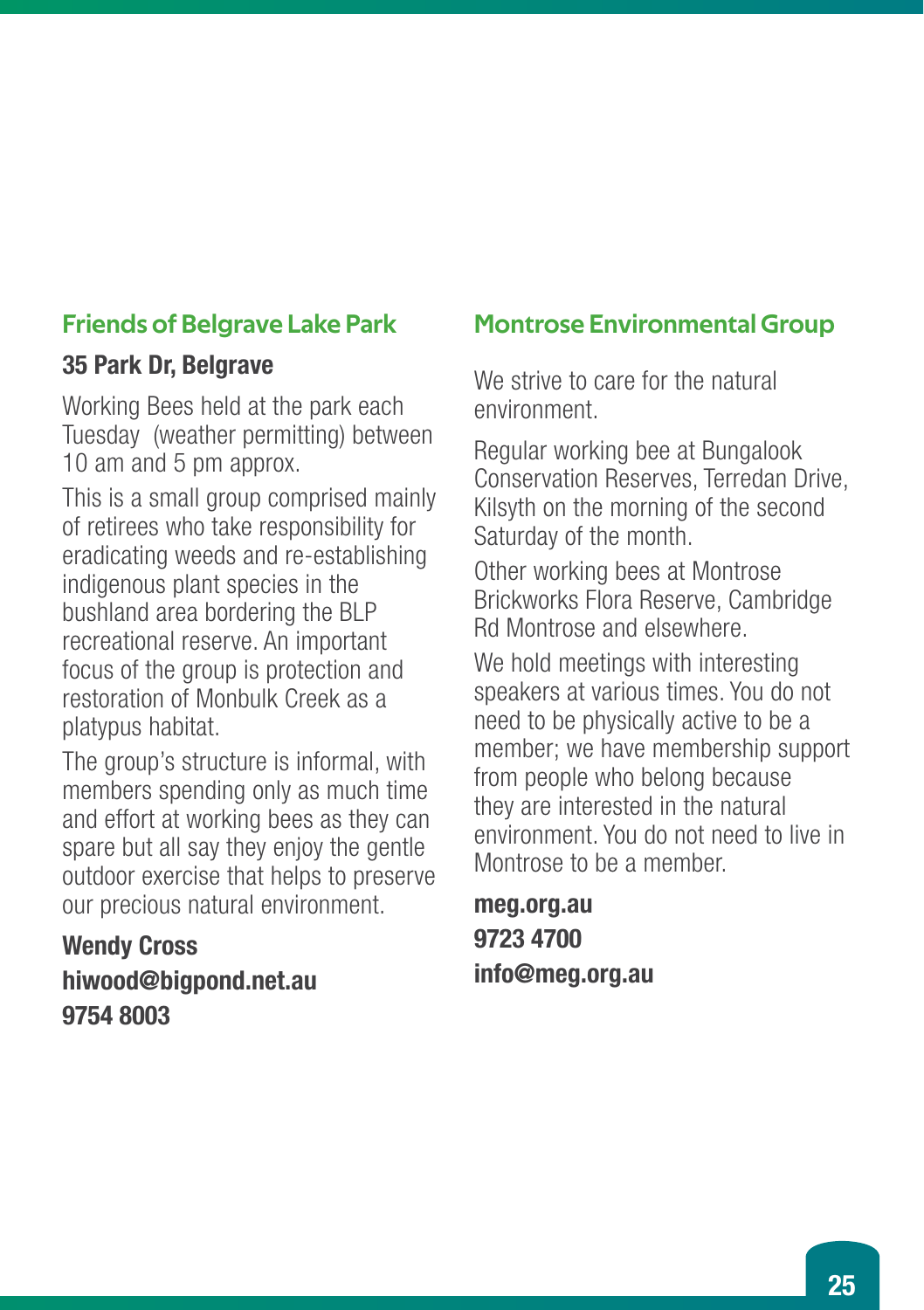

#### Friends of Margaret Lewis Reserve

# Ingram Road, Coldstream

We maintain the environmental integrity of our reserve, while making it user friendly with walking tracks and open spaces. We encourage community involvement and a spontaneous morning tea session has developed for every Saturday morning.

Margaret Lewis Reserve is one of the best dog off-leash area in the Shire.

There are no set dates for group working bees, small teams contribute when available. If you would like to be part of a working team, please call to arrange a time.

Morris Maxwell mlresrve@bigpond.com 0418 389 900

# Friends of Upwey South Reserve

### Morris Road, Upwey

We weed and plant to foster the indigenous flora and fauna of Upwey South Reserve.

We hope to benefit the community and to foster community connections through engagement with the natural environment.

There are opportunities for members to participate in environmental works and training activities.

Friends of Upwey South Reserve is a Child Safe group. We do require that all children are supervised.

Meet at 10am on the last Saturday morning of each month (excluding December & January).

Ian Rainbow 0400098789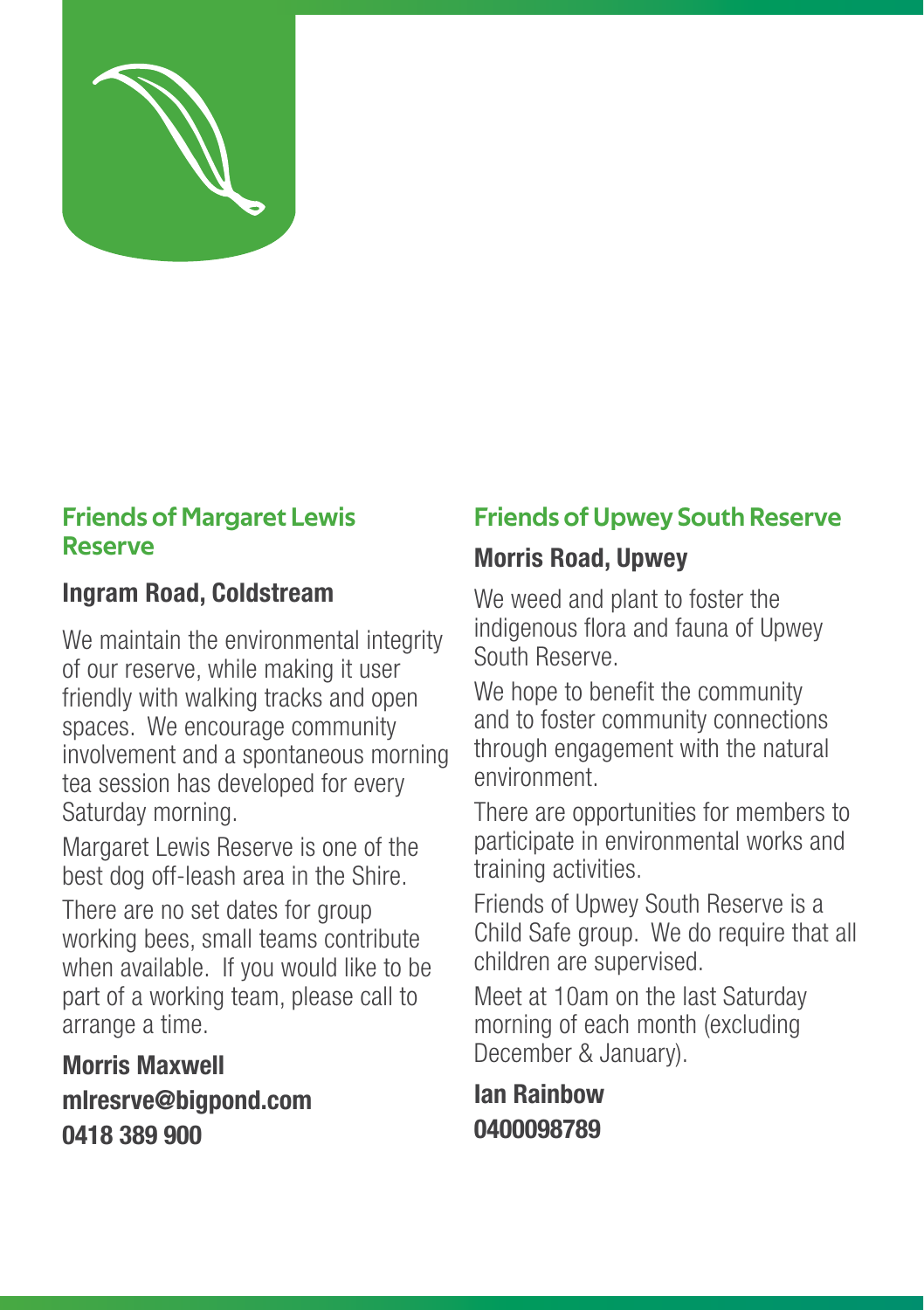

#### Friends of Glenfern Valley Bushlands

#### Glenfern Road, Upwey

Glenfern Valley Bushlands is a 40-hectare tranquil nature reserve north of Glenfern Road. The landscape ranges from open woodlands to a haven for birds along Ferny Creek. It has a wide diversity of flora and fauna with a good network of walking tracks on its north facing slope. We welcome both walkers and volunteers.

#### glenfernvalleybushlands.org.au glenfernvalleybushlands@hotmail. com

#### Friends of Elizabeth Bridge Reserve (FOEBR)

# Durham Road, Kilsyth

FOEBR meet on the 1<sup>st</sup> Sunday of the month for a general tidy up including weeding and gardening.

We also meet every 3 months (usually after our working bee) at the bridge house for a general discussion and to report any reserve issues.

Our purpose is to protect and preserve Elizabeth Bridge Reserve. To act as a lobby group on behalf of the Reserve and liaise with Yarra Ranges Council and Melbourne Water on behalf of the community and users of the Reserve.

Graeme 0404 817 344 Des 9725 1889 Allan 0447 036 277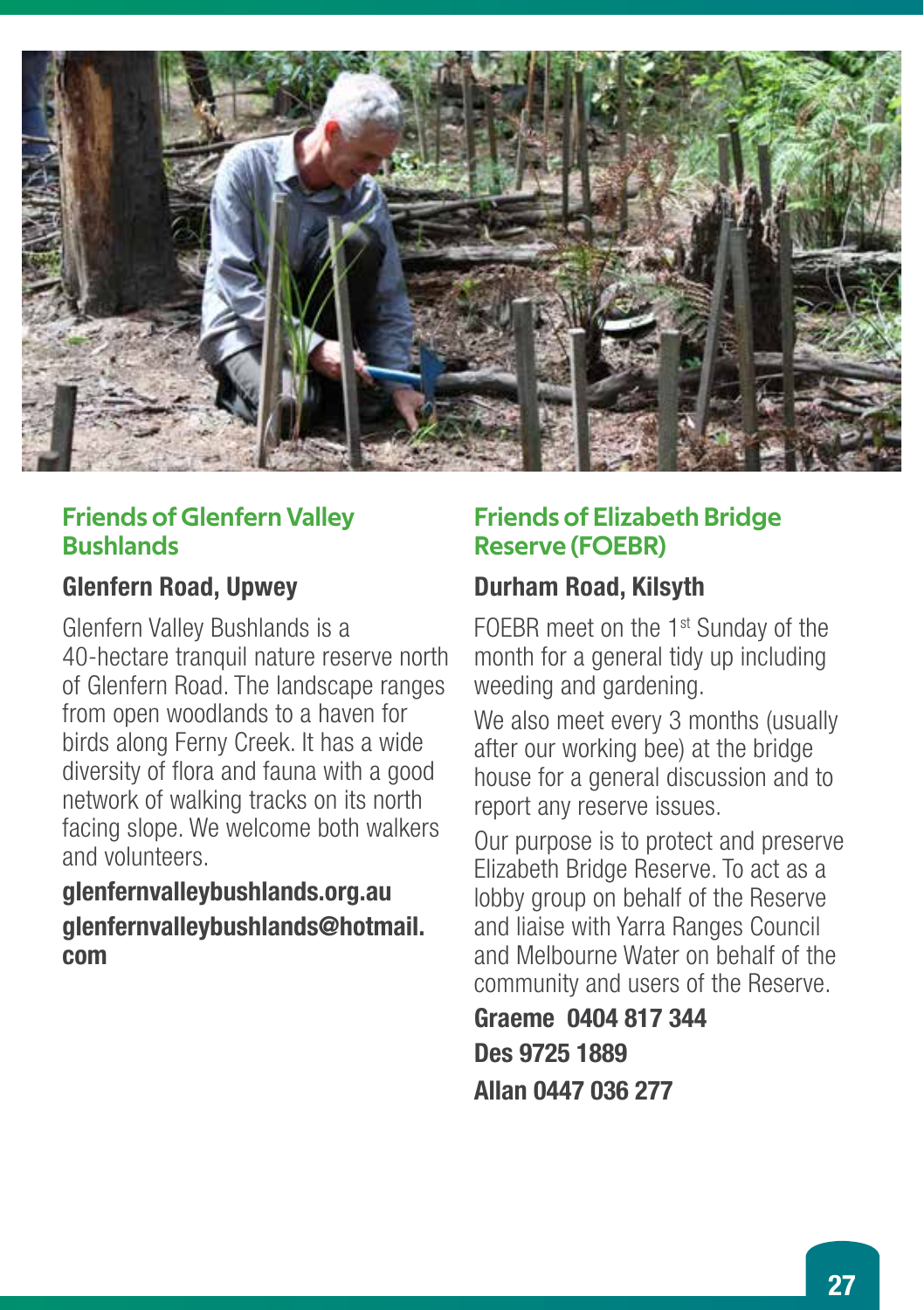# Social Connectedness



Social Connectedness is the key to longevity and wellbeing. Building relationships and interactions with others promotes positive health and wellbeing, increasing your happiness and self-esteem.

# Senior Citizens

Senior Citizens Clubs provide a friendly place where people enjoy friendship and companionship with a varied and interesting program including meals, outings and activities. Some clubs offer transport and prices are kept to a minimum.

#### Chirnside Park Senior Citizens Club

Chirnside Park Community Hub, Kimberley Dve, Chirnside Park

1300 835 235 Meet Tuesdays

# Healesville Senior Citizens Club

Cnr Green and River St, Healesville 5962 1550 Meet Tuesdays & Fridays

# Kilsyth Senior Citizens Inc

Japara Living & Learning Centre, 54-58 Durham Rd, Kilsyth 9728 3587 Meet Tuesdays

### Lilydale Italian Senior Citizens Club (Circolo Pensionati Italiani di Lilydale)

Lilydale Bowls Club, 5 Hardy St, Lilydale 9737 9491 Meet Wednesdays

# Lilydale Senior Citizens Club

7 Hardy St, Lilydale 9735 4880 Meet Wednesdays & Fridays

# Monbulk Senior Citizens Club

Lower level, Monbulk Hub, Main St, Monbulk 0499 854637 Meet Tuesdays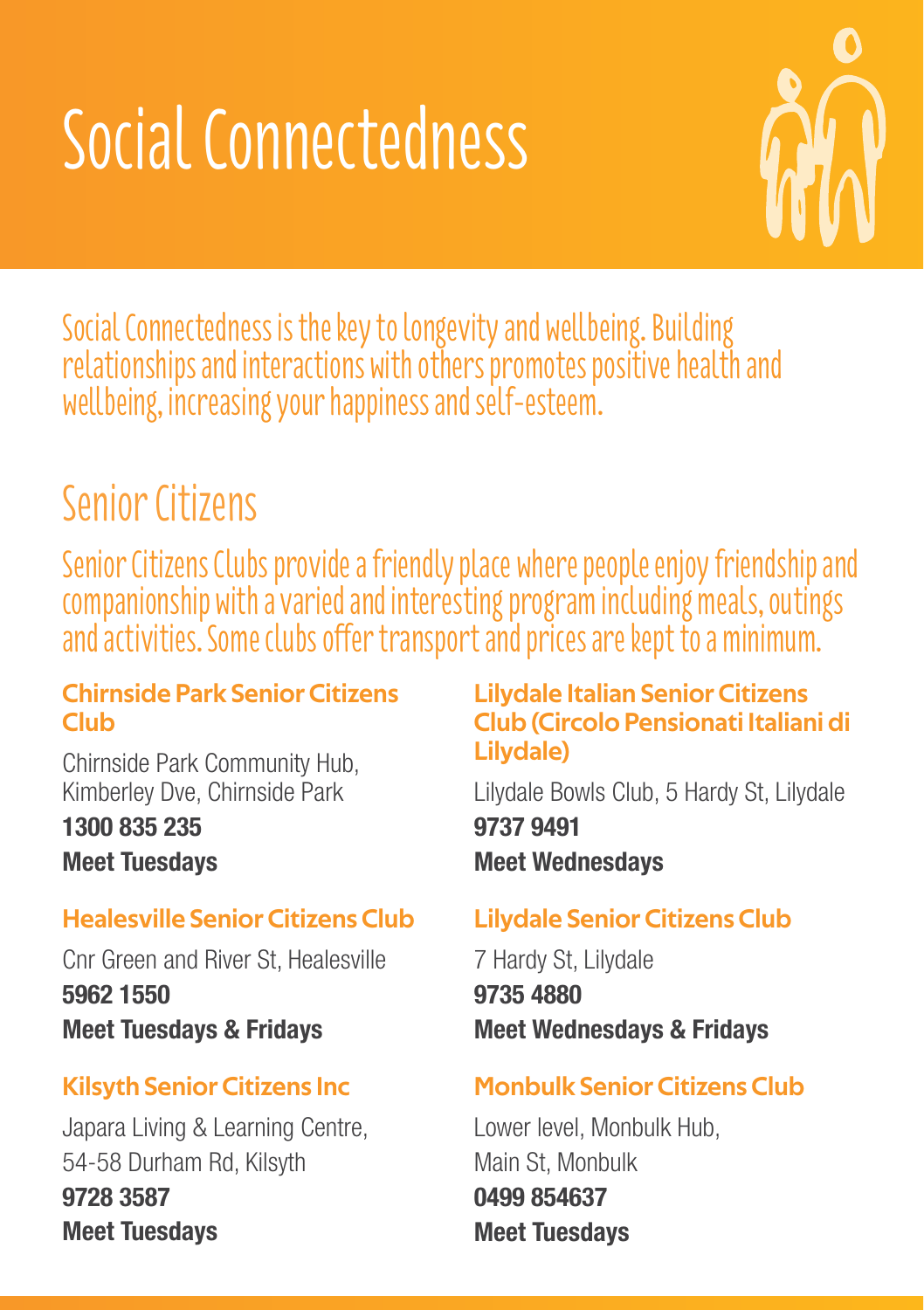#### Montrose Senior Citizens Club

Montrose Town Centre, Mt Dandenong Road, Montrose 9761 9133 Meet Fridays

### Mooroolbark Senior Citizens

125A Brice Avenue, Mooroolbark 9726 7095 Meet every day with main club day on Thursdays

#### Olinda-Sassafras Senior Citizens **Centre**

Olinda-Monbulk Rd, Olinda 9751 1264 Meet Tuesdays

#### Upwey Senior Citizens Centre

6 Mahoney St, Upwey 9762 8068 Meet Tuesdays

#### Wandin Senior Citizens Club

401 Warburton Hwy, Wandin North 5964 3558 Meet Tuesday & Thursdays

#### Yarra Glen Senior Citizens Inc

Cnr Bell St and Anzac Ave, Yarra Glen 9730 1874 Meet Tuesdays

#### Yarra Junction Over 50's Friendship Club

Yarraburn Centre 1 Park Road, Yarra Junction Meet Mondays

#### Yarra Valley Over 50's Friendship Club

Community Centre, Kelso Street, Coldstream 9739 0168 Meet Mondays and Fridays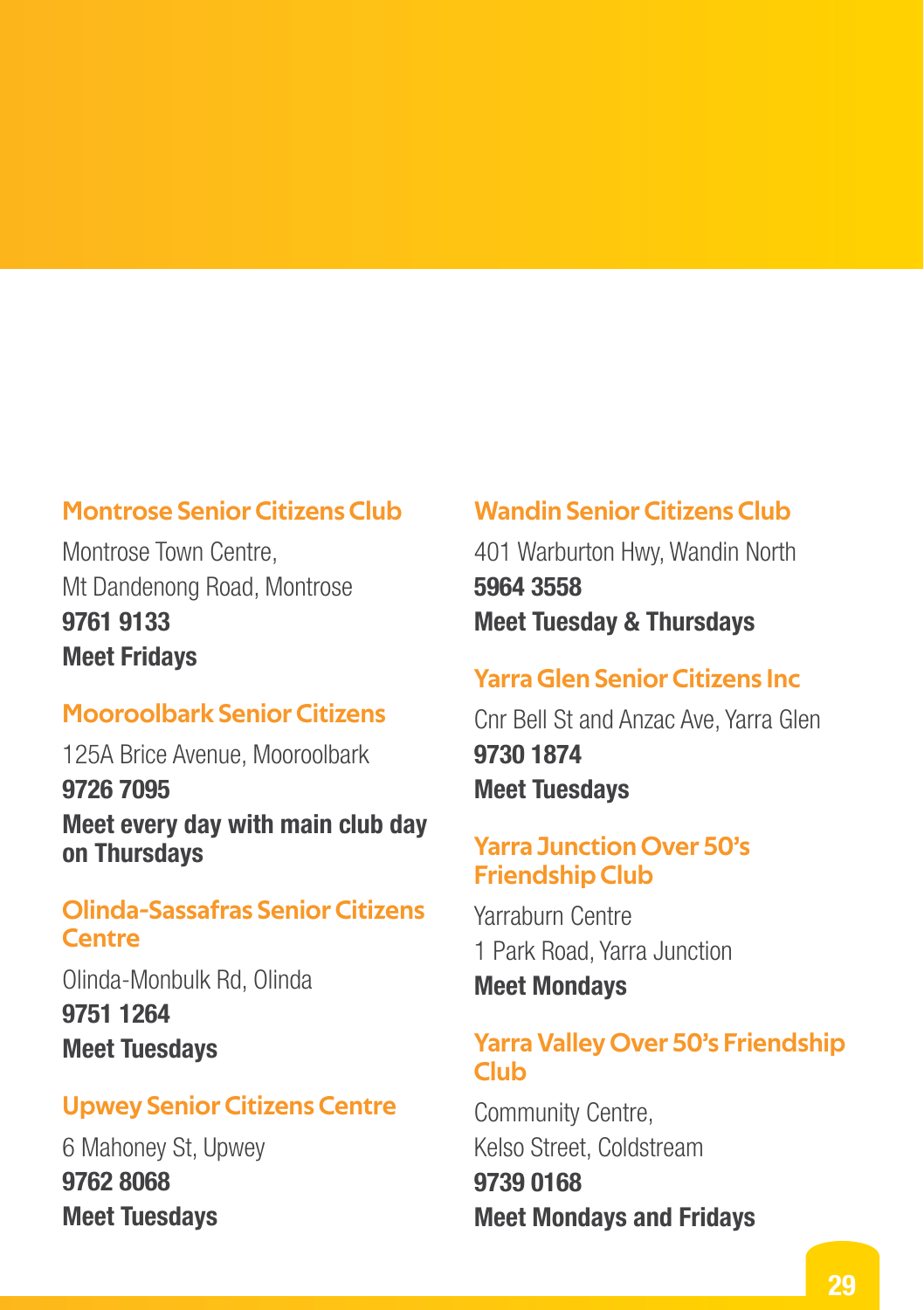

# **Probus**

Probus is all about Friendship, Fellowship and Fun in retirement.

Probus provides you with the opportunity to join together for healthy minds and active bodies through social interaction and activities with retirees in your community.

Probus opens the door to new experiences and friendships; you can hear wonderful guest speakers, stay active by participating in a wide range of activities and explore your community, your country or the world.

### Olinda Combined Probus Club Second Wednesday of the month

Olinda Community House, 79-81 Olinda-Monbulk Road, Olinda Neilma 0414 506 036

#### Healesville Womens Probus Third Friday of the month

Senior Citizens Club Cnr Green Street & River Street, Healesville

Lorraine 5962 1863 or Coral 5962 2113

#### Healesville Valley Womens Probus Third Monday of the month

Senior Citizens Club Cnr Green Street & River Street Healesville

Lesley 5962 3565 or Joan 5962 1890

### Healesville Men's Probus Third Thursday of the month

St Brigid's Parish Hall Cnr Ryrie and High Streets, Healesville Stewart 0408 328 441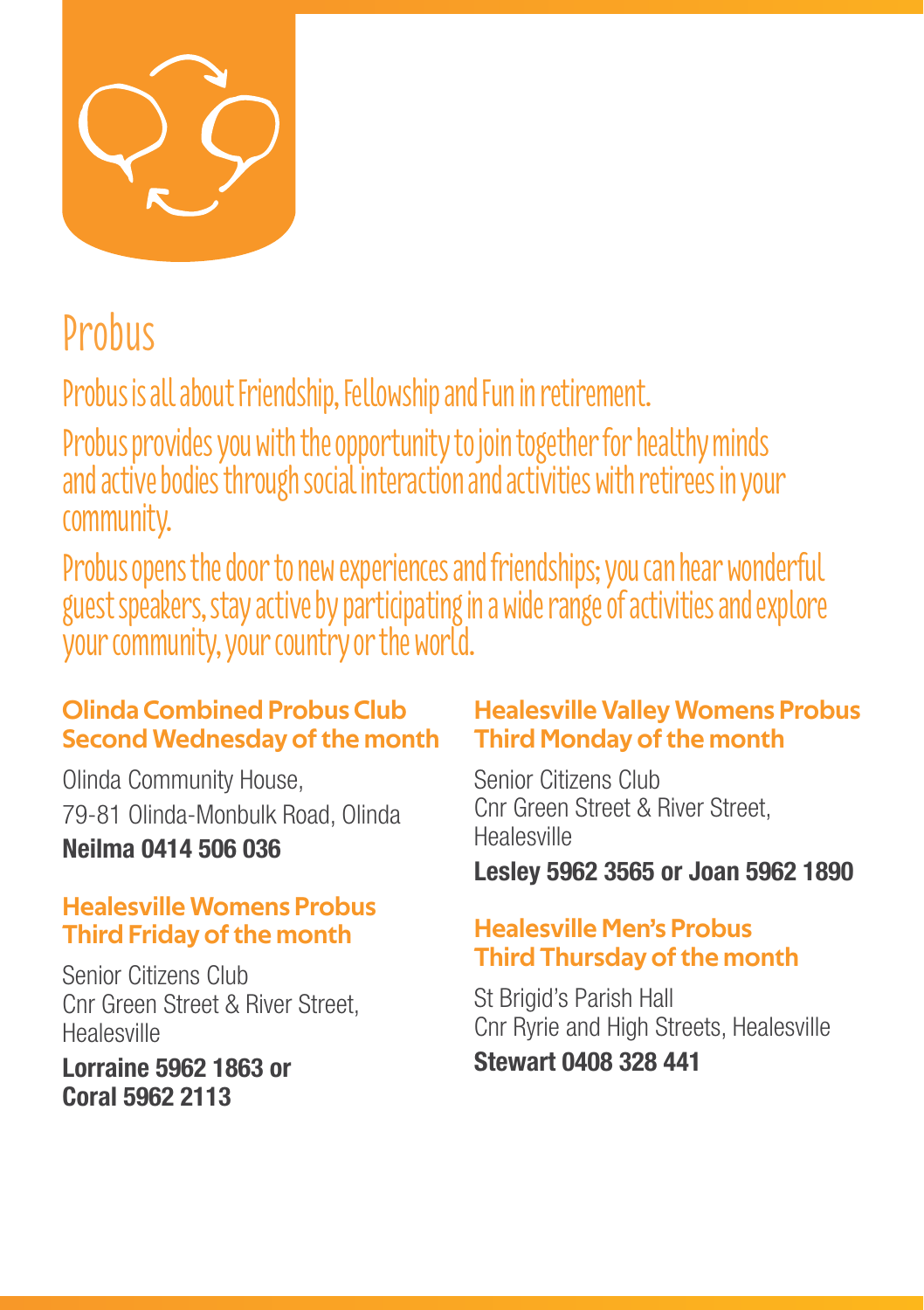#### Lilydale Combined Probus Second Thursday of the month

Lillydale Lake Community Room, 435 Swansea Rd, Lilydale

George 9735 0880

#### Lilydale Womens Probus First Tuesday of the month

Lillydale Lake Community Room, 435 Swansea Rd, Lilydale

George 9735 0880

#### Montrose Combined Probus Third Wednesday of the month

Montrose Church of Christ, 7 Leith Road, Montrose

### Ruth 9761 4258

#### Mooroolbark Combined Probus Second Wednesday of the month

St Margaret's Uniting Church, 207-219 Hull Road, Mooroolbark

Beverley 9726 6291 or Dennis 0431 766 360

### Seville Combined Probus Club First Thursday of the month

St James Church, Beenak Rd, Wandin Nth Monica on 5964 3802 or 0439 817 505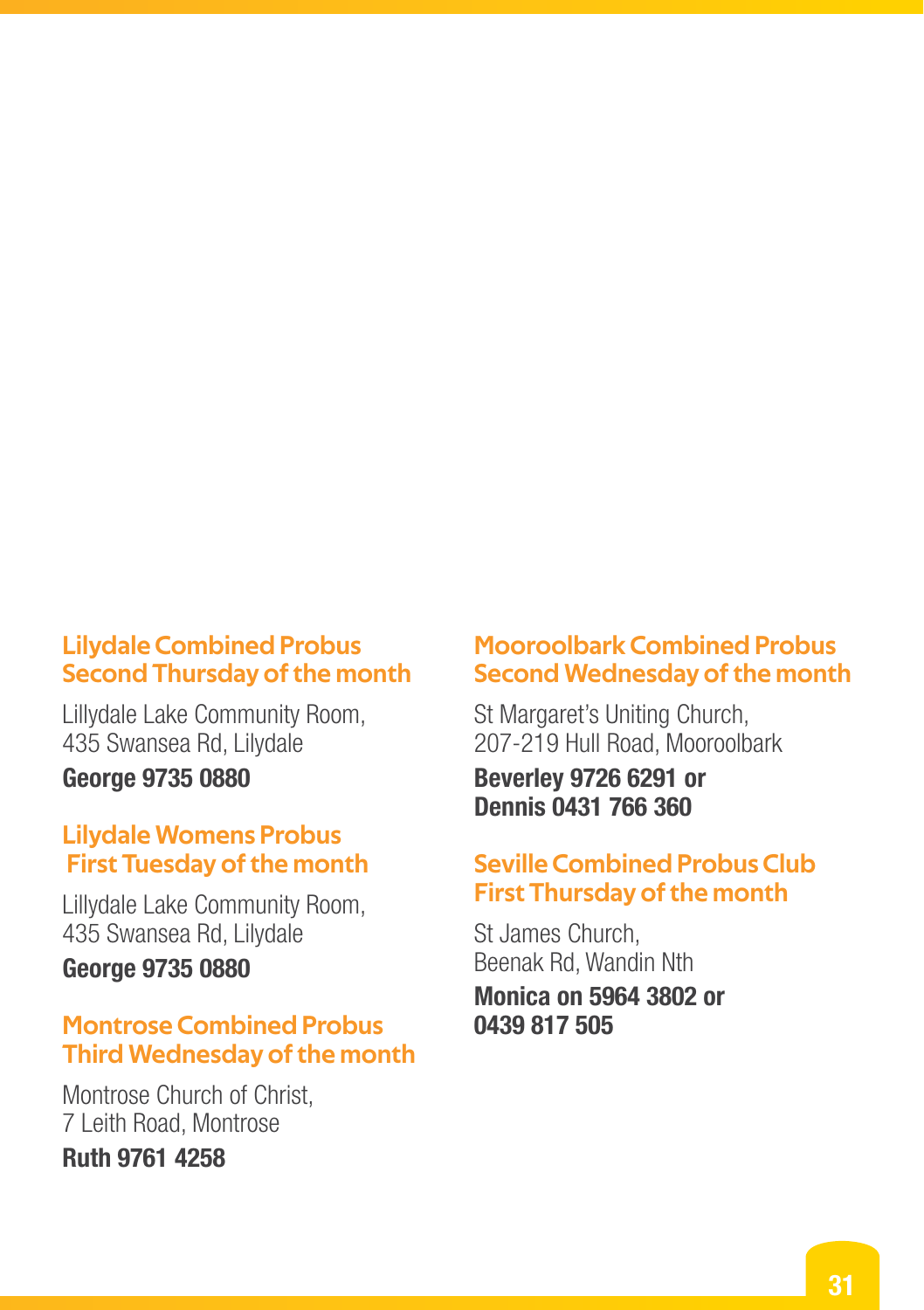

# Country Women's Association (CWA)

The Country Women's Association is a vibrant, self-funded philanthropic organisation of women supporting women, children and families across Victoria and new members are welcome. CWA's cook, craft and advocate for change, while always remaining relevant.

# cwaofvic.org.au

# Belgrave CWA

Belgrave CWA Hall, 1596 Burwood Highway, Belgrave Meet on the 2<sup>nd</sup> Wednesday of each month at 10am.

Craft days are held on the 4<sup>th</sup> Wednesday of each month at 10am.

Branch members can bring items such as soap, toothbrushes, toothpaste, face washers, etc. To make up hampers for hospitals and refuges.

# 0421 645 192

# Kilsyth/Montrose CWA

The Bridge Community Garden Centre, Durham Rd. Kilsyth

Join this lovely group of ladies who like to help the community at fundraisers during the year and make donations each month to Anchor in Lilydale to help people in need.

Meet on the 1<sup>st</sup> Tuesday of each month at 7.30pm in the Bridge Community House, Durham Road, Kilsyth.

Branch Craft is held on the 3rd Tuesday of each month at 7.30pm.

Tracey 0421 958 119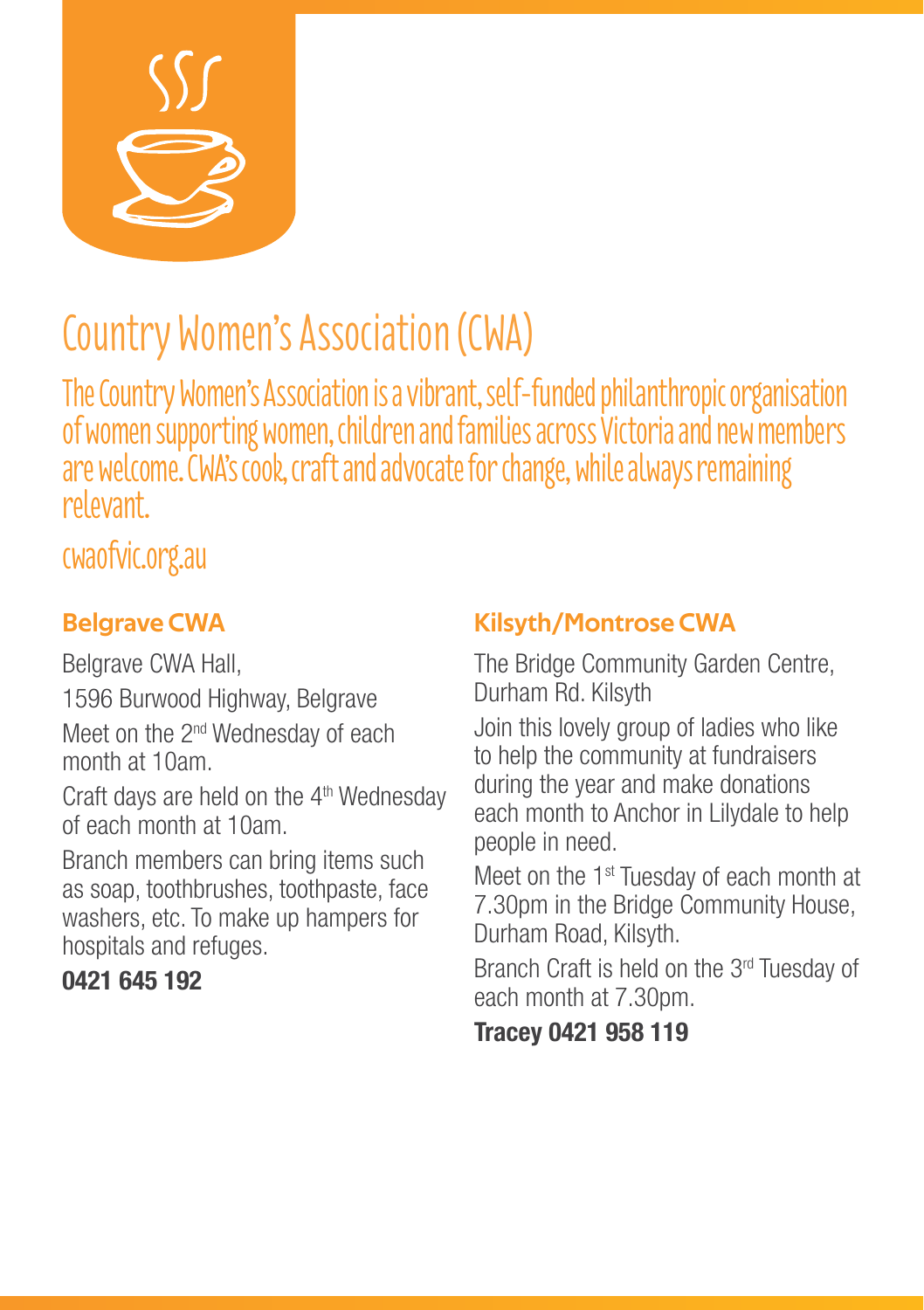#### Monbulk CWA

Monbulk RSL Hall, 48 Main Rd, Monbulk Join these friendly ladies whose interests include cooking, craft and gardening and who help the community as well as having social functions and outings.

Meet on the 1<sup>st</sup> Tuesday of the month at 10.30am.

Wendy 0419 107827 or Dianne 0409 135 367

# Monbulk Lady Night Hawks

Monbulk Early Learning Centre - HUB opposite Aldi

Meet on the 1<sup>st</sup> Monday of each Month at 7pm.

#### sandrasax@outlook.com

### Mooroolbark CWA

St Margaret's Uniting Church Hall, 219 Hull Rd, Mooroolbark Meet on the 2nd Monday of the month at 1pm.

Branch Craft is held on the 3rd Wednesday of the month at 9.30am.

### Helen 9726 0477

# Yarra Valley CWA Craft Group

Wandin CWA 48 Hunter Road, Wandin North Meets on the 2<sup>nd</sup> Tuesday of each month 10am - 1pm.

New Members and Visitors are all welcome - bring along your threads, yarns, mending or just come for a friendly chat over a cup of tea/coffee.

#### cwaofvicyarravalleygroup@gmail. com

# Healesville Nite Chicks

Healesville High School, Year 12 Centre, Cameron Road, Healesville Meet on the 1<sup>st</sup> Wednesday of each Month at 7pm.

### joanne.legg@gmail.com

### **Wannallock**

CWA Wandin Hall, 48 Hunter Road, Wandin Meet on the  $4<sup>th</sup>$  Tuesday of each month at 7.30pm. bazz14@live.com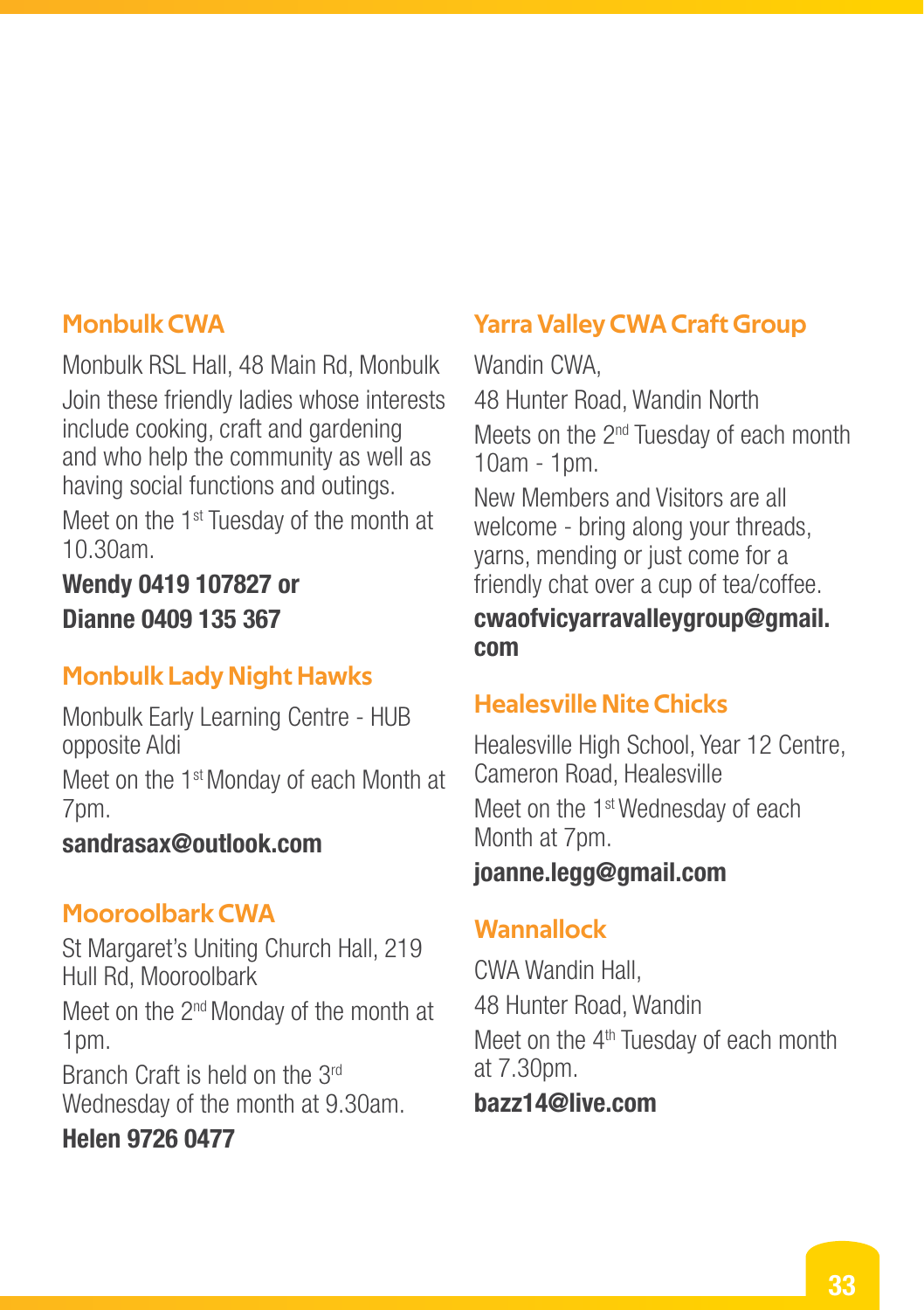

# Rotary

Australian Rotary Clubs are part of an international network of business, professional and community leaders who strive to make the world a better place through practical efforts. Through Rotary International, the reward of "paying it forward" unites men and women from different backgrounds, cultures, religious and political beliefs the world over, allowing ordinary people to do extraordinary things.

### Belgrave Rotary

Meets on Wednesdays at 6.30pm at Upwey RSL, 1 Mast Gully Rd, Upwey belgraverotary.com 0437 889 400

# Healesville Rotary

Meets on Thursdays at 6.30pm at Sanctuary House Resort Motel, Badger Creek Road, Healesville

rotaryhealesville.org 5962 5148

### Lilydale Rotary

Meets on Tuesdays at 6.15pm at L'Auberge French Café, 42 Castella St, Lilydale rotarylilydale.org.au 0419 894 284

### Monbulk Rotary

Meets on Wednesdays at 6.15pm at Monbulk Living & Learning Centre, Main Road, Monbulk 0417 389 742

### Wandin Rotary

Meets on Thursdays at 6pm at Monty's Tearooms, Mont De Lancey, 71 Wellington Road, Wandin North 0407 819 562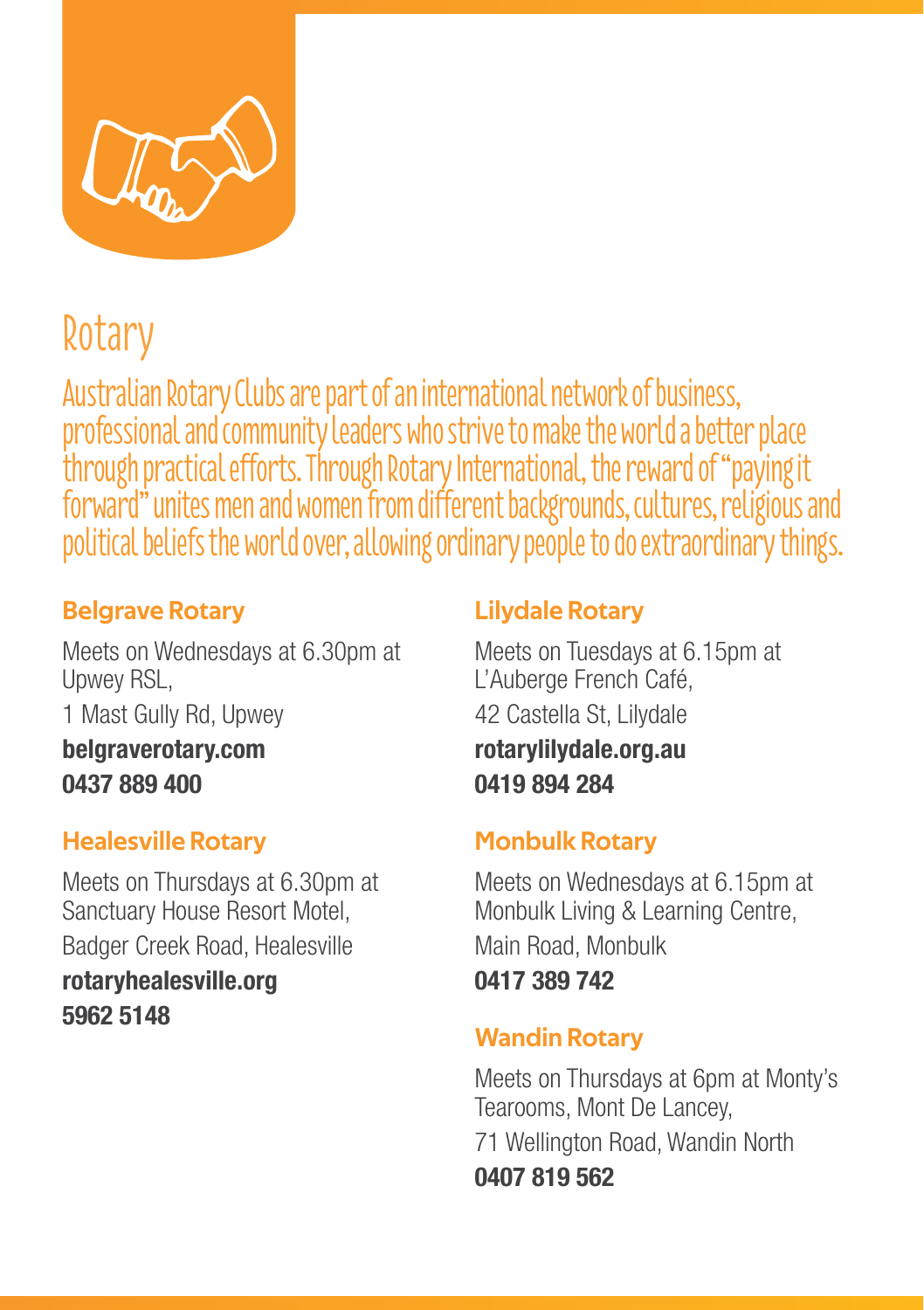# Returned & Service League – RSL

RSL aims to support the wellbeing and betterment of members, former and serving members of the ADF, and their dependents, with the provision of welfare and commemorative services and, where appropriate, contribute to the worthy needs within the community. rslvic.com.au

### Cockatoo RSL

20 Belgrave-Gembrook Road, Cockatoo 5698 8053

### Dandenong Ranges RSL

1773 Mountain Hwy, Sassafras 0409 690 278

#### Emerald RSL

3 Memorial Ave, Emerald

#### Gembrook RSL

49 Main Road, Gembrook 5967 7071

#### Healesville RSL

275-279 Maroondah Highway, Healesville 5962 5017

# Lilydale RSL

52 Anderson St, Lilydale 9739 5680

#### Monbulk RSL

48 Main Rd, Monbulk 9752 1100

#### Mt Evelyn RSL

49 Birmingham Rd, Mt Evelyn 9737 0767

#### Upper Yarra RSL

119 Settlement Road, Yarra Junction 5967 1771

Upwey RSL 1-3 Mast Gully Rd, Upwey

**Warburton** 3325 Warburton Highway, Warburton 5966 9874

Yarra Glen RSL Memorial Hall, 45 Bell St (cnr Anzac Ave) 0418 992 998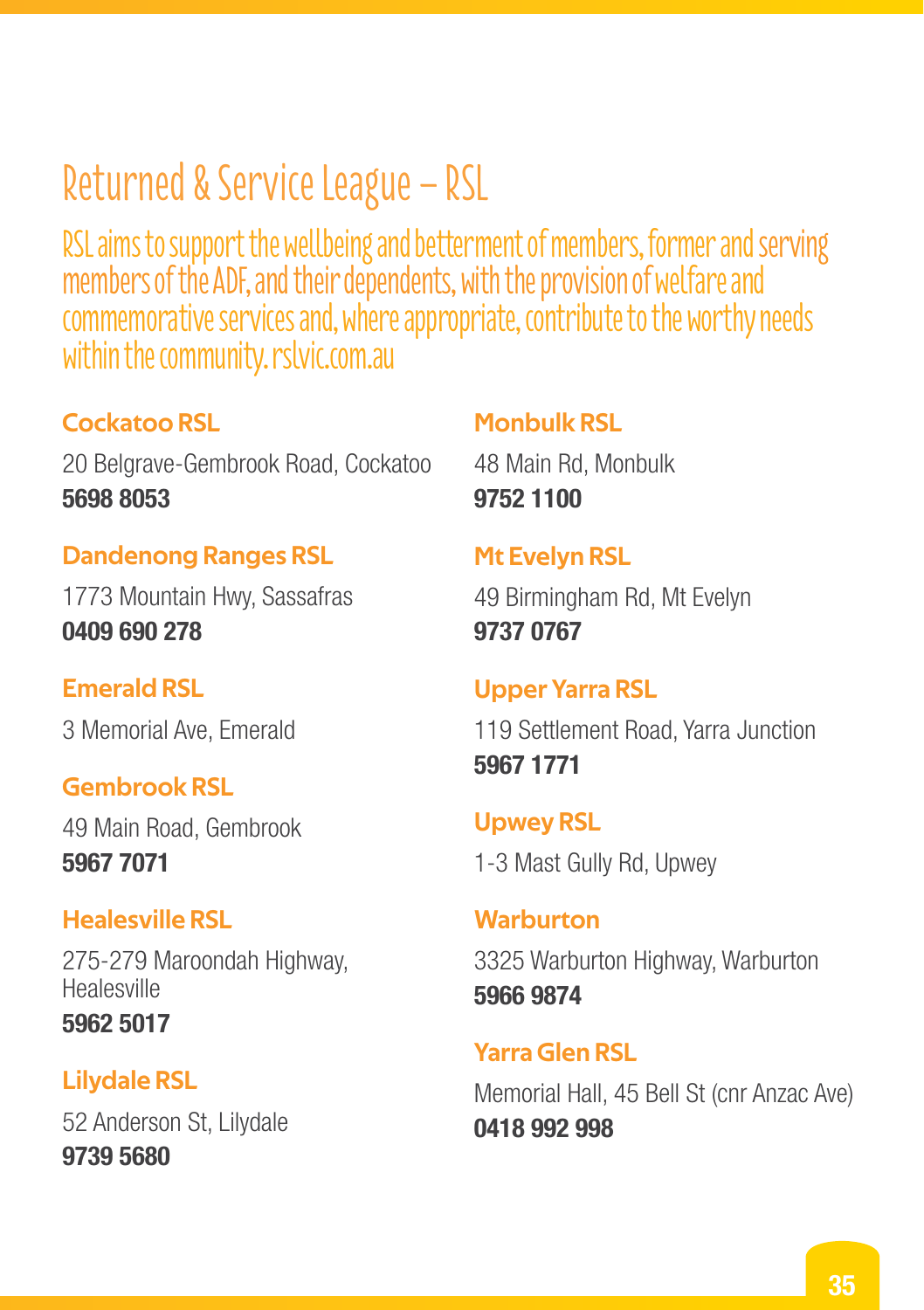



# Gardening Groups

# Ferny Creek Horticultural Society

Ferny Creek Ornamental Garden Reserve 100 Hilton Rd, Sassafras

Join us to promote and encourage the study, practice and development of horticulture, bringing together members of the community with a common interest in horticulture.

# 9755 1882 or 0422 231 924 fchs.org.au

#### Lilydale Community Gardens group

We are a friendly, safe, inclusive and multi-cultural village group in the planning stages for a Community Garden. Every age and ability is welcomed and valued.

#### lilydalecommunitygardens@gmail. com

# Wandin Garden Club Inc

Wandin CWA 48 Hunter Road, Wandin North

Marg 0407 856 821 Facebook: wandin garden club inc

# Yarra Valley Bonsai Society

Chirnside Park Community Hub – 33 Kimberley Drive Chirnside Park Second Tuesday of the month at 7.30pm yarravalleybonsai.org.au

# Yarra Valley Orchid Society

Community Hall – Woori Yallock Primary **School** 

Healesville Road, Woori Yallock Second Friday of the month at 8.00pm

Peter 0408 525 134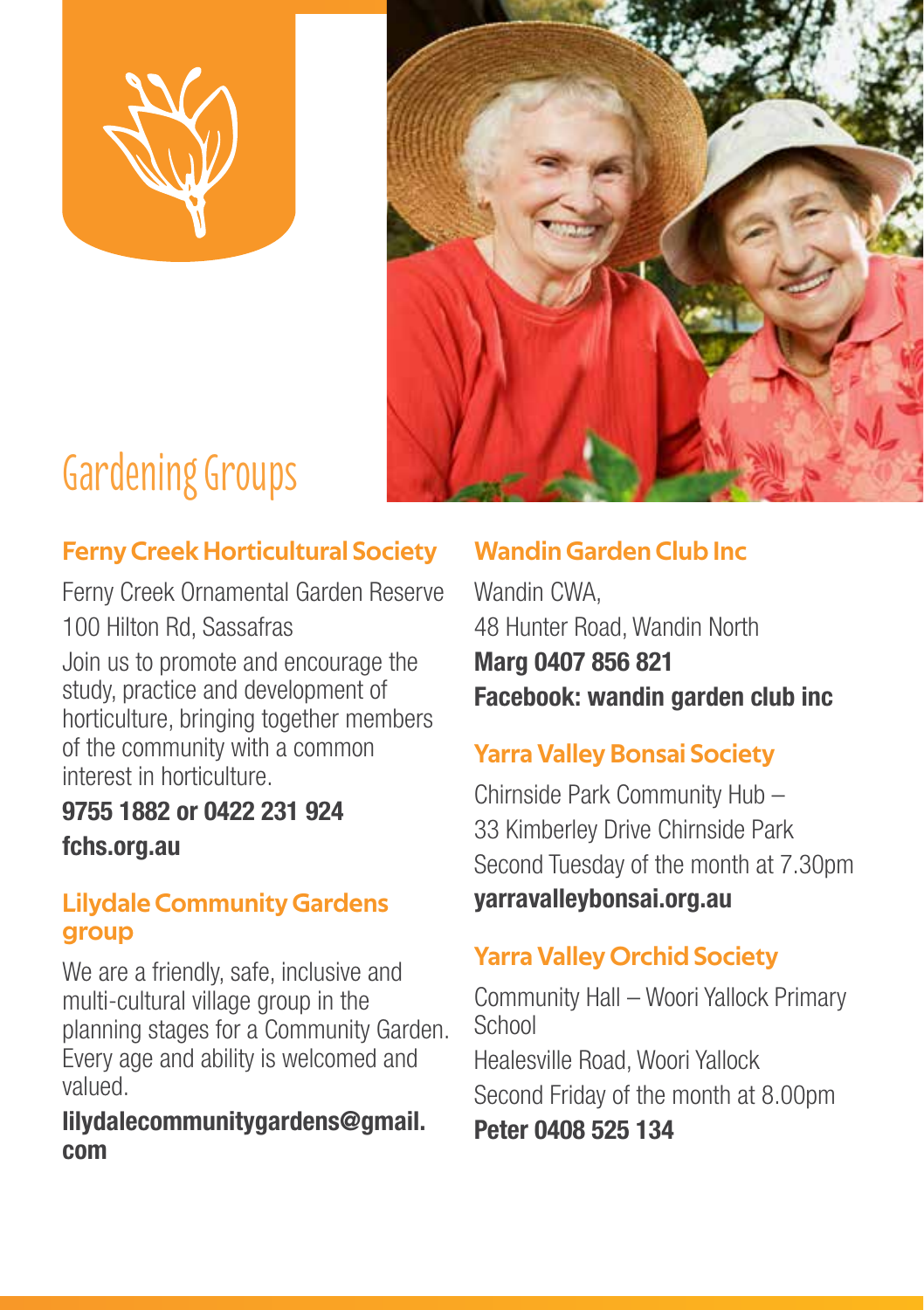# Women's Groups

Women's groups are a great place to meet new people, build friendship and have fun in a safe and comfortable environment surrounded by supportive and like-minded women.

### See also CWA, Probus and Neighbourhood Houses.

#### Voices of Women Inc

Voices of Women (VoW) is an advocacy group which provides support for women to achieve their goals, advocating on women's issues at government and community level and offering mentoring and training.

#### Local Democracy in Action – the Journey Begins.

Training and workshops for women interested in being involved in local government.

# Taking It Step By Step

A mentoring program where women are paired with mentors to achieve their goals.

voicesofwomen.org.au 0417 124 814

# Nurturing Sisters Circle

Fostering connection for women This is a low cost, monthly women's support group being held in 2 locations - Woori Yallock and Mooroolbark.

The group offers the opportunity to experience a community of women's wisdom, fun, creativity and time for ourselves. It offers a safe space for women to express and grow, Qigong, Meditation, Creative activities & more...

# Tania on 0413 026 817 (Woori) Leah on 0407 879 138 (Mooroolbark)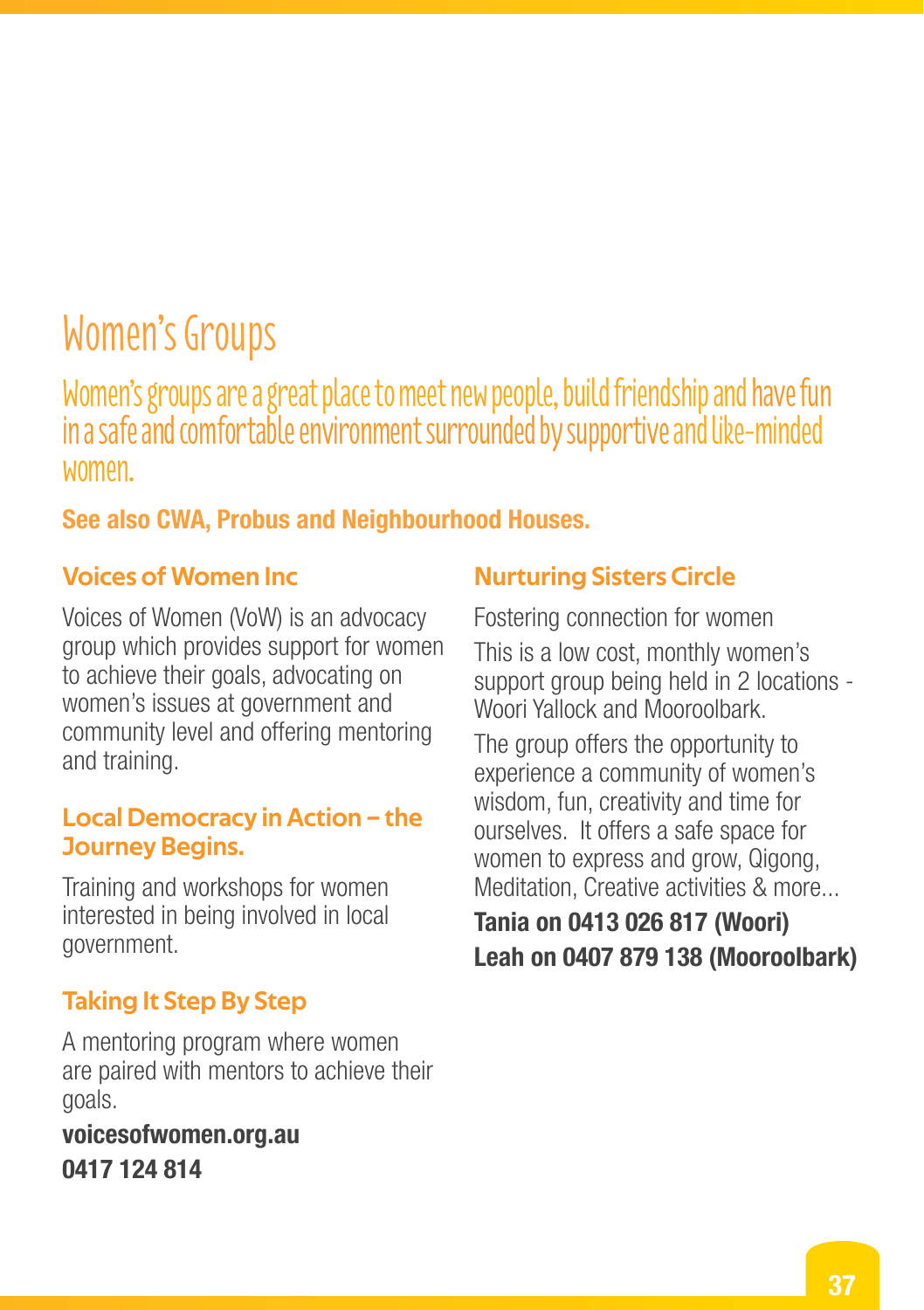

# Men's Groups

A group of men that gather together with the intention of supporting and challenging each other to be the most vital, expressed, and powerful versions of themselves they can be.

See also Men's Sheds, Probus and Neighbourhood Houses.

#### Healesville Indigenous Community Services Association (HICSA)

An informal group for indigenous men to gather is a safe and social environment for a yarn and to be heard.

Thursdays 5pm to 7pm

### 5962 2940

hicsa.org.au/mens-business/

#### Yarra Ranges Men's Health Project

This broad community health promotion project exists to help men and communities to help themselves to become the best they can be. Supported by Yarra Ranges Council, it operates on a volunteer basis. The program investigates community needs and provides:

- New local programs
- Whole-of-community programs
- Parenting programs
- Trains men to facilitate their own local programs

Chronic ill-health conditions and male suicide prevention will be a new focus in 2020. This program partners with more than 40 other organisations. New volunteers are warmly welcomed.

If you or your community want help to explore a Men's Health Project please contact Brian, Yarra Ranges Men's Health Project Manager yrmy@yrmh.org 0418 326 670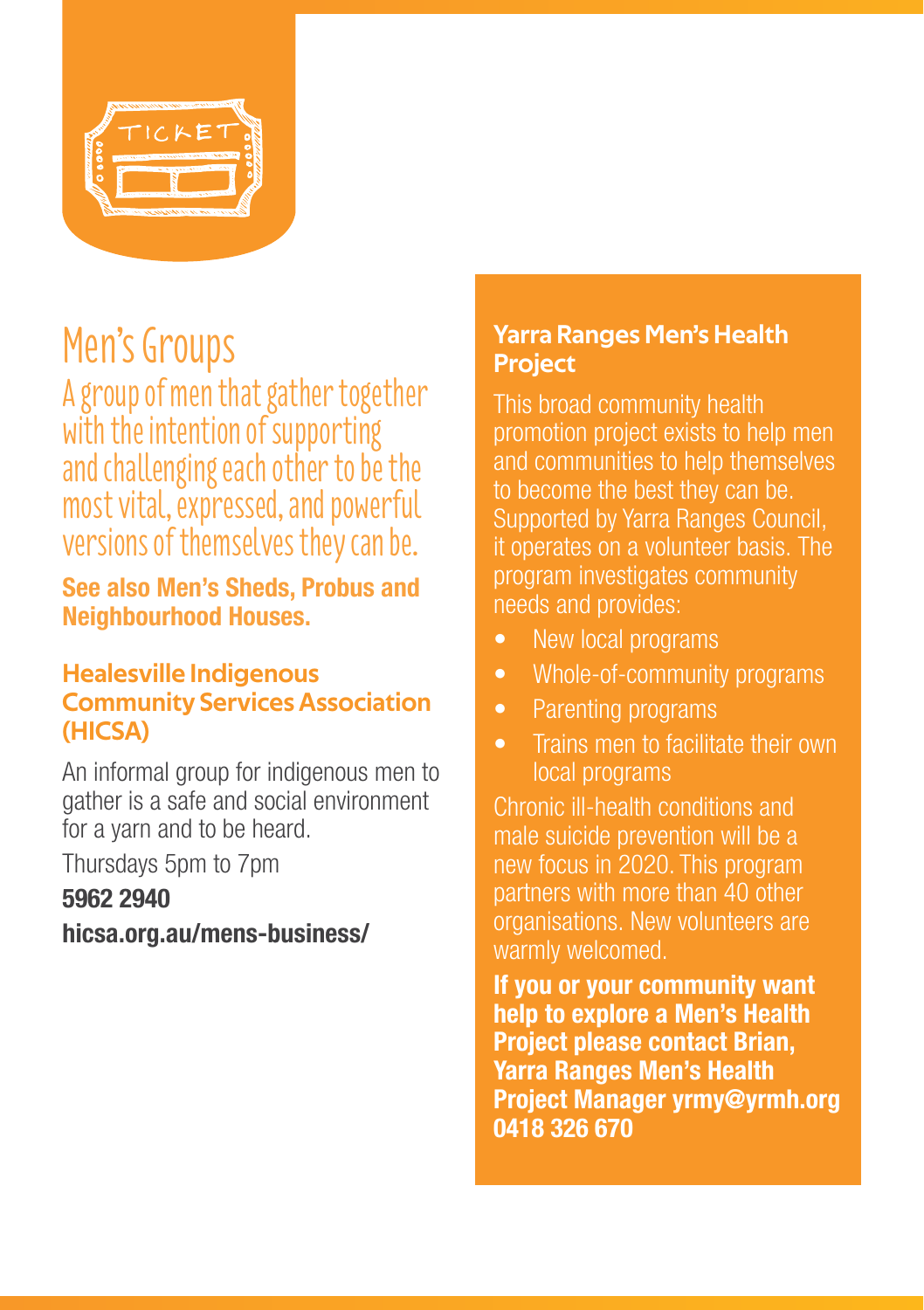### OM:NI – Older Men, New Ideas

Men's social discussion groups for men aged 50 and over to meet each other in an informal, friendly environment to share their knowledge and experiences.

- Lilydale Group First Thursday of the month
- Yarra Glen Group Third Monday of the month
- New OM:NI Groups are being planned in 2020 for Kilsyth, Chirnside Park, Wandin and Yarra Junction.

### Lilydale Meandering Mates

A monthly slow walking and social group for men with limited walking mobility who want to keep walking. We walk, enjoy morning tea and then walk a circuit in Lilydale for around 45 minutes. Walk at your own pace with sticks or a walker if needed, plus a Mate. It is held on the third Thursday morning of each month.

#### Falcons Film Group, Lilydale

Enjoy a great feature film plus some historic shorts in Lilydale. Any man who enjoys movies is welcome and movie choices are selected by the group members. Genres include Westerns, Drama, Comedy, Aussie, Historical, Adventure and more.

#### Man Cave East

Men – do you have a chronic ill-health condition which limits your ability to get around and enjoy social events? Do you want to meet for a chat with other men who share your condition?

Man Cave East consists of friendly and welcoming support groups led by peers and/or professional health staff for heart conditions, cancers, diabetes, physical disability, long term accident off-work, mental health, and other conditions.

Men of any age are welcome, and will gain information and companionship by being able to talk in a male supportive environment. Locations will be established according to need.

For any of the above Men's Health Projects please contact Brian - Yarra Ranges Men's Health Project, yrmy@yrmh.org 0418 326 670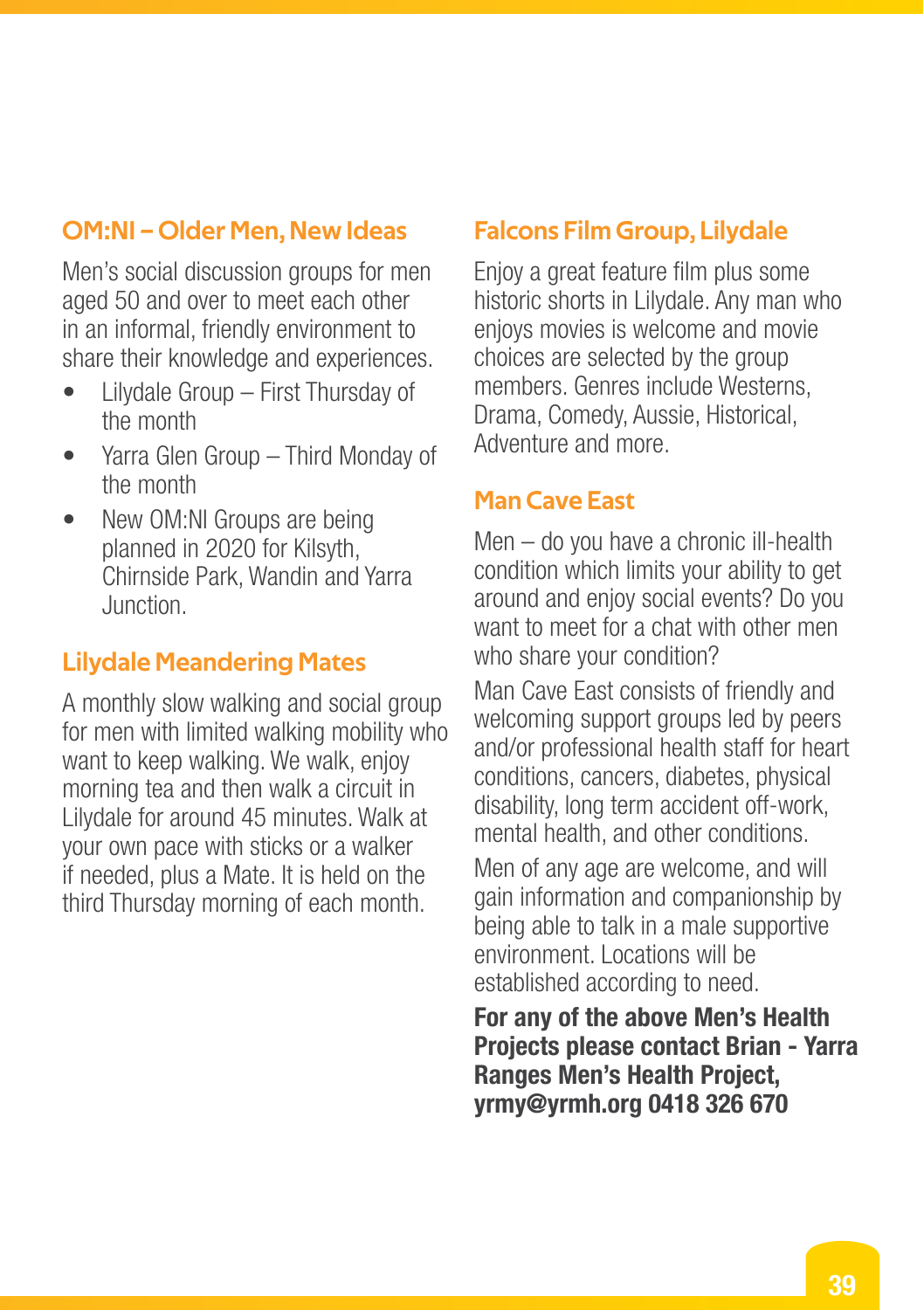

# Men's Sheds

Men's sheds offer the opportunity to share common interests often involving activities around built, arts, crafts and technical skills - the kind of things done in the backyard shed. Rather than work on those interests alone, a community shed introduces a social interaction among the participants that is an important part of well-being. Contact your local shed to find out what they do.

### Badger Creek and District Men's Shed Inc

360 Badger Creek Rd, Badger Creek John 0403 300 048

# Belgrave Mens Shed Inc

2/1A Reserve Road, Belgrave John 9752 1359 / 0415 166 747

# Boorndawan Men's Shed

289 Swansea Road, Lilydale Kymbal 9212 0200 / 0427 388 928 Aboriginal Men and Aboriginal Fathers and Sons.

# Monbulk District Men's Shed Inc

1a Moxhams Rd, Monbulk Malcolm 0414 920 444

# Mooroolbark Mens Shed Inc

91 Swansea Road, Montrose John 0419 366 939

# Montrose & District Men's Shed

2/1B Leith Road, Montrose Lee 9728 4605

# Morrisons Men's Shed

20 Old Hereford Road, Mt Evelyn Gary 0424 065 380

# Yarra Junction Bens Shed Inc

2427 Warburton Highway, Yarra Junction Bob 5967 1942

# Yarra Glen & District Men's Shed

16 Anzac Ave, Yarra Glen 9730 2864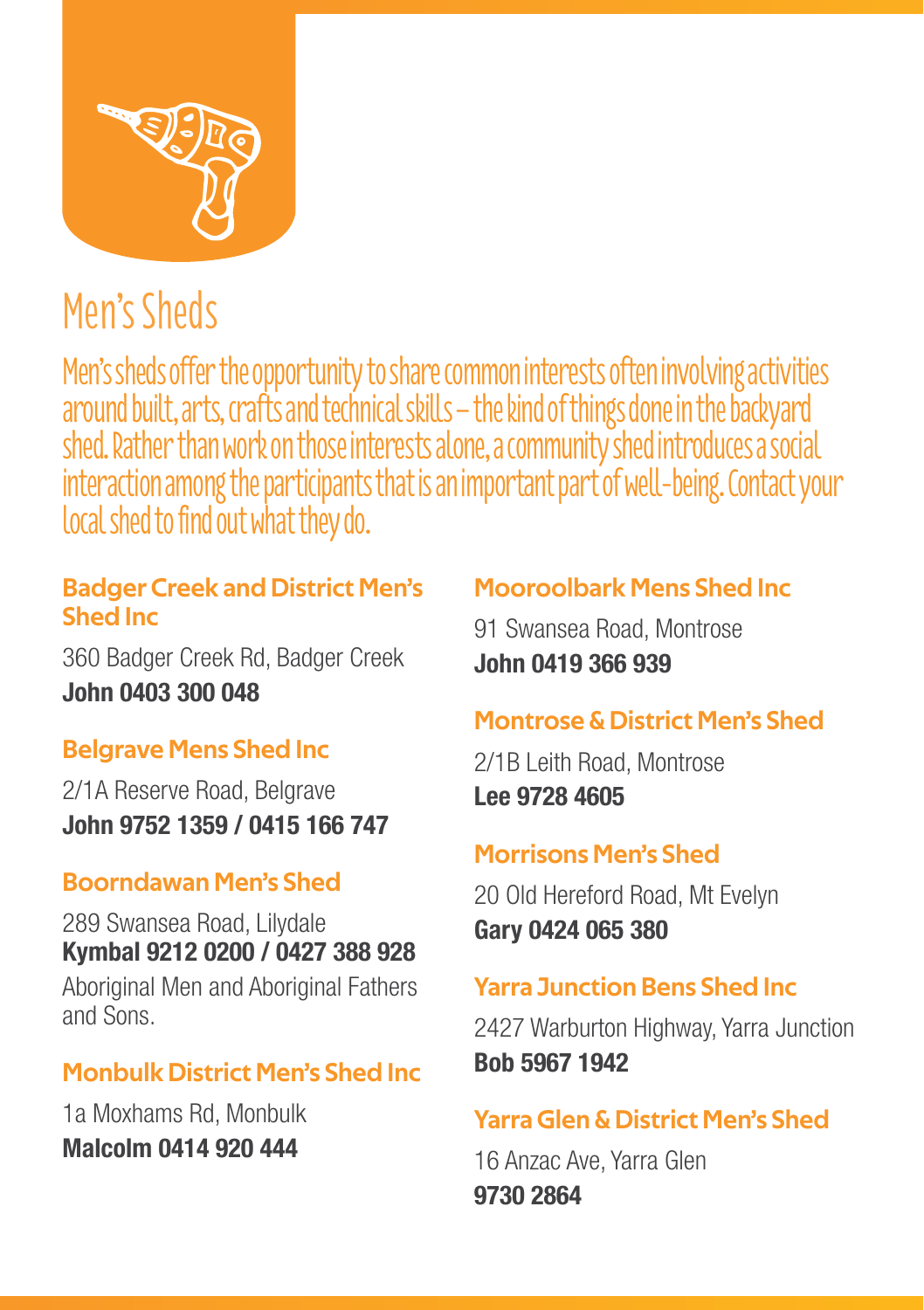# Other

# National Seniors

Lilydale Seniors Citizens, 7 Hardy Street, Lilydale Meet on the second Monday at 7pm. Lyn 0459 155 572 or Chris 0419 528 446

# Mt Evelyn Village Craft Inc.

Mount Evelyn Public Hall, 44 Birmingham Road, Mt Evelyn Meet on Wednesdays from 10am to 12pm.

#### Janna on 0418 340 931

# Upwey Bridge Club

Upwey Tecoma Bowling Club, 21-41 Alexander Ave, Upwey All are welcome to this very friendly Bridge club and beginner's lessons are available.

Tuesdays 10am-1pm and Wednesdays 7pm-10pm.

### 9754 8889 or 9752 5752

vba.asn.au/clubs/upwey-bridgeclub

#### Melbourne Radio Control Circuit Racers

Hardy Street Lilydale

mrccr.com.au

# Yarra Valley Fly Fishers Inc

Lillydale Lake Community Room, Swansea Road, Lilydale General Meetings second Thursday of the month at 8pm.

# 9739 5728 or yvff.com.au

Novices welcomed, equipment provided for beginners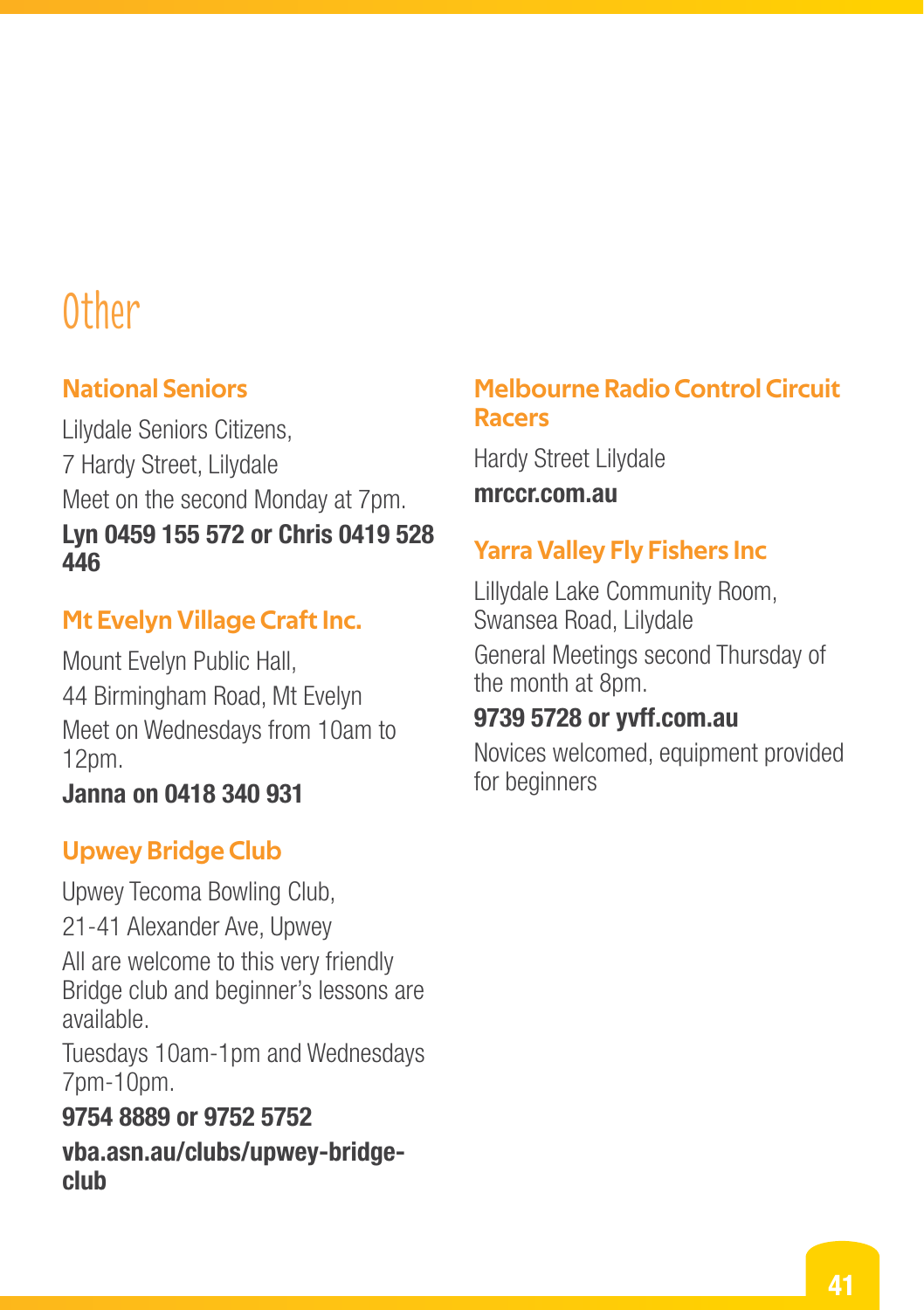

# Historical Societies, Museums & Historic Sites.

### Lilydale & District Historical **Society**

Old Lilydale Court House, 61 Castella Street Lilydale.

# Sue 0475 219 884 lilydalehistorical.com.au

Meet at 1pm on the 1<sup>st</sup> Saturday of each month.

#### Mont De Lancey Historic **Homestead**

71 Wellington Rd, Wandin North An historic homestead from the 1880s with beautiful gardens and tearooms.

# 5964 2088

# montdelancey.org.au

Seniors entry for \$8 and Carers are free.

### Mt Dandenong & District Historical Society Inc.

Farndons Community Hall, Cnr Falls Rd & Farndons Rd, Mt Dandenong Meet on the 1<sup>st</sup> Saturday of each month

at 10am.

# 9728 1437

### victoriancollections.net.au/ organisations/mt-dandenong

We encourage and facilitate the collection, research, documentation and dissemination of images, written and oral records and objects representing the history of Mt Dandenong and the surrounding districts.

# Mount Evelyn History Group Inc

Hardy House, RSL Hall, 49 Birmingham Road Mt Evelyn.

### 9736 2935

Speakers, walks, car tours, participation in events and visits to local sites.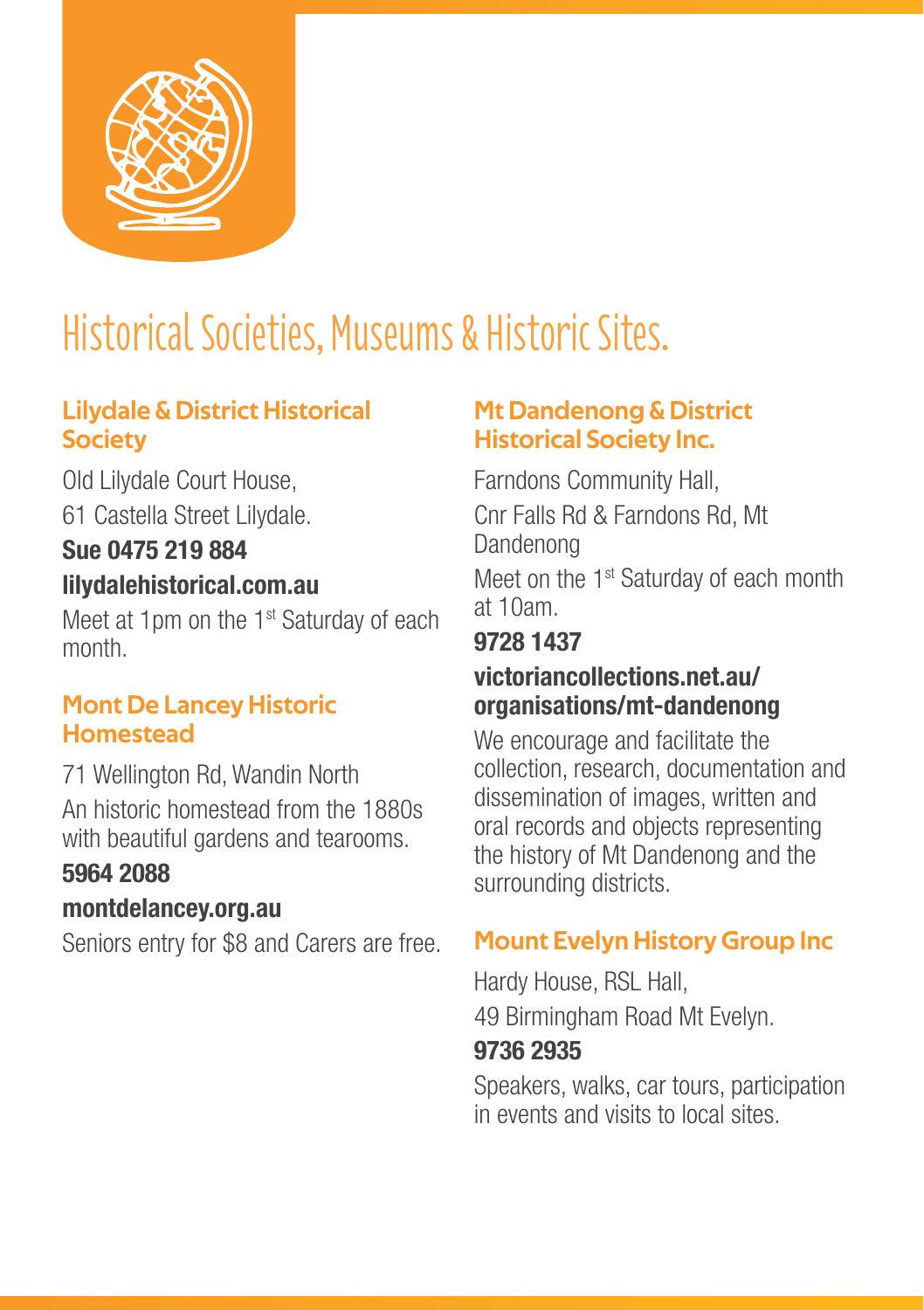

#### Upper Yarra Arts Museum

Old Yarra Junction station, Warburton Hwy, Yarra Junction

# 5967 2167 or 0427 707 730 upperyarramuseum.org.au

Volunteer run community museum. Discover the Upper Yarra Valley's history through exhibitions and collections. Call or check website for opening times.

#### Upwey/Belgrave RSL, Running Rabbits Military Museum

1 Mast Gully Rd, Upwey

#### 9754 3665

Offer interesting and informative overview of Military History for the Dandenong Ranges.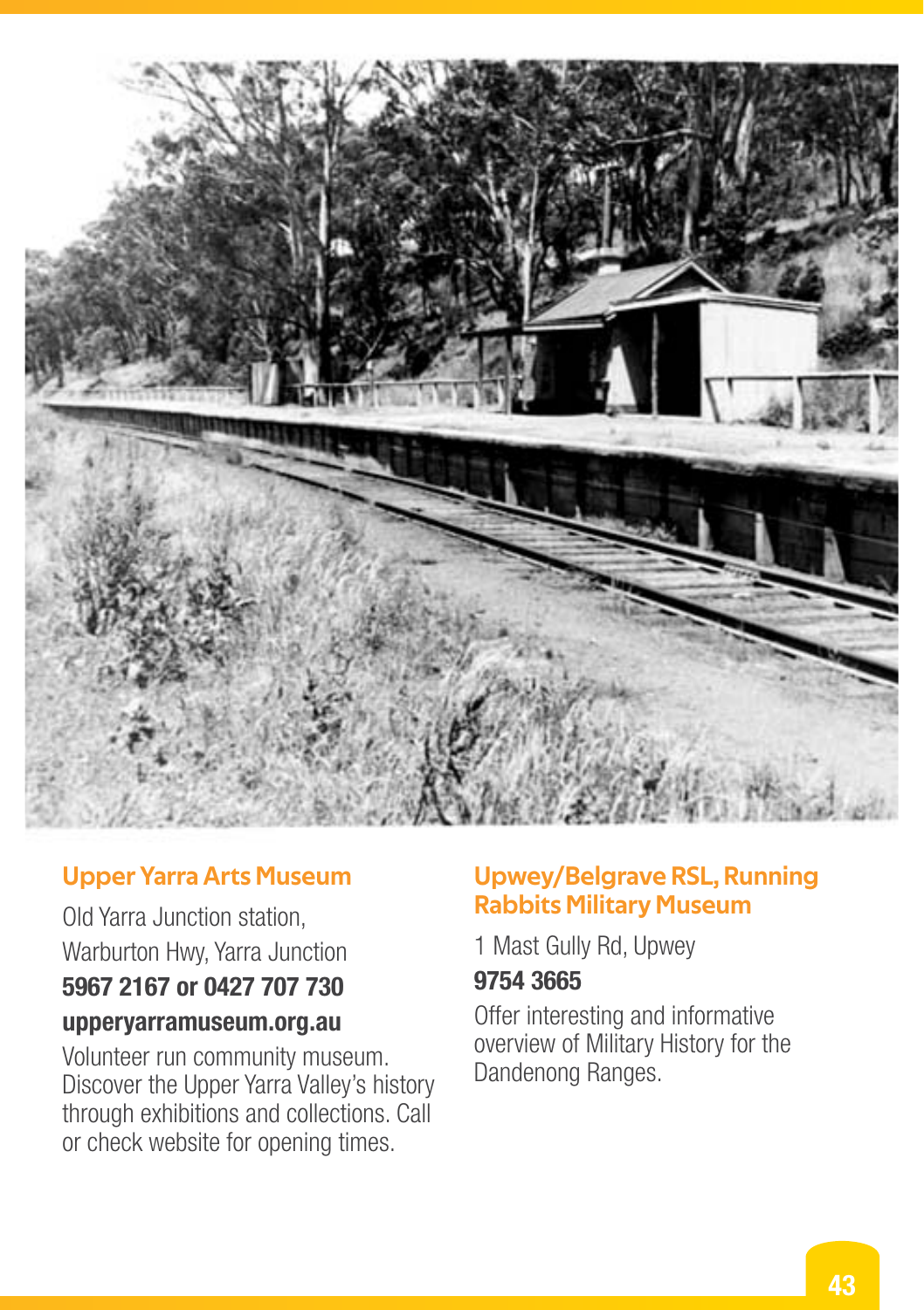



# Music, Singing & Dancing

#### Dandenong Ranges Music Council - New Horizons Concert Band

The New Horizons Concert Band is for Adult Beginners. It doesn't matter how old you are, you can learn to play an instrument and have fun at the same time. Whether you have played a bit in the past, or simply never had the chance, this could be the start of a new experience of music.

The DRMC also offers Ensembles, Orchestras and Big Bands catering for all ages and all abilities.

drmc.org.au 9754 6566 or 0400 995 493

### Yarra Valley Singers

Yarra Valley choir is about having fun, sharing our love and knowledge of music and being challenged to develop our voices and skills so that we can give a number of excellent performances each year. There are no auditions at and if you can hold a tune, follow musical direction and enjoy participating in singing a variety of musical styles then you are welcome to join whether you can read music or not. Term Fees apply.

### Del 0418 179 921 yarravalleysingers.com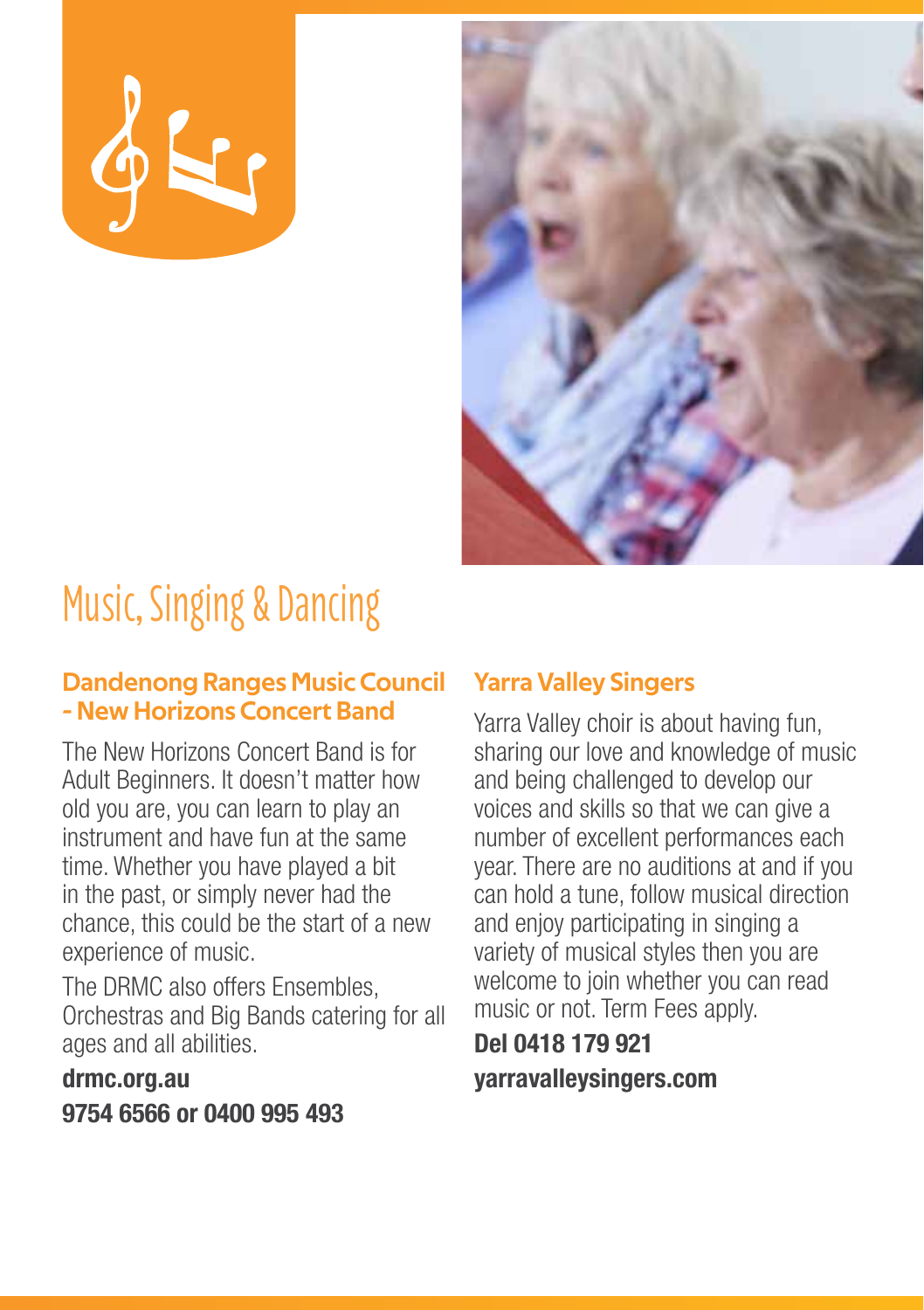

### Sweet Sassafras Community Choir

We are a friendly group of people who share the pleasure of singing together in an inclusive and encouraging setting. We have near equal numbers of female and male singers, giving us a great range from bass to soprano. You don't have to audition or need prior singing experience to join us. Come along and try it for yourself.

### Peter 0488 433 999 sweetsassafras.net.au

#### Sing Australia Tecoma choir

We are a very friendly group of older adults there are no auditions and just a love of singing is all you need. We sing all genres of music including musicals and popular.

#### Carole 0417 016 086

#### Kilsyth Scottish Country Dancing **Group**

Come and try traditional Scottish country dancing. All ages & abilities are welcome and no partner is needed.

#### Joy 9725 9074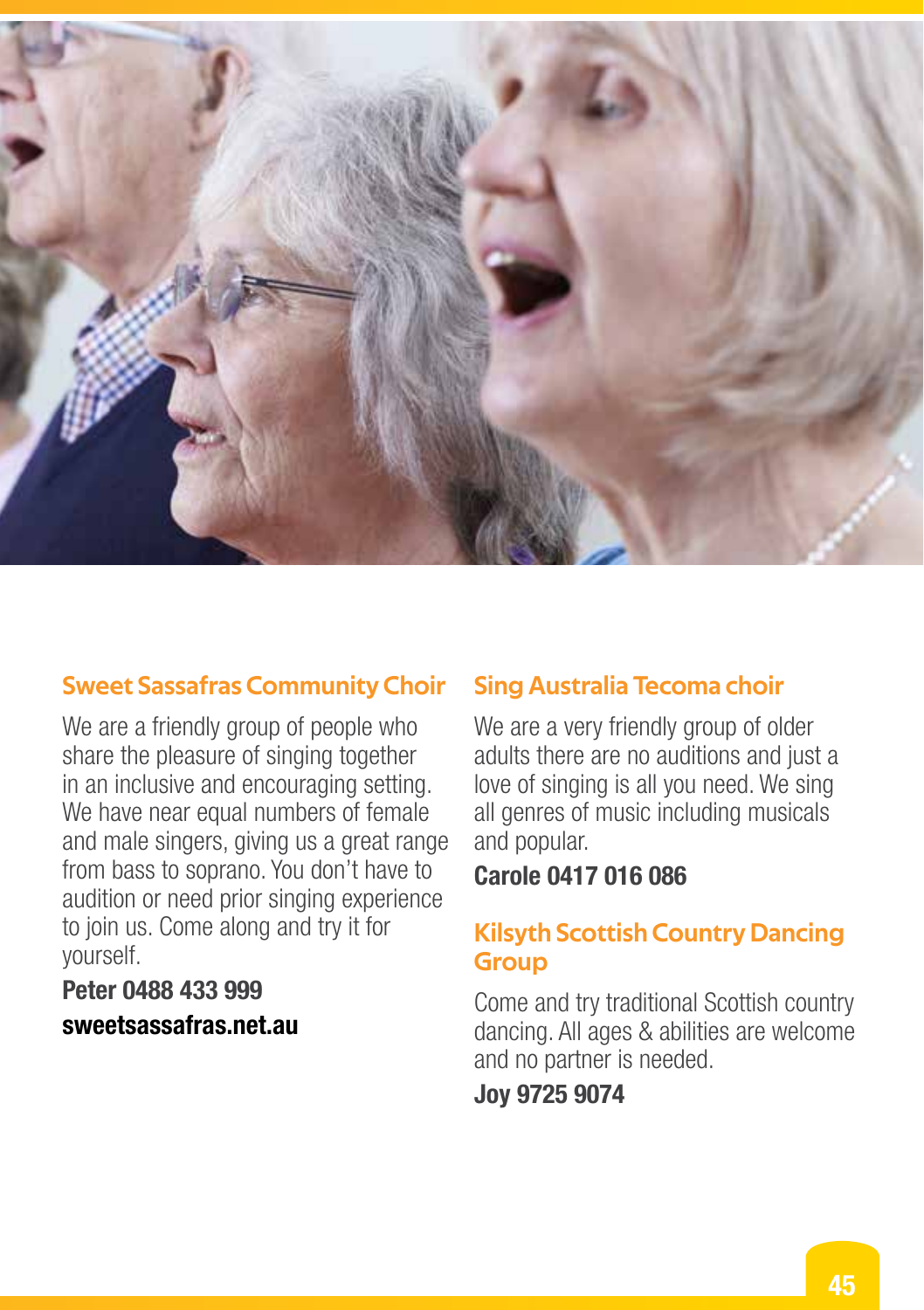# Living at Home



# My Aged Care

My Aged Care is the starting point to access Australian Government-funded aged care services. The phone line and website can help older Australians, their families and carers to get the help and support they need.

If you need some help around the house or think it may be time to look into aged care homes, My Aged Care can help.

# My Aged Care provides:

- Information on the different types of aged care services available.
- An assessment of needs to identify eligibility and the right type of care.
- Referrals and support to find service providers that can meet your needs.
- Information on what you might need to pay towards the cost of your care.

**Step 1:** Learn about the different types of care.

Step 2: Get assessed.

Step 3: Find a provider.

Step 4: Manage your services.

You can visit myagedcare.gov.au or call the My Aged Care contact centre on 1800 200 422.

Monday to Friday: 8am - 8pm Saturdays: 10am - 2pm Closed on Sundays and national public holidays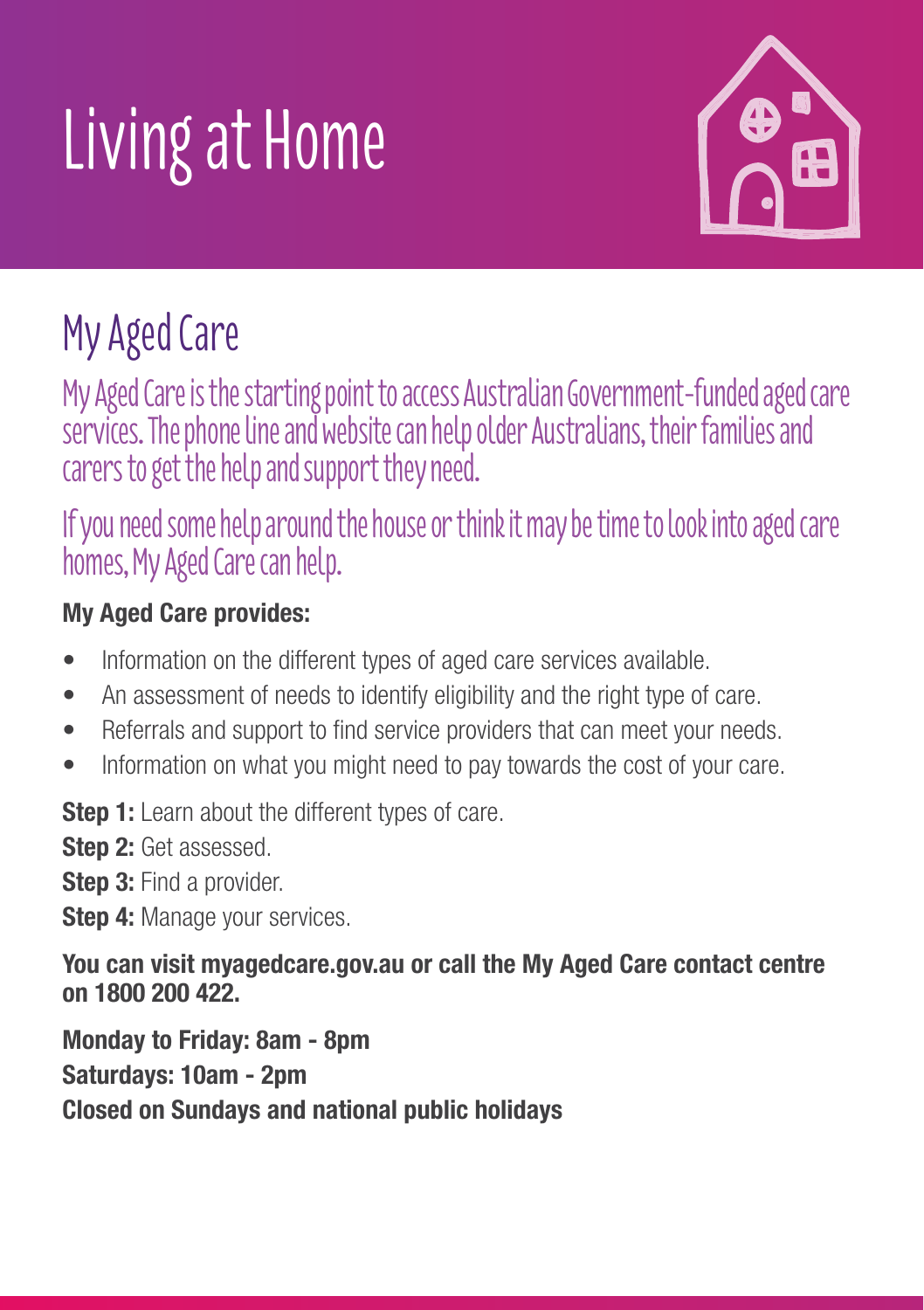# Supported Groups

Note: These programs may have funding criteria to attend. Contact the group for further details

# Caladenia Dementia Care

Caladenia provides respectful care and support for people living with dementia and their carers. This Day Centre runs five days per week with a variety of dementia-specific respite and recreational programs designed to meet the needs of people living with varying degrees of dementia.

11 Hilledge Lane, Mooroolbark

# 9727 2222

caladenia.com.au

# Melba Program by Uniting Wesley

The Melba Club help to reduce isolation among older people in our community, through social connections and group activities.

208 Maroondah HWY, Healesville

0437 563 890 vt.uniting.org

# Bridges Connecting Communities

Bridges run transport in the South West Yarra Ranges covering Belgrave/Upwey and the Dandenong Ranges including a Community Shopping Bus (Thursdays), Pet Companion Program, Friendly visiting and Phone a Friend program.

### 9763 9700 bridgescc.com.au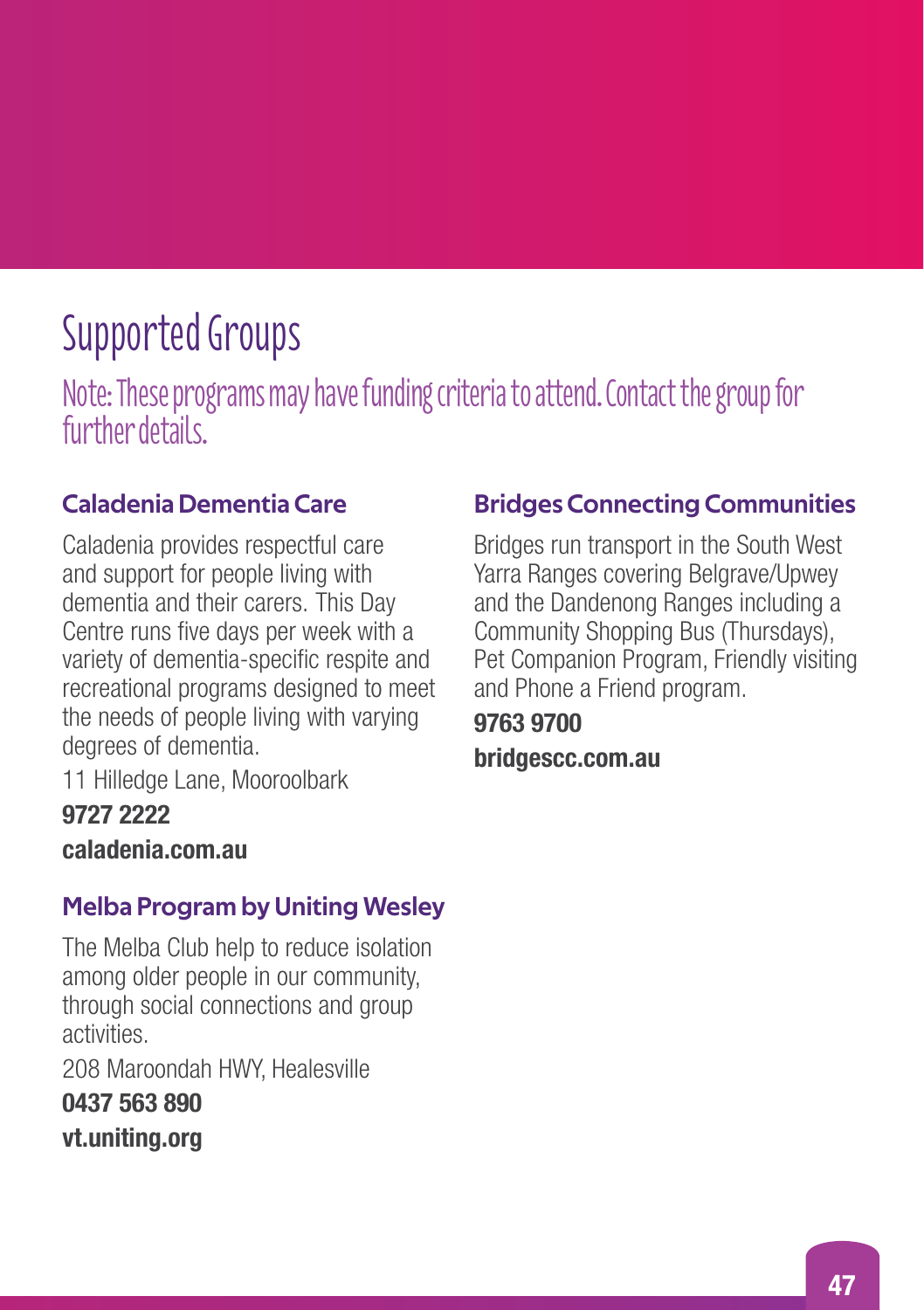

# **Transport**

The ability to get around, whether it is by public or private means, can impact on your ability to engage with the community, access services and maintain social connections.

Transport is vital to retaining your independence, quality of life and can be a significant issue if you are unable to drive or do not own a vehicle.

Public transport is an easy and affordable way to get around; however, there are other options available if this does not suit you.

# Victorian Seniors Card

Victorian Seniors Card holders are entitled to a range of benefits on public transport services in Victoria.

Holders are provided a free Seniors Myki which gives you:

- A 50% discount on trains, trams and buses, including V/Line trains and coaches.
- Free weekend travel in any two consecutive zones and on regional town buses.
- Free 8 days of travel during the annual Victorian Seniors Festival.
- Access to free travel vouchers.

For further information about seniors public transport visit ptv.vic.gov.au.

### Yarra Ranges Council Community Buses

Community buses are provided by Yarra Ranges Council. It is available for shopping trips, outings, transport to seniors clubs and medical appointments. You can be picked up and returned to your home.

The service operates in different areas across the Yarra Ranges from Monday to Friday.

To be eligible for the community bus you must meet the Commonwealth Home Support eligibility criteria or are in receipt of an Aged Care Package.

For more information please contact the Coordinator Service & Quality Community Support Officer on 1300 368 333.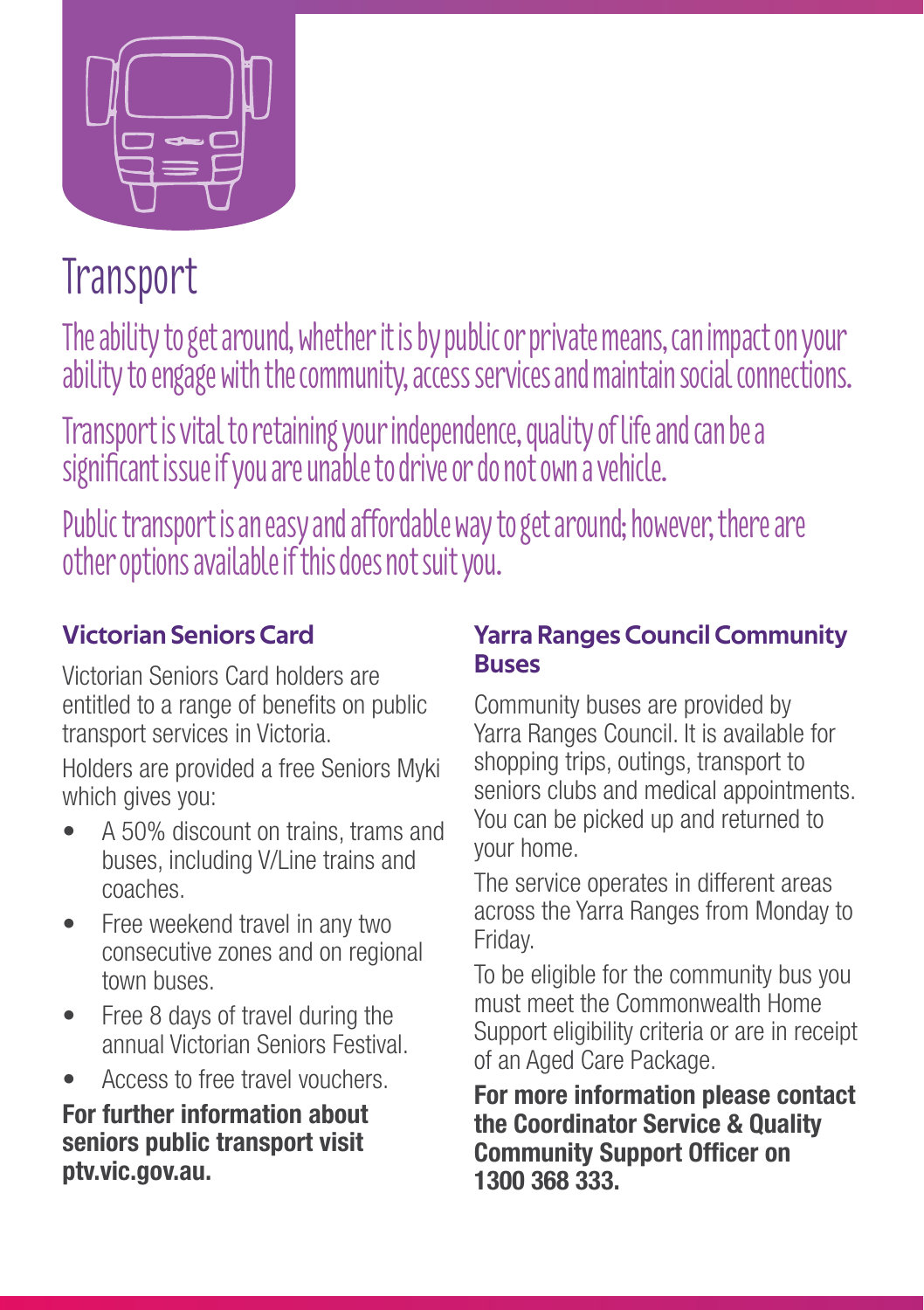

#### Disabled Parking Permits

Disabled parking permits are available free of charge for individuals and organisations.

Applicants are required to complete an application form in conjunction with a statement completed by a medical practitioner or a clinical psychologist.

#### Application forms are available from Council's website yarraranges.vic.gov.au or by contacting 1300 368 333.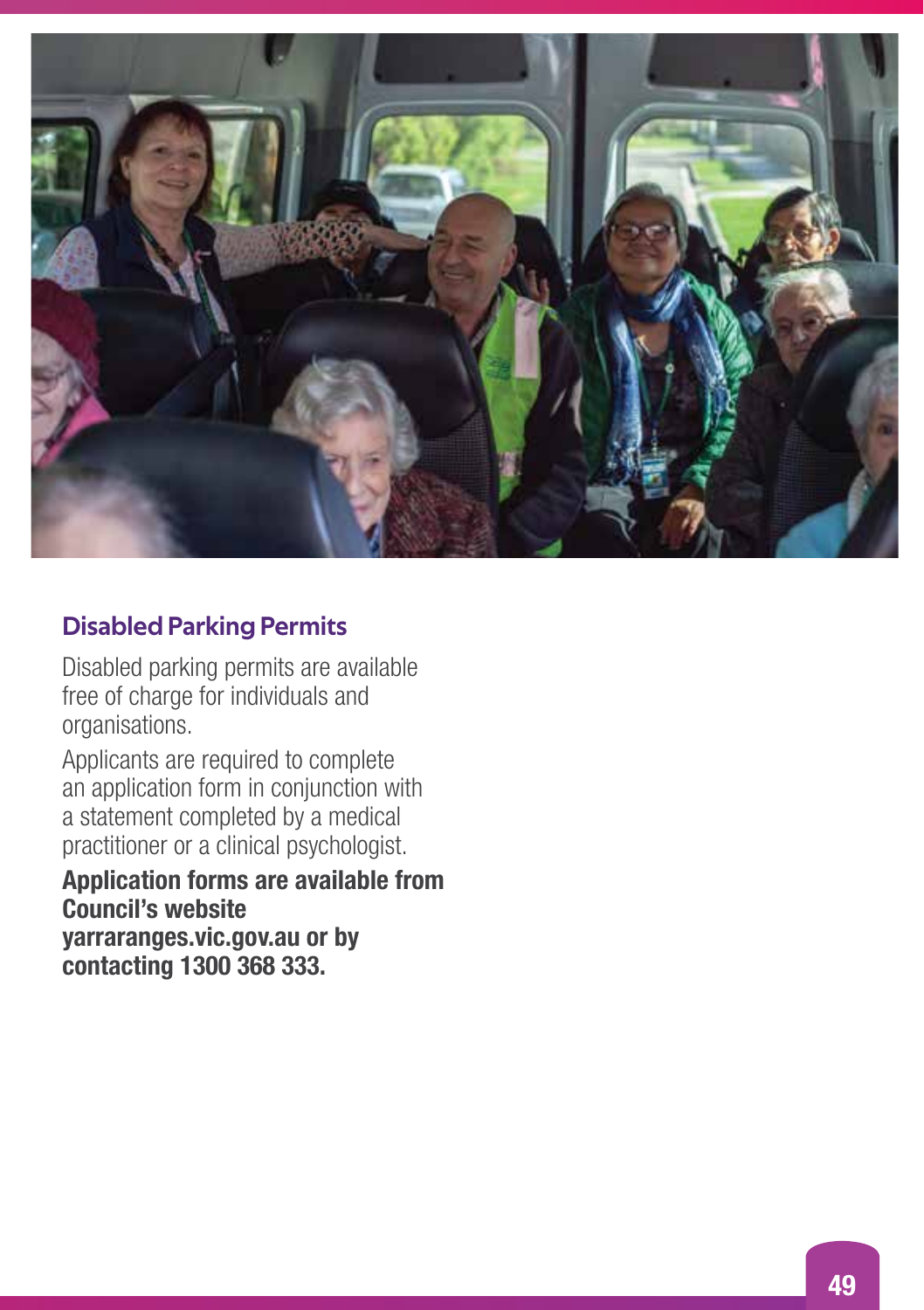# Useful Contacts



#### Council on the Ageing (COTA) Victoria

Recognised as 'the voice for older Victorians' COTA is the leading advocator, educator and source of trusted information for seniors.

cotavic.org.au or 9655 2100

# Office of the Public Advocate

To promote the rights, interests and dignity of people with disability (Intellectual impairment, mental illness, brain injury, physical disability or dementia) living in Victoria.

### publicadvocate.vic.gov.au or 1300 309 337

# Community Safety Register

A regular volunteer telephone calling service supported by Victoria Police for senior residents living alone in Yarra Ranges.

### 9739 2396

# Senior's Rights Victoria

SRV is a free service that has been established to help prevent elder abuse and safeguard the rights, dignity and independence of older Victorians.

The service provides:

- Telephone information and referral
- Advocacy and support
- Legal services and
- Community education

If you are concerned about abuse or neglect that is affecting you or someone you know, please contact Seniors Rights Victoria 1300 36 88 21 seniorsrights.org.au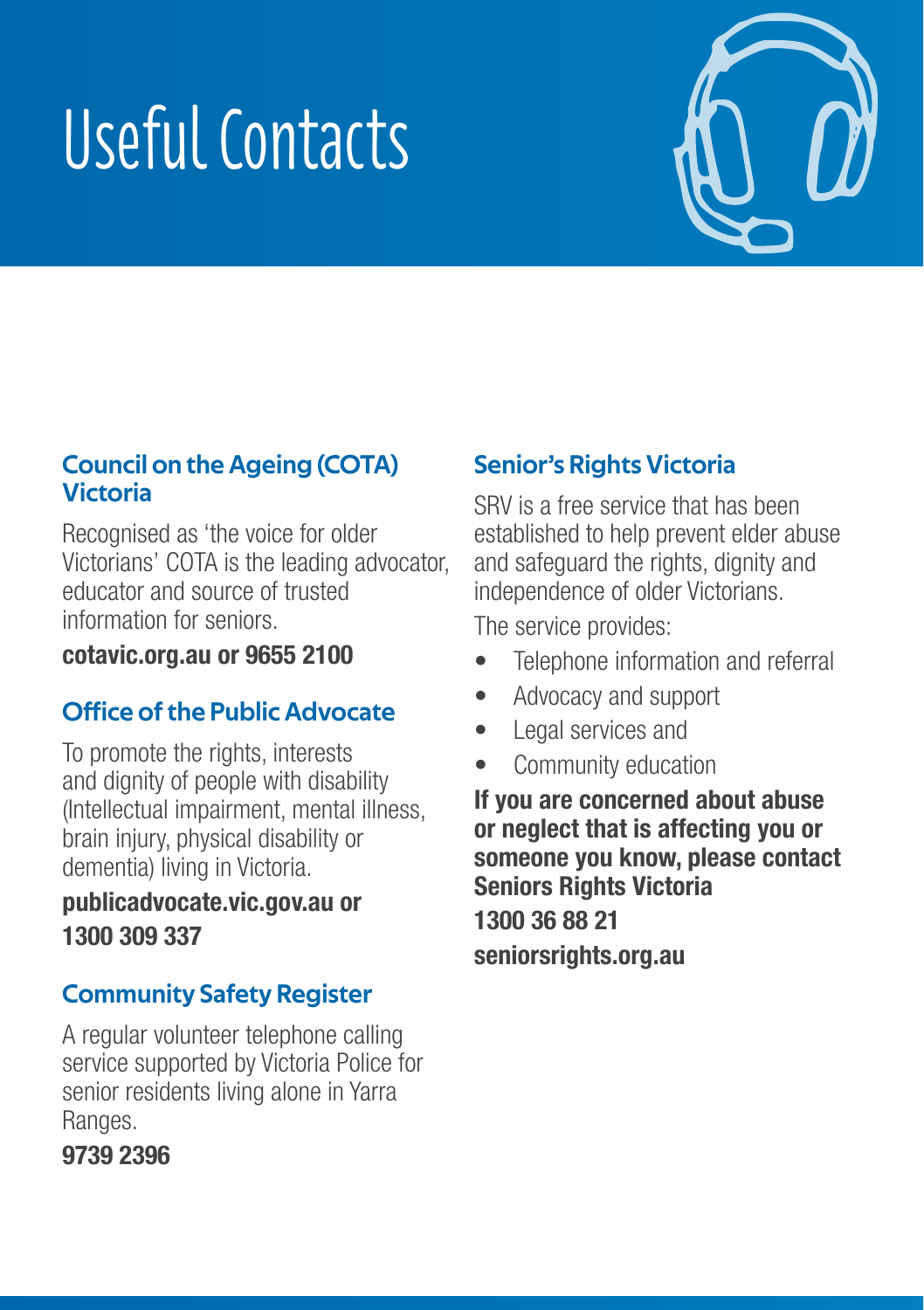### Seniors Information Victoria

Seniors Information Victoria offers free information through monthly 'need to know' sessions and on its website on a wide range of issues of interest to older Victorians including:

- Housing options
- Home-based and community services
- Financial information
- Health and wellbeing
- Retirement and

• New learning opportunities cotavic.org.au/information or 1300 135 090

#### Victorian Seniors Card

If you are aged over 60 and working less than 35 hours per week in paid employment or fully retired, and a permanent resident of Australia, residing in Victoria you can apply for a Seniors Card free of charge. Seniors working more than 35 hours per week can apply for the Seniors Business Discount Card also free of charge.

Seniors Card and Seniors Business Discount Card holders can take advantage of discounts on goods and services from more than 4,000 Seniors Card businesses.

#### seniorsonline.vic.gov.au or 1300 797 210